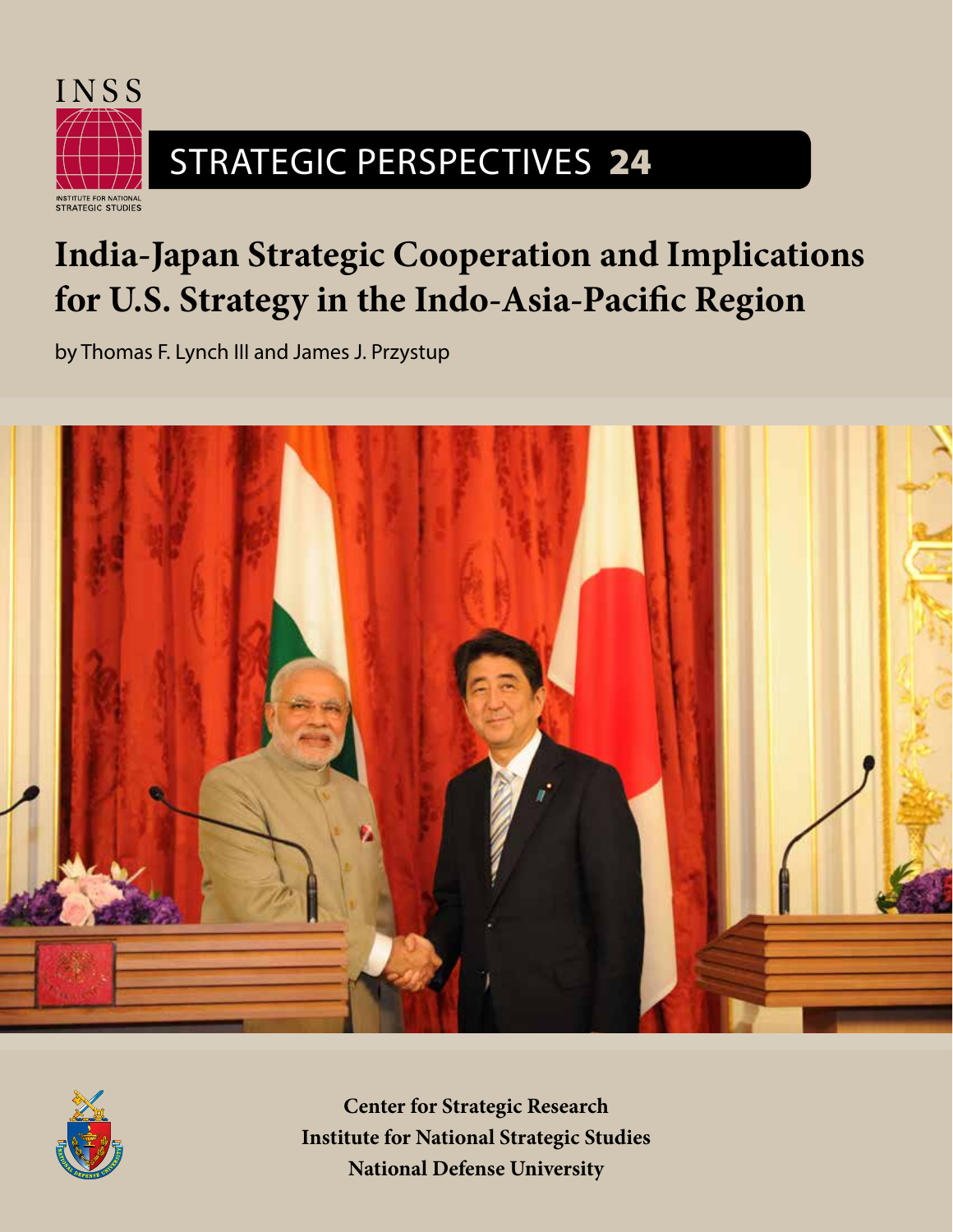# **Institute for National Strategic Studies**

National Defense University

The Institute for National Strategic Studies (INSS) is National Defense University's (NDU's) dedicated research arm. INSS includes the Center for Strategic Research, Center for Complex Operations, Center for the Study of Chinese Military Affairs, and Center for Technology and National Security Policy. The military and civilian analysts and staff who comprise INSS and its subcomponents execute their mission by conducting research and analysis, publishing, and participating in conferences, policy support, and outreach.

The mission of INSS is to conduct strategic studies for the Secretary of Defense, Chairman of the Joint Chiefs of Staff, and the unified combatant commands in support of the academic programs at NDU and to perform outreach to other U.S. Government agencies and the broader national security community.

**Cover:** Prime Minister Shri Narendra Modi with Prime Minister Shinzo Abe during Joint Press Interaction in Tokyo, September 1, 2014 (India's Ministry of External Affairs)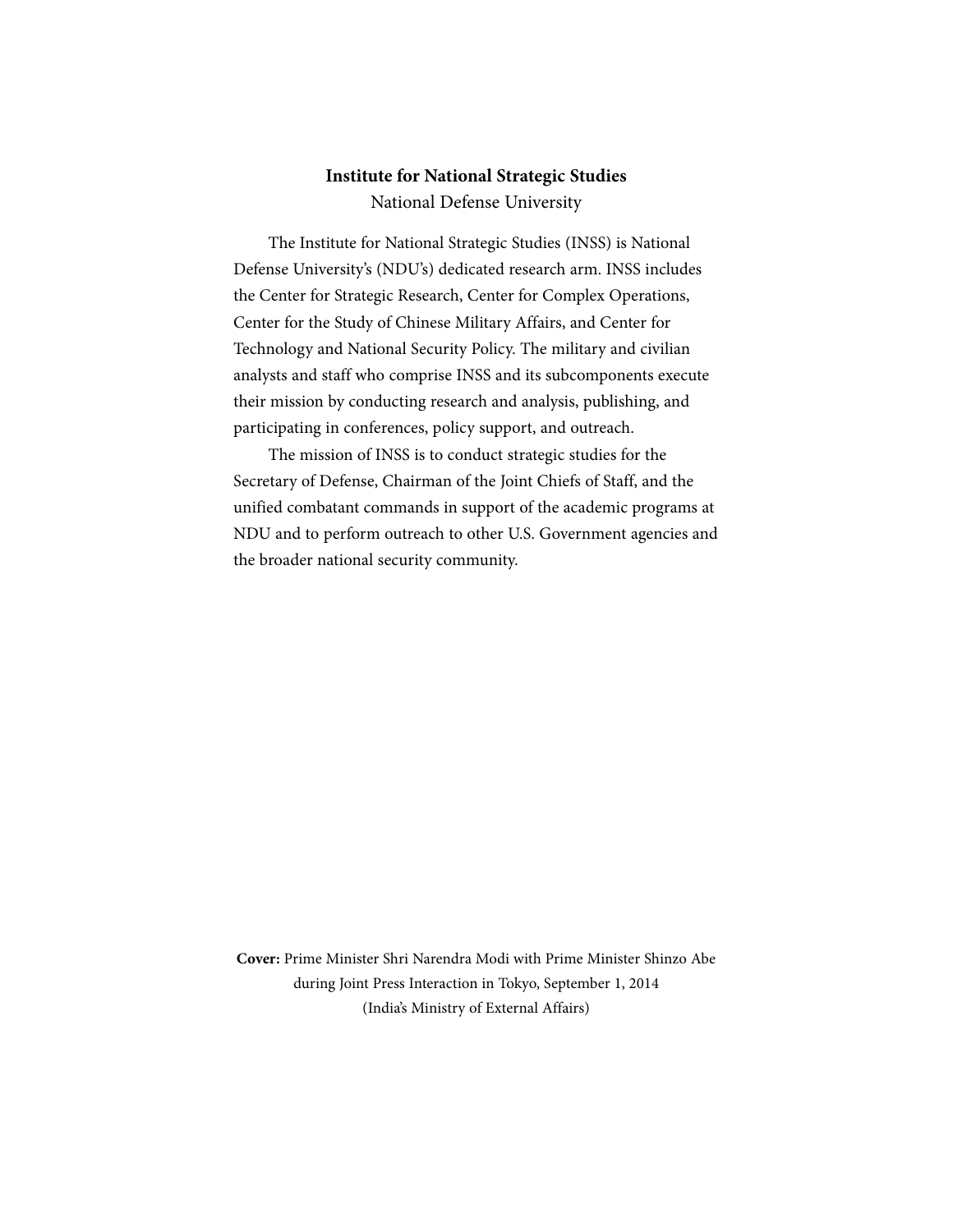**India-Japan Strategic Cooperation and Implications for U.S. Strategy in the Indo-Asia-Pacific Region**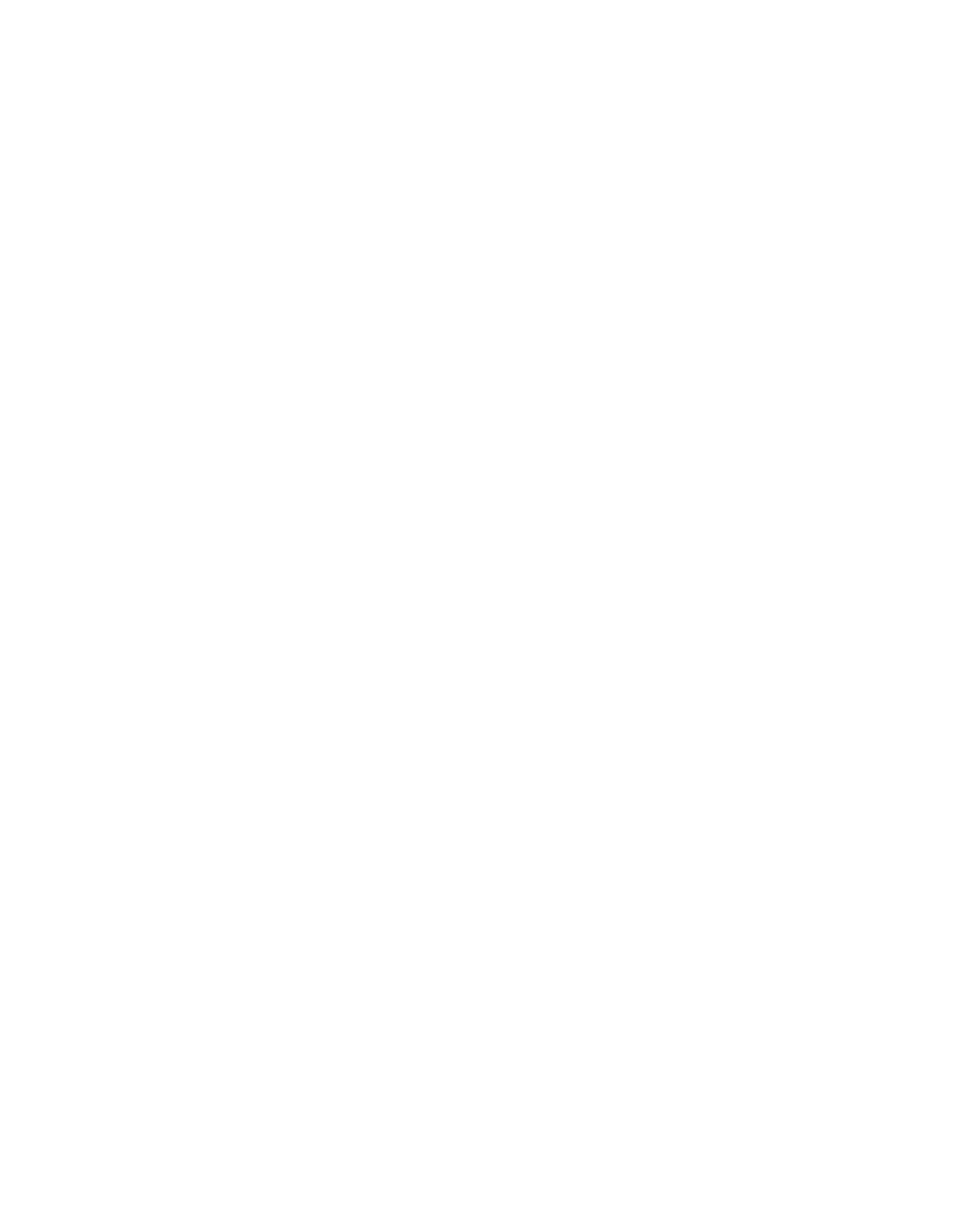# **India-Japan Strategic Cooperation and Implications for U.S. Strategy in the Indo-Asia-Pacific Region**

By Thomas F. Lynch III and James J. Przystup

*Institute for National Strategic Studies Strategic Perspectives, No. 24*

Series Editor: Laura J. Junor



National Defense University Press **NDU** Washington, D.C. Press March 2017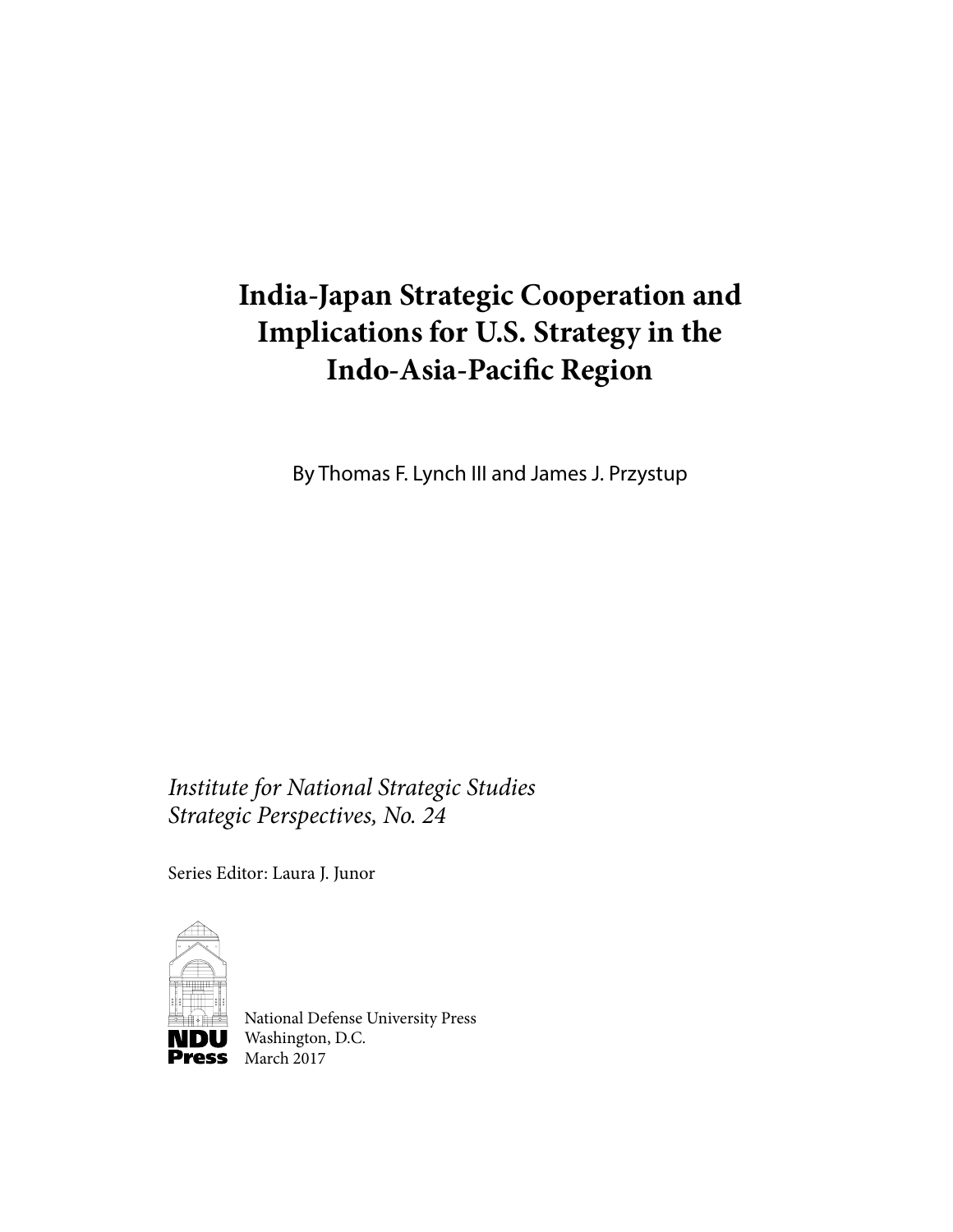Opinions, conclusions, and recommendations expressed or implied within are solely those of the contributors and do not necessarily represent the views of the Defense Department or any other agency of the Federal Government. Cleared for public release; distribution unlimited.

Portions of this work may be quoted or reprinted without permission, provided that a standard source credit line is included. NDU Press would appreciate a courtesy copy of reprints or reviews.

First printing, March 2017

The authors would like to thank research assistants Shelley Marshall, Nathan Lohr, and Meher Yaseen for their assistance in the completion of this monograph.

For current publications of the Institute for National Strategic Studies, please visit inss.ndu.edu/Publications.aspx.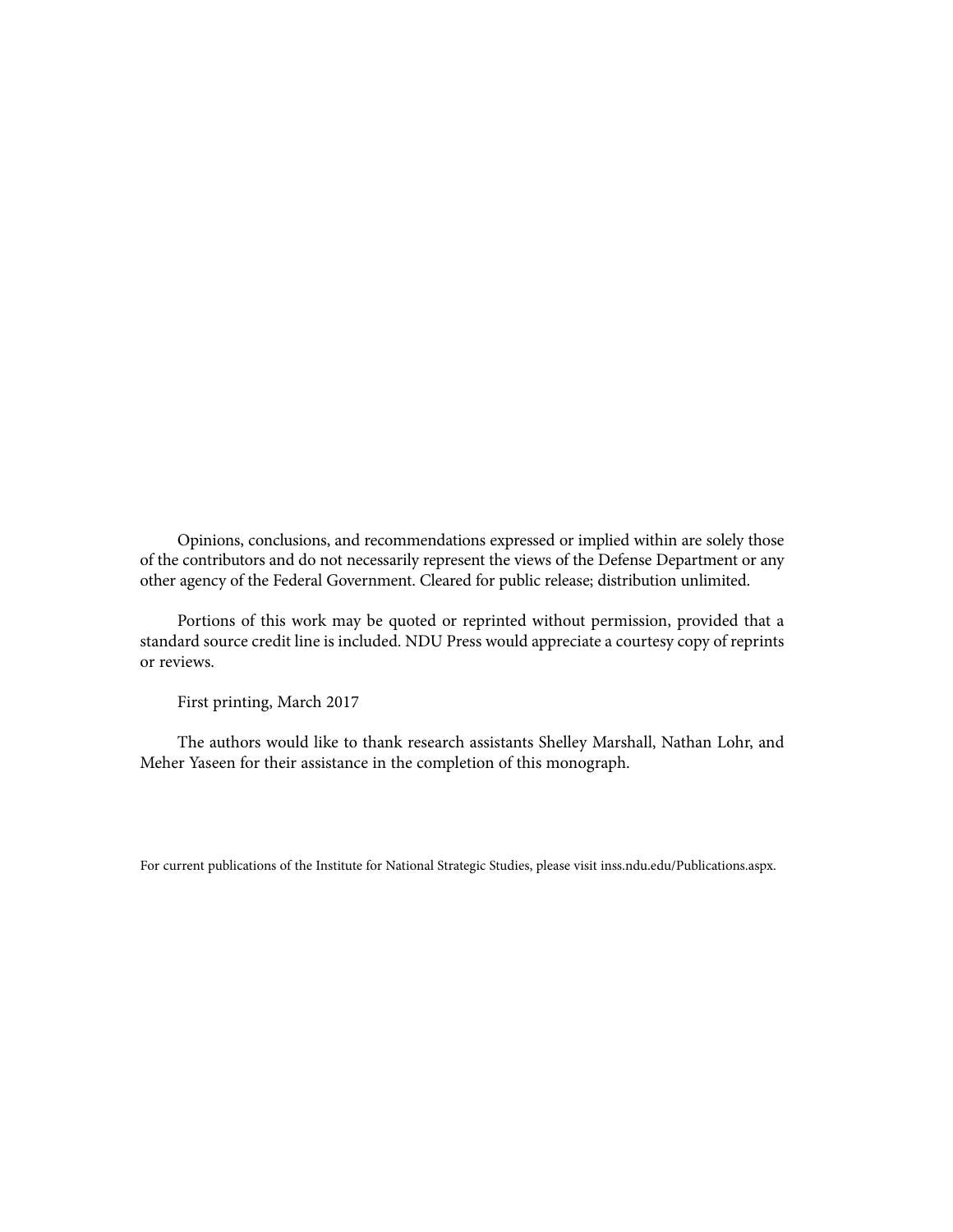# **Contents**

| Japan and India Relations in the 21 <sup>st</sup> Century: Strategic |  |
|----------------------------------------------------------------------|--|
|                                                                      |  |
|                                                                      |  |
|                                                                      |  |
|                                                                      |  |
|                                                                      |  |
|                                                                      |  |
| Implications for U.S. Asia-Pacific Strategy and Defense              |  |
|                                                                      |  |
| Appendix A. Map of Japan International Cooperation Agency            |  |
| Appendix B. India-Japan Key Strategic Milestones, 2000-2016  33      |  |
|                                                                      |  |
|                                                                      |  |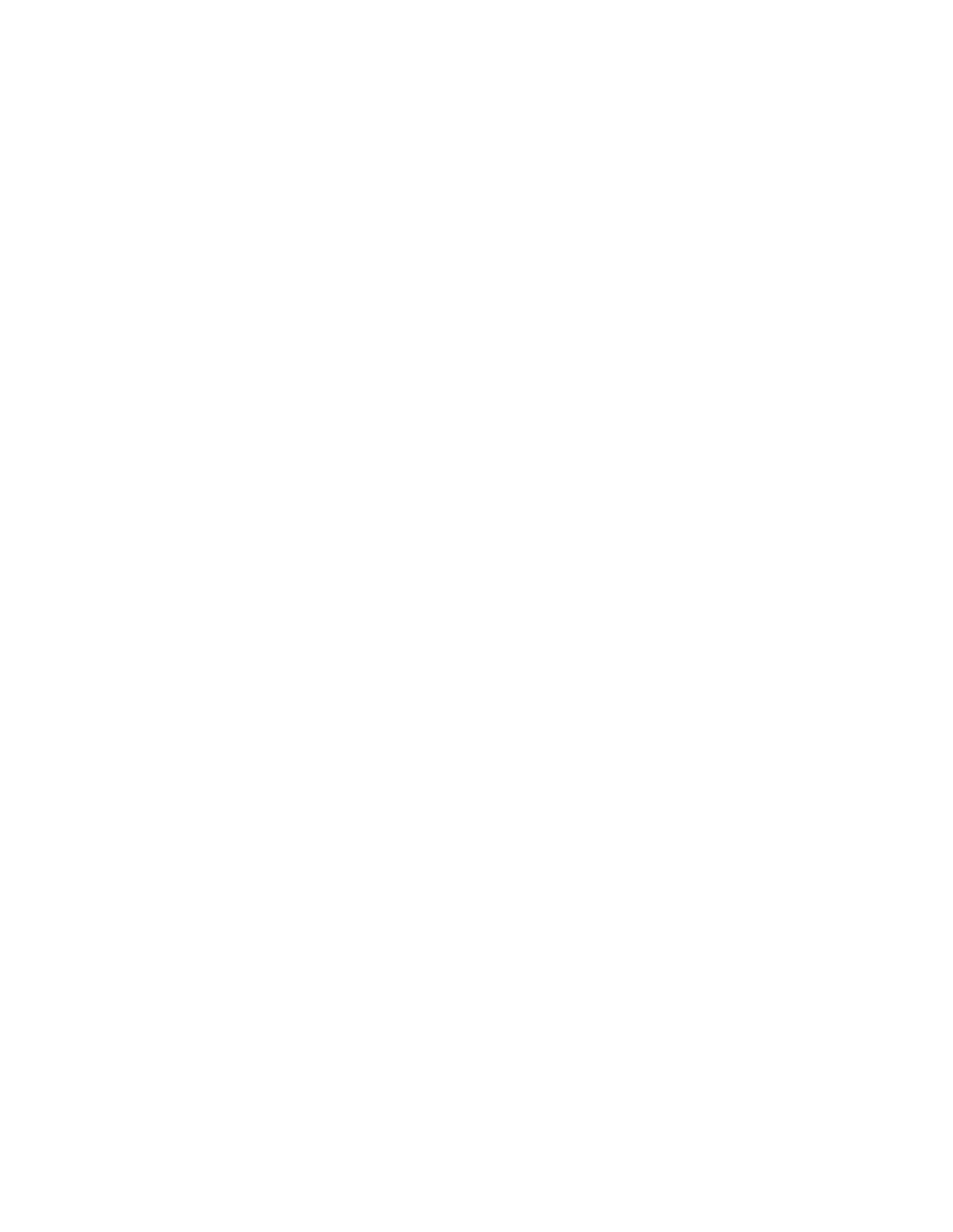#### **Executive Summary**

The emerging strategic relationship between India and Japan is significant for the future security and stability of the Indo-Asia-Pacific region. It is also a critical emergent relationship for U.S. security objectives across the Asia-Pacific. India possesses the most latent economic and military potential of any state in the wider Asia-Pacific region. Therefore, India is the state with the greatest potential outside of the United States itself to contribute to the objectives of the "Rebalance to the Pacific" announced by Washington in 2011. This "rebalance" was aimed at fostering a stable, prosperous, and rules-based region where peace, prosperity, and wide respect for human rights are observed and extended. Implicit in the rebalance was a hedge against a China acting to challenge the existing post–World War II rules-based international and regional order.

India and Japan share complementary, but not identical, strategic visions. Both seek to manage—and minimize—the potential negative impacts from the rise of China in accord with their own strategic perspectives. As of early 2017, Japan perceives China's growing assertive actions to be a great and rising strategic threat. India is concerned about China's increasingly worrisome behavior but finds itself relatively more dependent upon China for economic growth and less worried about its immediate physical threat than Japan. As a result, India has been, and will continue to be, less vocal in complaints about Chinese behavior, preferring to warn Beijing with subtle signaling and actions.

There is broad bipartisan domestic support in Japan and India for enhancing bilateral strategic cooperation now and moving forward. Prime Minister Shinzo Abe's role has been a critical factor in the rapid growth of the strategic relationship, and the partnership is unlikely to have moved as far or as fast without his leadership. However, Japan's important relationship with India has been institutionalized in special ways over the past decade that will make it durable—if not as dynamic—when Abe leaves the political stage in Japan. The same is largely true in India. Since mid-2014, Prime Minister Narendra Modi's personal approach and his special relationship with Abe have been a significant accelerant to the India-Japan strategic relationship. Indian strategic thinking is broadly supportive of continuing to grow strategic bilateral relations with Tokyo. Thus, Indian public support for the growth of Indo-Japanese partnership is reasonably well-assured. There is a depth of support in both countries that will foster a robust strategic relationship well into the future.

Japan provides India with economic, political, and diplomatic interactions that it cannot replicate elsewhere. Japanese economic assistance is special in that it can undertake projects of enormous scope and scale in the Indian economy—offering a competitive and often preferred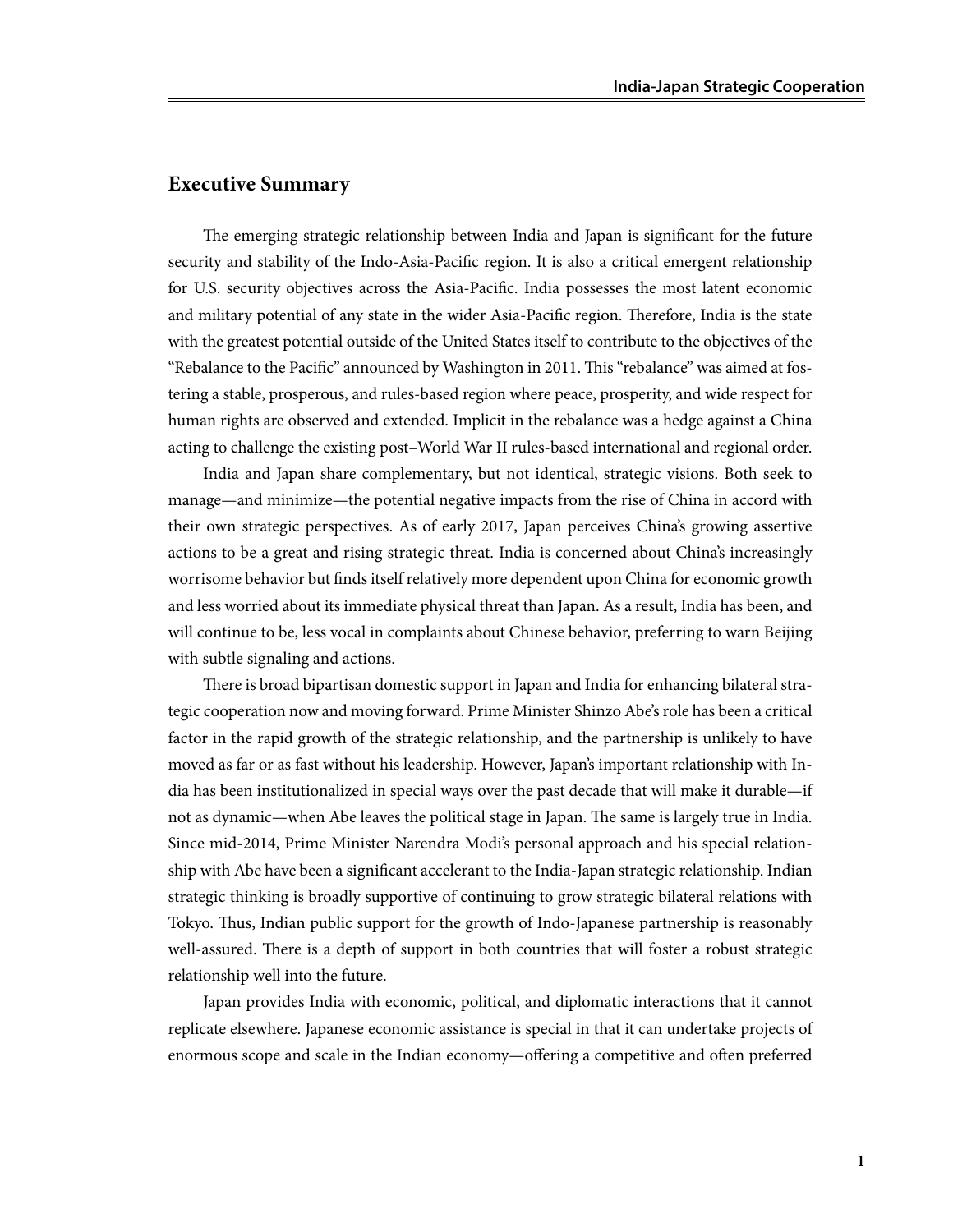alternative to Chinese bids on critical Indian infrastructure projects. As a technologically advanced industrial nation with an established defense industry, and one now enabled to export weapons platforms and technologies abroad due to a historic political evolution, Japan can help India advance its national military and defense capabilities.

India provides Japan with a security partner of enormous latent potential and three main short-term advantages. India's border dispute with China causes Beijing to spend more on defense along the Indian border, limiting its attention and defense spending against contested island claims astride Japan. Growing Indian maritime capability will enable New Delhi to assume greater responsibility for Indian Ocean security, allowing Japan and the United States to allocate a greater proportion of their own resources to counter Chinese adventurism in the South and East China Seas. Finally, India has the potential to assist Vietnam to develop as a Japanese security partner in Southeast Asia, as both India and Vietnam currently have many of the same Russian military platforms.

The United States has played an important role in signaling Tokyo and New Delhi that accelerated growth in their strategic relationship is desirable. The George W. Bush and Barack Obama administrations each played a key role. Both deemed it important to overarching American security interests across the Asia-Pacific region that the largest democracy in the world, India, and the richest democracy in the region, Japan, combine energies and efforts to strengthen bilateral ties and mutual efforts toward safeguarding democratic values, freedom of trade and transit, and human rights across the greater Asia-Pacific region. The Obama administration framed this as a part of its "Rebalance to the Pacific" effort, but the Bush team had taken a similar approach.

Washington must continue this signaling into the future to see the India-Japan strategic partnership reach its full potential. The way Washington deals with the disappointments and challenges in its own relations with New Delhi can encourage Japanese forbearance in its inevitable disappointments with India and set a model for Japan's engagement toward a long-term strategic partnership.

The United States also must move beyond signaling to actively encouraging key activities to enable the relationship to take off. Washington should work with Tokyo and New Delhi to encourage an expanding web of trilateral strategic engagements and activities: economic, diplomatic, and defense. Perhaps most importantly, the United States should be proactive in finding ways to expand military interoperability between India and Japan—and by extension with itself. A critical component of such an aim will be for Washington to develop the broadest and most generous possible list of military technologies that Japan can be encouraged to transfer to India, including those originally developed or primarily researched in the United States. This list—and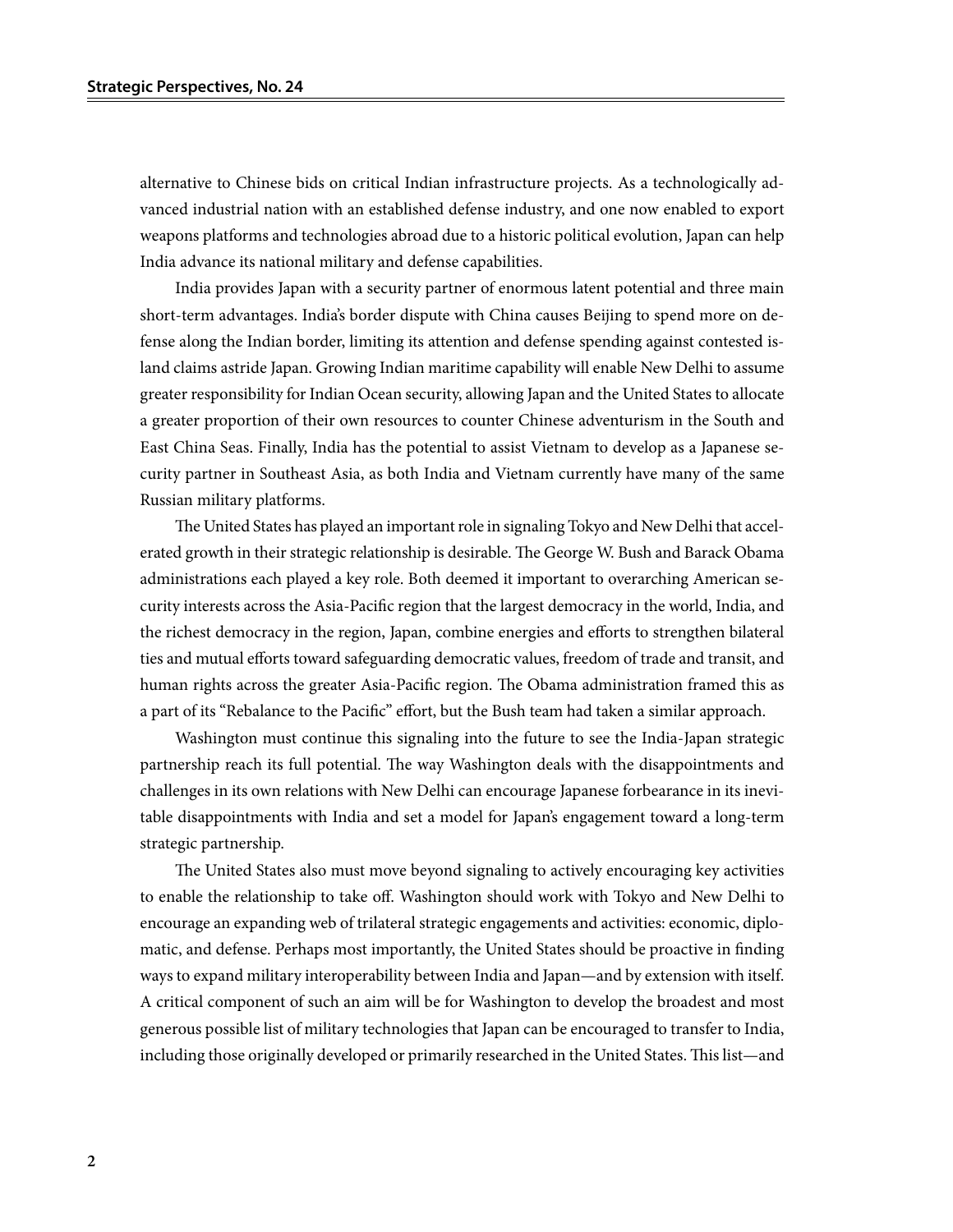the processes necessary to see that items on it are expeditiously approved for transfer—should first focus on the areas of most pressing strategic relevance to the India-Japan bilateral relationship: maritime surveillance and intercept, naval aviation, and anti-submarine technologies.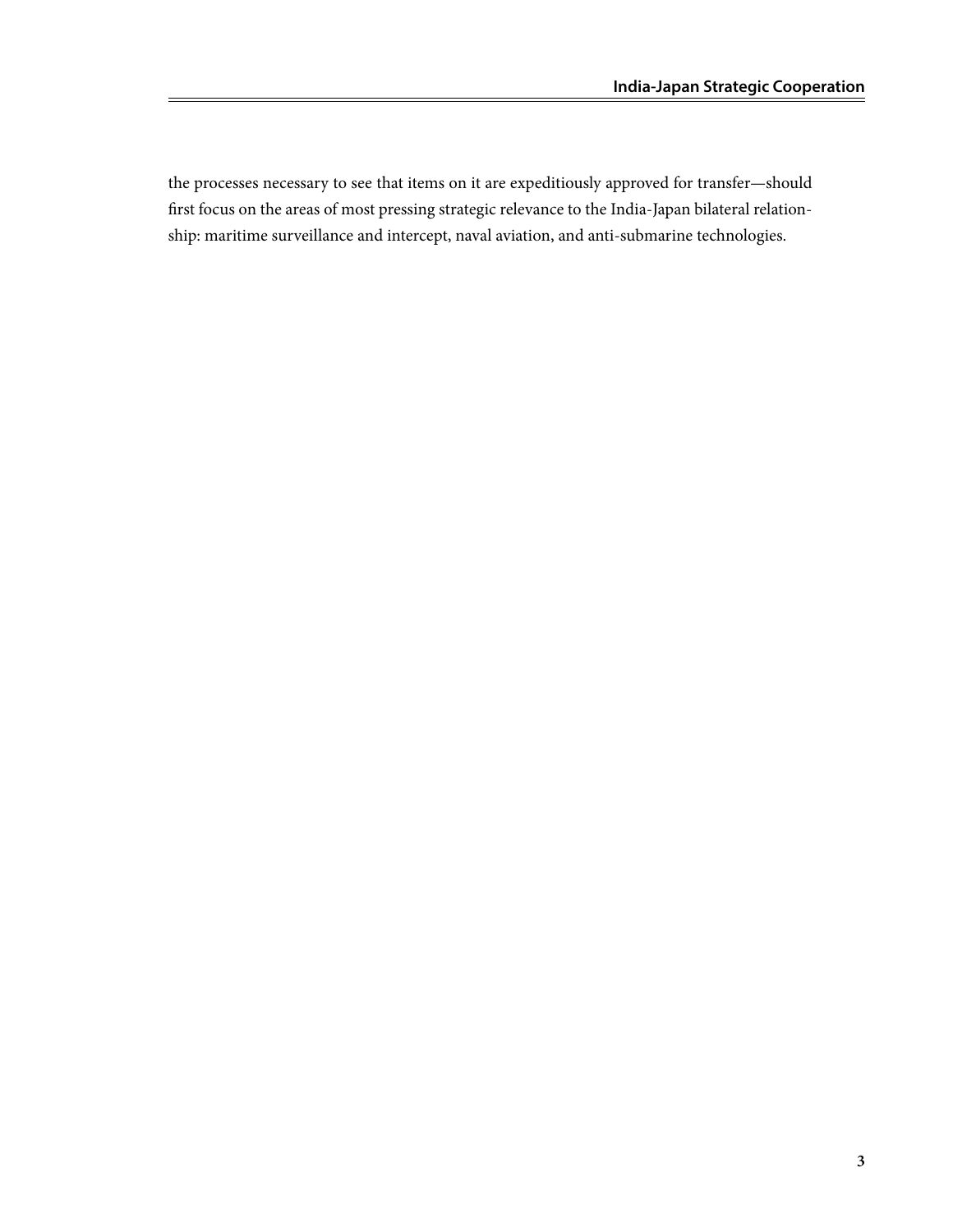#### **Introduction**

The Japan-India relationship dates back centuries, involving both cultural and commercial interaction. Buddhism came to Japan from India in the  $6<sup>th</sup>$  and  $7<sup>th</sup>$  centuries. The Asuka Temple in Nara was constructed in 588 and the Great Buddha of Nara was added in 609. Travel of Buddhist scholars from India to Japan and of Japanese students to India can be traced back to the 8<sup>th</sup> century.<sup>1</sup> The shared Buddhist tradition spiritually and culturally links the Japanese and Indian people and differentiates Japan from Confucian Asia. The Dutch East India Company established trade routes between Japan and the subcontinent that remained active even during Japan's seclusion period (1638–1858). The first direct economic contact can be traced to the beginning of Japan's Meiji period (1868), when Japan used raw materials from India to enable its early industrialization.2

The focus of this monograph is the  $21<sup>st</sup>$ -century evolution of the Indo-Japanese strategic relationship. Modern forces are driving this relationship forward—in particular, the rise of China, the promise of India, and the re-emergence of Japan as an active contributor to international peace and stability. The Indo-Japanese strategic relationship shares a clear symmetry, in language and processes, with the historic U.S.-Japan alliance and with the emerging U.S.-India strategic partnership. In this context, the United States has a conspicuous stake in the success of the relationship and seeing that it reaches its full strategic potential.

This monograph will feature analysis on three major areas. First, it will chart the critical 21st-century dynamics of the India-Japan relationship, establishing three major phases of that recent history and focusing on the national policies, major declarations, and sustained activities that have brought the bilateral partnership forward. Next, the monograph will assess the most critical contemporary elements of the bilateral partnership along three discrete dimensions: economic engagement, diplomatic and bureaucratic processes, and defense and security activities. Finally, it will assess the importance of the India-Japan strategic relationship to security and stability across the Indo-Asia-Pacific region and analyze its importance to U.S. strategy in the region today and into the future.

The monograph was researched over the course of a year from late 2015 to late 2016. It is based upon extensive research into primary Japanese and Indian sources and references. It is leavened by author interviews with key political and security officials in New Delhi and in Tokyo during visits to those locations in December 2015 and May 2016, respectively.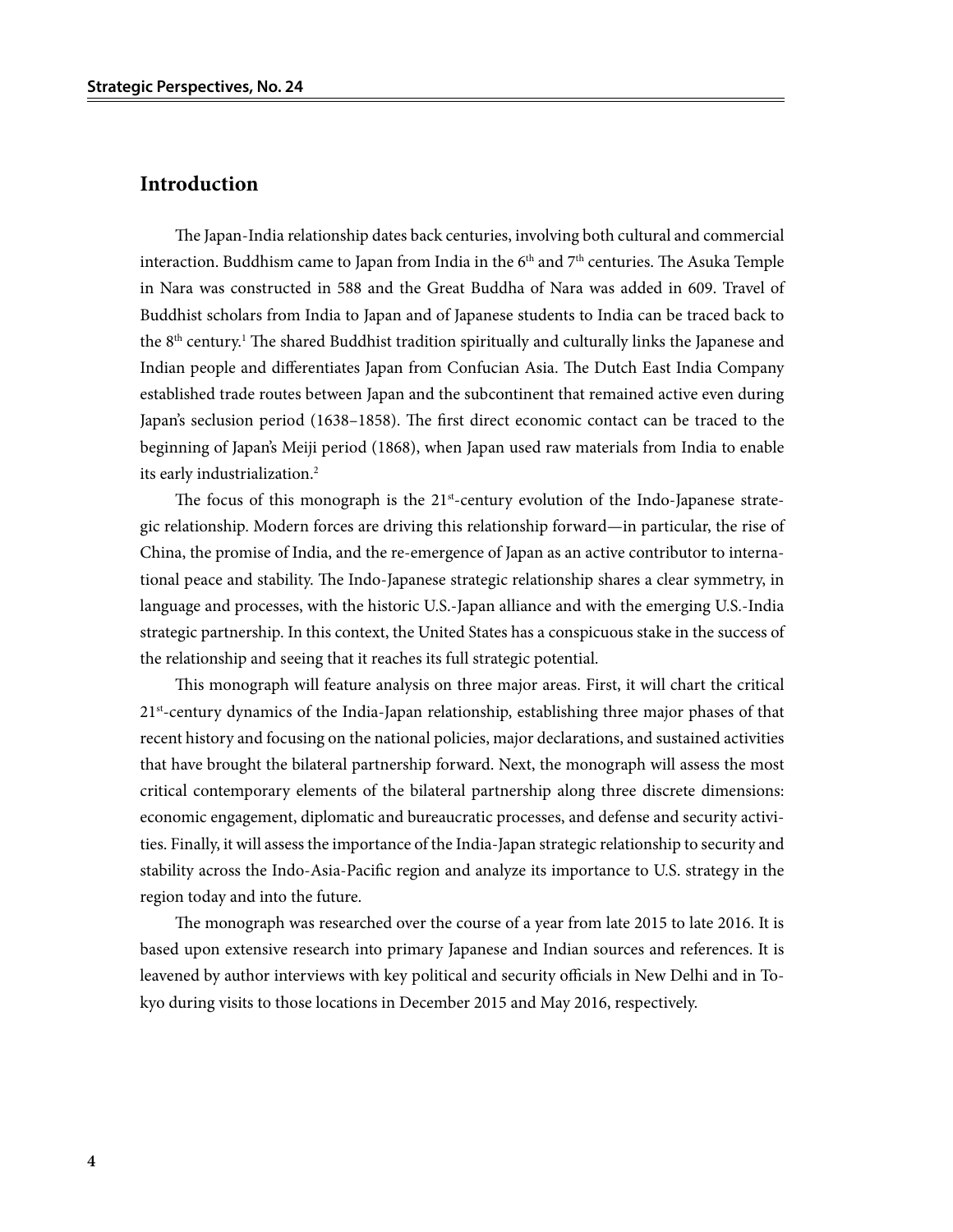## **Japan and India Relations in the 21st Century: Strategic Context and Chronology**

Japan-India strategic relations can be conceptualized as having evolved through three major phases since the end of World War II: 1945–1999, 2000–2005, and 2006 through today.<sup>3</sup> In the first phase, Japan and India maintained a harmonious relationship but remained at a political distance due to the geopolitical divide between India's leadership of the nonaligned movement and Tokyo's close alignment with the U.S.-led anti-communist, anti–Soviet Union block. U.S.-India antipathy—and the distance between Tokyo and New Delhi—grew greater after India's treaty of "friendship and cooperation" with Moscow, which was signed in 1971 and was operative through 1990. At the same time, the harmony beneath the distance was demonstrated in several warm episodes during the last 45 years of the 20<sup>th</sup> century. In the immediate post–World War II era, India provided urgent supplies of food and other equipment to Japan. Indo-Japanese warmth was also evident between India's first prime minister, Jawaharlal Nehru, and Japanese Prime Minister Nobusuke Kishi, who was the first postwar Japanese prime minister to visit India in 1957. This first phase came to a rather frosty end after India's nuclear tests of 1998 and the Japanese decision to join Washington and impose economic sanctions against New Delhi.<sup>4</sup>

The second phase of the relationship began in 2000 and continued through the end of 2005. It followed the historic visit of President Bill Clinton to India in March 2000, the first by a U.S. President in more than 20 years. Taking a cue from the Clinton visit, Japanese Prime Minister Yoshiro Mori traveled to New Delhi later in August 2000.<sup>5</sup> Japan's most pressing aim with India was economic. A growing India, divested from the Soviet bloc since 1991 and committed to creating a more capitalist, world-oriented economy, was becoming increasingly attractive as a trade and investment partner in Tokyo, as it also was in Washington. Mori established the Japan-India Global Partnership during his August 2000 visit. In 2001, Indian Prime Minister Atal Bihari Vajpayee visited Japan. The bilateral relationship has broadened and deepened ever since, enjoying bipartisan support in both countries.<sup>6</sup> Since August 2000, prime ministers of both the Liberal Democratic Party and the Democratic Party of Japan have visited India. Beginning with the visit of Prime Minister Junichiro Koizumi to India in 2005, Japanese and Indian prime ministers have held annual summits alternating between New Delhi and Tokyo for more than a decade. On the security front, the Indian and Japanese coast guards began annual joint exercises and leadership exchange visits in 2000.

By late 2006, a third and much broader phase of strategic engagement began between India and Japan. The phase evolved in parallel with greater engagement with India by the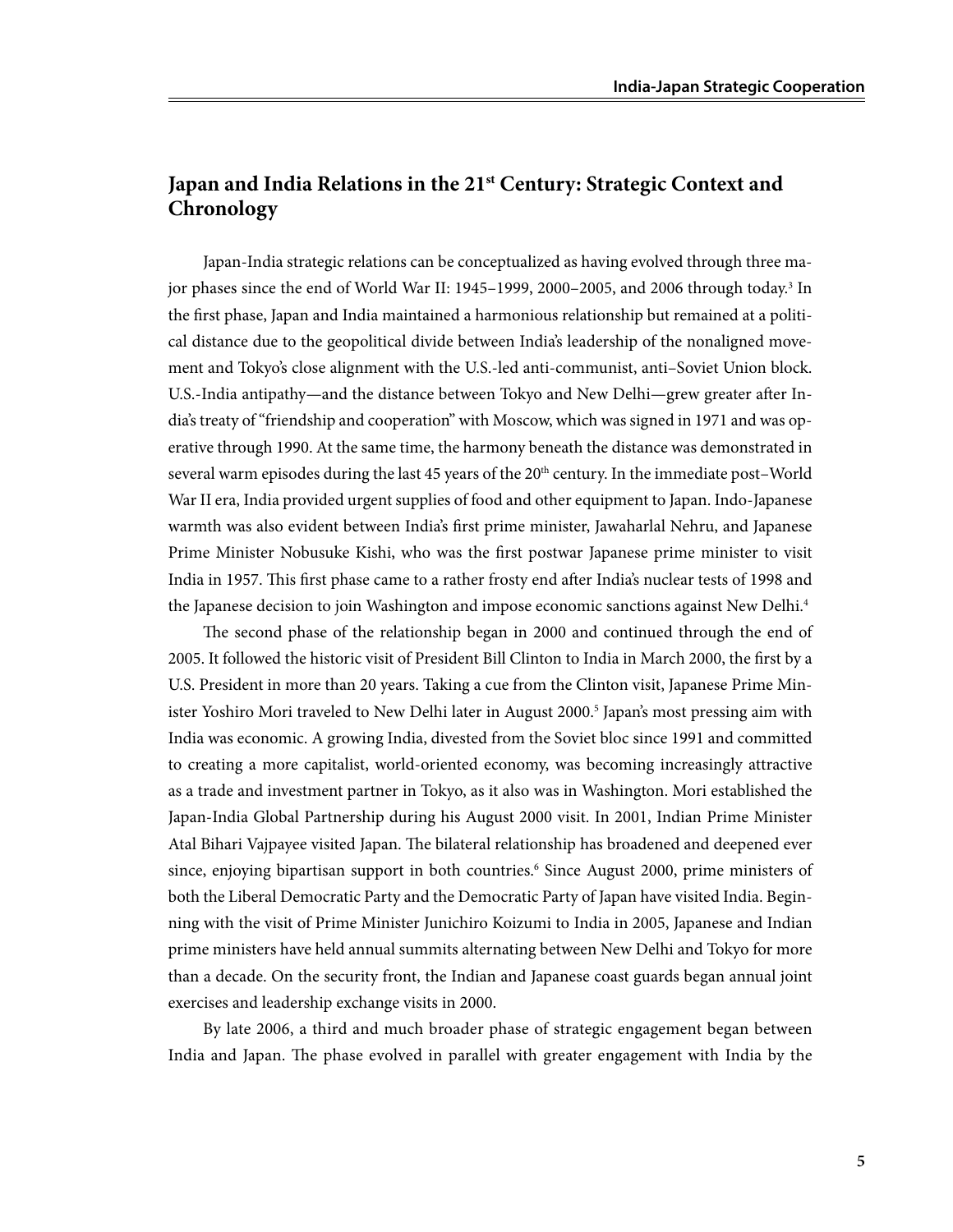administration of President George W. Bush. In 2005, the Bush administration expanded contacts with India under the aegis of its "dehypenation policy," which had generated the framework for a U.S.-India civil nuclear power agreement with broad-ranging global strategic implications.7 Likewise, Japan-India relations became increasingly geostrategic in nature beginning in mid-decade. From 2006, broad bilateral strategic interactions were launched during the governments of Japanese Prime Minister Shinzo Abe from September 2006 to September 2007 and of Prime Minister Taro Aso from September 2008 to September 2009.

Abe brought a personal commitment and dynamic to the relationship with India. His appreciation for India dated back to his relationship with his grandfather, former Prime Minister Nobusuke Kishi. Abe recalled that his grandfather had been the first Japanese prime minister to visit India and that India's Prime Minister, Jawaharlal Nehru, had introduced him at a great outdoor rally there in 1957 as "the Prime Minister of Japan, a country I hold in the great esteem."8 Abe remembered hearing this story "as a little boy," adding that "as the leader of a defeated nation in war, he must have been very much delighted."9

In a speech before the Indian parliament in August 2007, Abe laid out a construct called "Confluence of the Two Seas." In it, he provided his vision of a future where a "broader Asia" would bring together the Pacific and Indian Oceans in a dynamic interaction featuring freedom and prosperity. Abe asserted that India and Japan had a unique and special role, and responsibility, to see this vision attained.<sup>10</sup> During this period of Abe's first government, he and Indian Prime Minister Manmohan Singh signed bilateral agreements that moved the Abe vision toward reality. In mid-2006, India and Japan signed their first-ever bilateral defense cooperation agreement.<sup>11</sup> Later that year, they signed a document formalizing their relationship as one of "Strategic and Global Partnership."12

Abe's resignation for health reasons in September 2007 did not scupper the positive trajectory of bilateral relations. In the 5 years between Abe's 2007 resignation and his return as prime minister in December 2012, Indo-Japanese relations continued to expand steadily, if not as vigorously as under Abe.13 Strong cultural, economic, and political forces drove forward the relationship in both countries.

In addition, the looming specter of China's ongoing military modernization posed a security challenge for Japan and India that underwrote growing strategic collaboration. Tokyo and New Delhi agreed that China's rise required that the two nations collaborate on managing the potential challenge. Both states have difficult and unresolved territorial issues with China. At the same time, the rise of China called into question Japanese assumptions of regional lead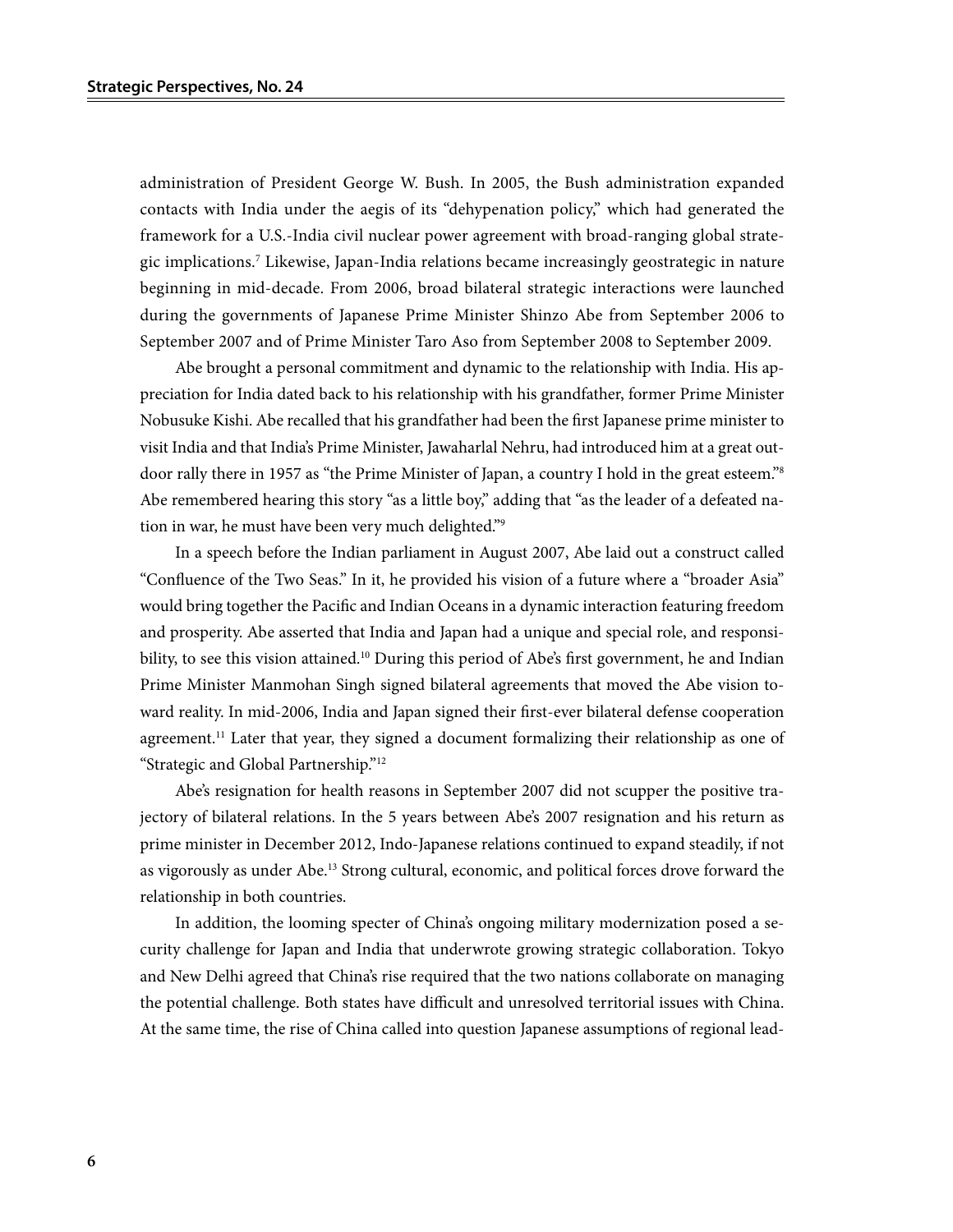ership and international status based on its long-held standing as the world's second largest economy, a position eclipsed by China in 2010.<sup>14</sup>

Abe's return as prime minister in December 2012 set the stage for even greater acceleration in the third phase of the Indo-Japanese bilateral relationship.15 Despite the cautious and even sclerotic nature of foreign policy engagements during the final 2 years of Prime Minister Manmohan Singh's tenure, India signaled its deep commitment to Japan as a strategic partner by making Abe the first ever Japanese dignitary to be the Chief Guest at India's Republic Day in January 2014—India's highest diplomatic honor.<sup>16</sup> That spring, Indian elections brought Narendra Modi of the Bharatiya Janata Party (BJP – Indian nationalist) to power, and the bilateral relationship took a dramatic step forward.

Modi visited Japan in September 2014, his first bilateral visit outside of South Asia. On this trip, India and Japan officially updated the description of their relationship to one of a "special strategic and global partnership."<sup>17</sup> Japan and India moved forward on greater cooperation in long-sensitive space and defense matters. India also joined Japan in expressing concern about developments in the South China Sea.18

High-level diplomacy and strategic interactions accelerated in 2015 and 2016. Japanese investment in major Indian economic projects took off. Special arrangements and protocols were established for Japan to assure its priority investments in India were not derailed by India's notorious bureaucracy. Abe undertook what some described as a "spectacular" and "historic" visit to India in December 2015 during which he inked Japan's commitment to funding and building India's first-ever high-speed railway and protocols to enable the future transfer of defense equipment and technology. India and Japan also agreed on joint measures to protect classified military information, a commitment essential to future technology transfers. India agreed to Japan's permanent inclusion in the bilateral U.S.-Indian Malabar annual naval exercises. Bilateral interactions in 2016 included a long-worked and highly significant bilateral civil nuclear deal, signed in early November by Modi on a visit to Japan. This deal opened the way for Tokyo to supply New Delhi with fuel, equipment, and technology for nuclear power for peaceful purposes. The agreement enables Japan's highly capable nuclear reactor businesses, such as Toshiba, to build nuclear power plants across India and sell nuclear reactor parts and equipment to other contractors across India, a vital element in India's highly ambitious plans to expand nuclear power production by more than tenfold in the next 15 years.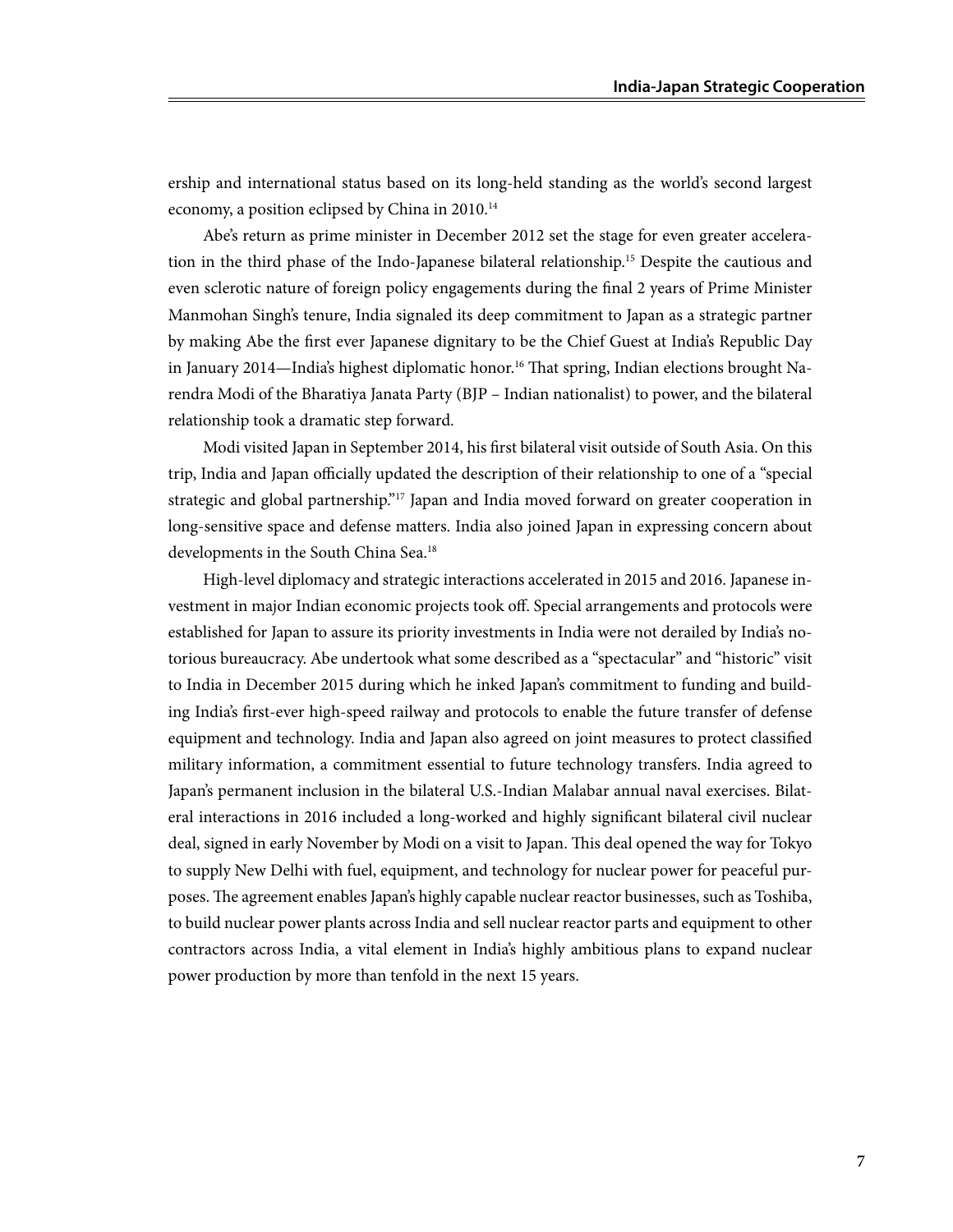#### **India: From "Look East" to "Act East"**

India's metamorphosis as an Asian-engaged nation began in the early 1990s. In 1991, India confronted simultaneous related crises that demanded a rethink of its decades-old "nonalignment" strategy. The first problem was economic: a severe balance of payments crisis. The second was geostrategic: India's principal security and economic partner from 1971 to 1990, the Soviet Union, collapsed. India lost Soviet subsidies, customers, and suppliers in Russia and across the fragmenting Cold War bloc, and it also lost its ability to stay distant from the global "first-world" economy led by the United States and Western powers. India's dual crises led the leadership in New Delhi to seek an alternative model of economic development and global interaction.19

Prime Minister P.V. Narasimha Rao announced an alternative model in 1992, the "Look East" policy, which launched India's efforts to cultivate extensive economic, and later strategic, relations across first Southeast Asia and then the wider Asia-Pacific region. It led India to pursue economic modernization and integration into the capitalist trade and finance framework. It also led India to expanded strategic interactions designed to establish its status as a regional and international power. The Look East policy was enacted during three successive Indian governments, those of Rao (1991–1996), Atal Bihari Vajpayee (1998–2004), and Manmohan Singh  $(2005 - 2014).^{20}$ 

Japan was a natural partner for India's Look East policy, although relations between the two expanded only slowly at first during the 1990s as Japan took its cues from a cautious United States and India focused most intensely on relationships with Southeast Asian states. During the 1990s, India first focused on the build-out of strong commercial, cultural, and military ties with Singapore, Vietnam, the Philippines, and Thailand. New Delhi signed free trade agreements with a range of East Asian countries, including South Korea and Japan. India also pursued membership in multiple Asia-Pacific economic and security forums. It became a sectoral dialogue partner with the Association of Southeast Asian Nations (ASEAN) in 1992. In 1995 it attained advisory status in ASEAN and became a member of the Council for Security Cooperation in the Asia-Pacific. It became a member of the ASEAN Regional Forum in 1996 and a summit-level partner in ASEAN (on par with China, Japan, and Korea) in 2002.<sup>21</sup>

During the 1990s, India increased economic ties with Japan.<sup>22</sup> But significant political and strategic potential went uncultivated throughout the decade, particularly as a result of India's 1998 nuclear weapons test and the negative aftermath.

The cordial but somewhat tepid relations between India and Japan during the 1990s took on new context and deeper meaning as the Look East policy entered the next decade. In 2000,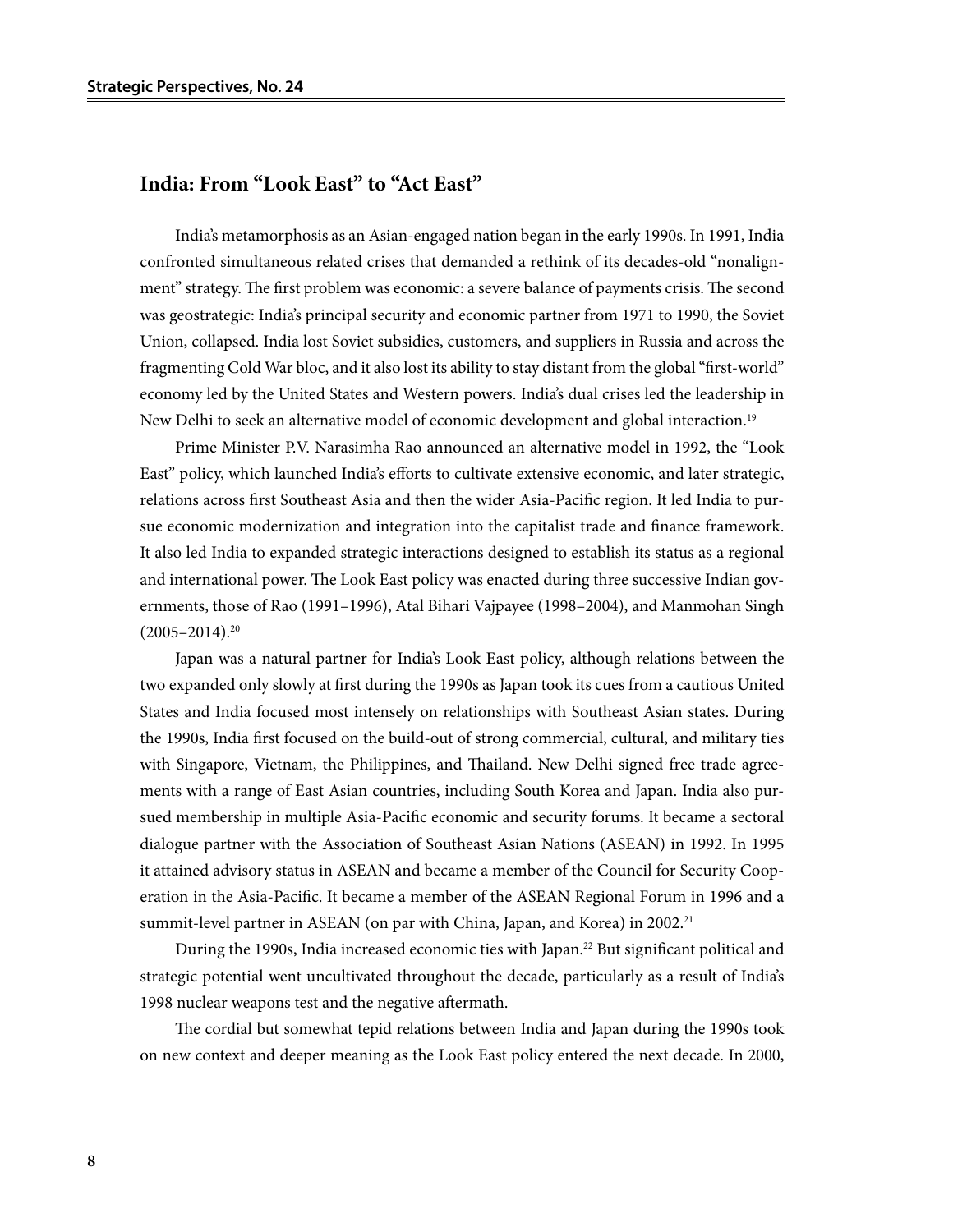then-Indian Prime Minister Vajpayee expanded economic and cultural relations with Japan into dialogue and exchange about geostrategic matters of mutual interest. In 2000, Prime Minister Mori visited India, and the geostrategic dynamics of their bilateral relationship extended further.

Contemporary Indian officials are quick to say that the post-2000 Indo-Japanese strategic relationship remains based upon a positive framework in which India is pursuing a strategic vision of engagement and interaction from the west coast of the United States to the east coast of Africa; and Japan is now viewing its interests in the Indian Ocean region to be as important as those in the Asia-Pacific.<sup>23</sup> Reflecting this Indian perspective, in 2003, a former external affairs minister described the evolution of India's Asia-Pacific relations during the Look East policy:

*In the past, India's engagement with much of Asia, including Southeast and East Asia, was built on an idealistic conception of Asian brotherhood, based on shared experiences of colonialism and of cultural ties. The rhythm of the region today is determined, however, as much by trade, investment, and production as by history and culture. That is what motivates our decade-old Look East policy. Already, this region accounts for 45 percent of our external trade.*<sup>24</sup>

Indian thought leaders today believe that the Japan relationship is built on a number of complementary dynamics that matter to the Look East policy. Japan is an aging society, while India is a young one. Japan needs to invest its capital offshore successfully to gain and grow, and India offers an attractive, relatively untapped infrastructure and manufacturing base upon which to grow value. Japan needs access to educated workers for offshore ventures, and India has such a demographic. Japan and India share political values anchored in democracy and diversity of opinion and expression. Japan and India share a common history of religious ideals, namely Buddhism. Indeed, unlike many of Japan's relations across Asia, Tokyo's engagements with India feature tremendous goodwill and "few discordant notes."<sup>25</sup> By the mid-2000s, Indian policymakers positioned the Japan-India relationship at the top of a growing array of strategically important bilateral relationships evolving across the Indo-Asia-Pacific region.<sup>26</sup>

In November 2014, some 6 months after becoming prime minister, Narendra Modi announced that India would pursue an "Act East" policy, extending beyond India's two-decade-old Look East policy.<sup>27</sup> This announcement—which utilized a phrase first uttered in a policy speech by U.S. Secretary of State Hillary Clinton on her 2011 visit to India—aimed to further invigorate Look East with a set of engagements across the Asia-Pacific region. The Modi government launched several new economic initiatives aimed to encourage greater external investment in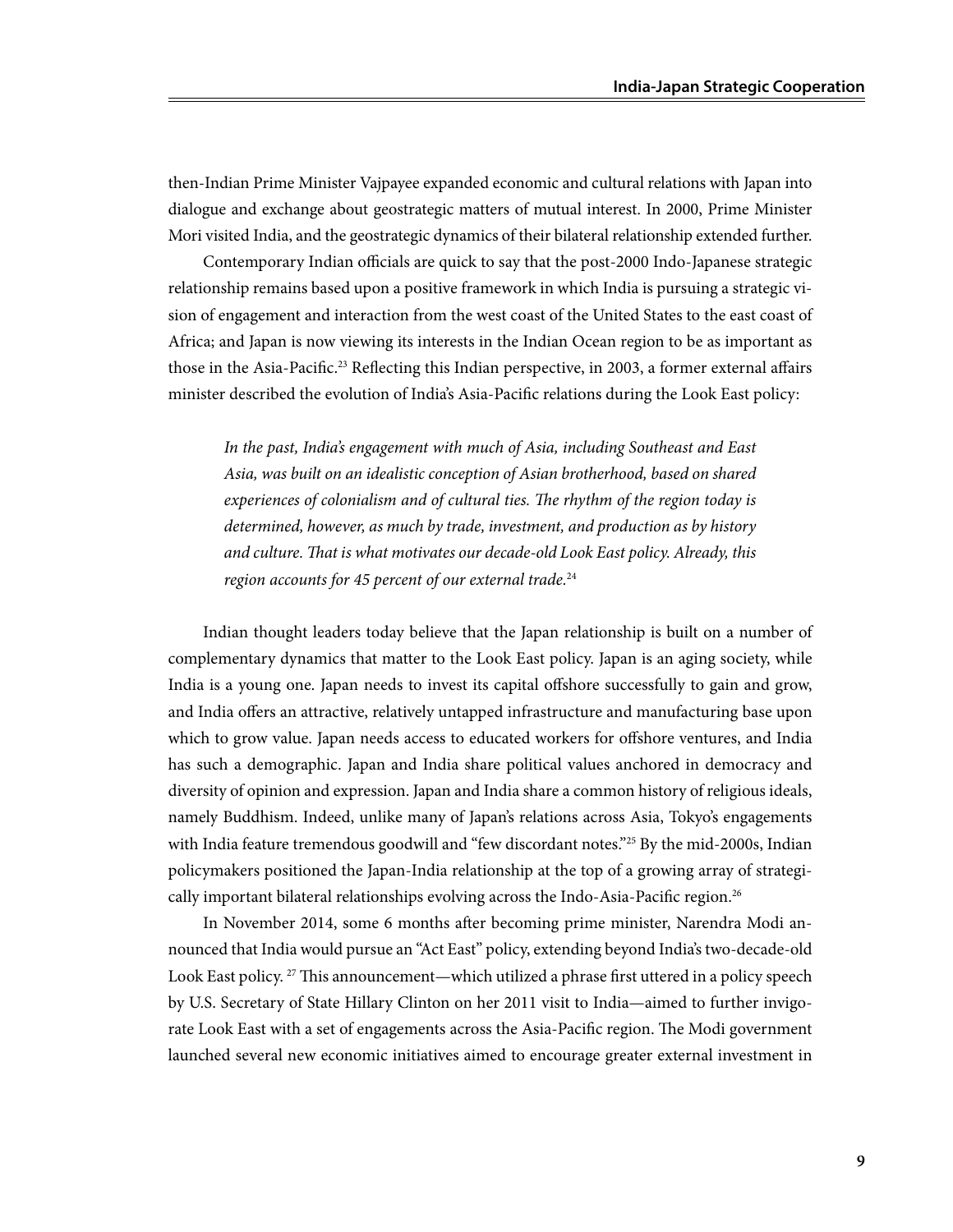India to build state infrastructure, smart cities, and economic competitiveness, especially in manufacturing.

At the same time, India's Act East policy aims to create greater partnerships and activities to contend with what many in India's elite perceive as the increasingly assertive and unilateralist approach of China in the Indo-Asia-Pacific region.<sup>28</sup> Although India's leaders have remained steadfast in not publicly chastising China, the thrust of the Act East policy has been to rapidly accelerate economic, diplomatic, and strategic interactions with partners in East Asia who share India's worries about Chinese unilateralism and present India with options for external investment as well as strategic interaction in a manner that signals displeasure with China.

Prime Minister Modi has accentuated and accelerated relations with Japan. He has focused on welcoming Japanese infrastructure into India, notably choosing Japanese investment over Chinese offers in critical programs such as the Mumbai Industrial Corridor bullet train between Mumbai and Ahmedabad and in critical "smart cities" initiatives on the east coast of India.

Throughout this period, growing U.S.-India partnership interactions have served as a consistently positive factor in the expansion of the India-Japan relationship. This is true despite the fact that while there is a bipartisan consensus in India to improve relations in all areas with Japan, this consensus is not present to a similar degree across all dimensions of the U.S.-India relationship.29

#### **Japan: Looking Outward**

Japan's policy response to the strategic challenges posed by China can be traced to a speech entitled "Arc of Freedom and Prosperity: Japan's Expanding Diplomatic Horizons" that Foreign Minister Taro Aso delivered in November 2006 during the first Abe government. Aso drew an arc extending from Northeast Asia through Central Asia to the Middle East, Eastern Europe, and the Baltics, in which Japan's policies would be marked by "value oriented diplomacy, which involves placing emphasis on 'universal values' such as democracy, freedom, human rights, the rule of law and the market economy." Aso's remarks were widely interpreted as setting the framework for broad international community standards that would stand in stark contrast to policies evident in China.

Within this context, Prime Minister Abe addressed the Indian parliament on August 22, 2007, shortly before resigning from office for health reasons. In his remarks, "Confluence of Two Seas," Abe defined the Japan-India Strategic Global Partnership as "an association in which we share fundamental values, such as freedom, democracy, and the respect for basic human rights as well as strategic interests."<sup>30</sup> He went on to note that Japanese diplomacy is being ordered toward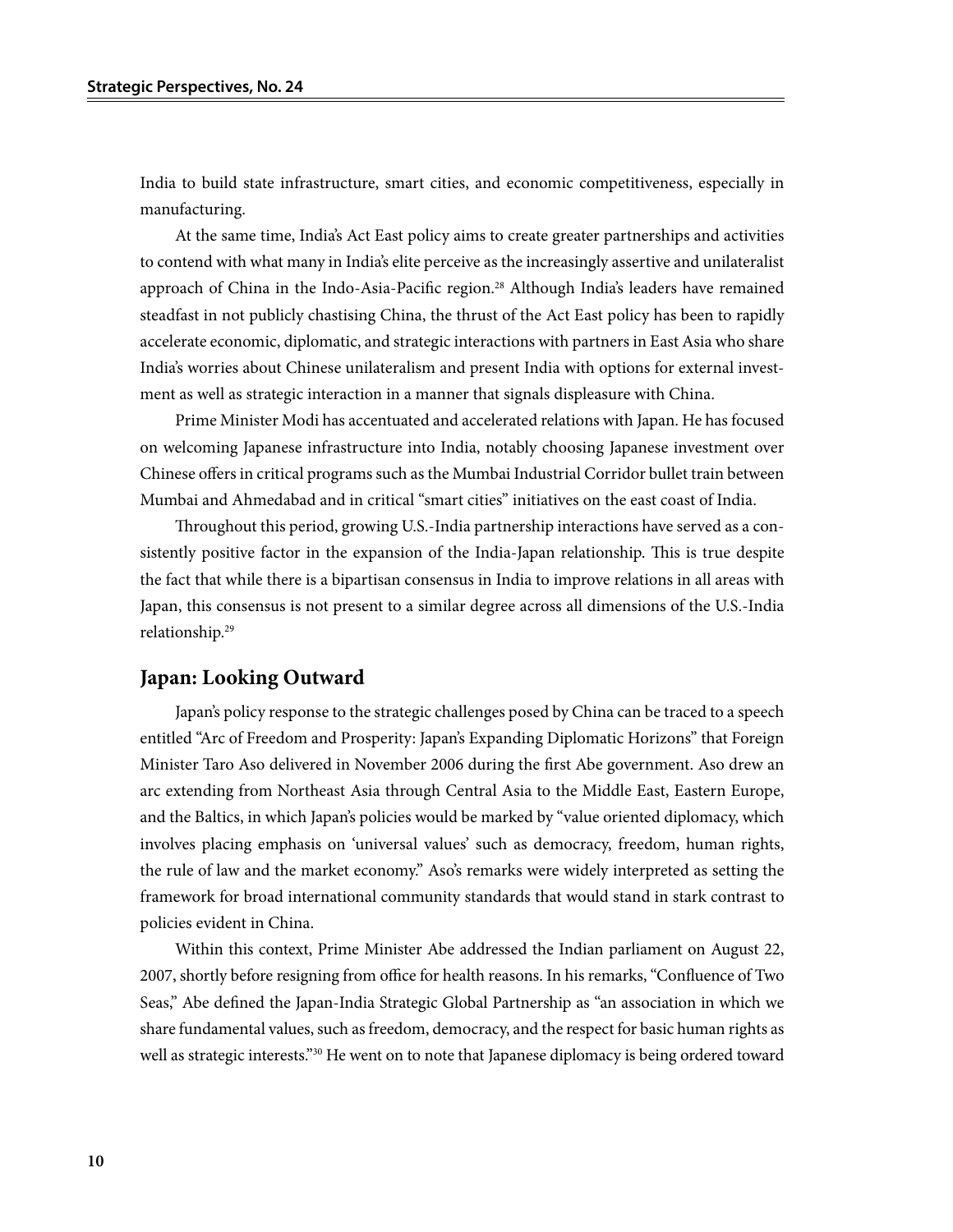the evolution of "the Arc of Freedom and Prosperity . . . along the outer rim of the Eurasian continent and that the Strategic Global Partnership of Japan and India is pivotal for such pursuits to be successful." Japanese-Indian partnership would allow for the evolution of this broader Asia "into an immense network spanning the entirety of the Pacific Ocean, incorporating the United States of America and Australia. Open and transparent, this network will allow people, goods, capital, and knowledge to flow freely." Abe observed that "as maritime states, both India and Japan have vital interests in the security of the sea lanes." As for future security cooperation, he suggested that this would fall to diplomats and defense officials jointly to define.

Shortly before returning as prime minister in December 2012, Abe authored an article, "Asia's Democratic Security Diamond," in which he revisited the theme that "peace, stability, and freedom of navigation in the Pacific Ocean are inseparable from peace, stability, and freedom of navigation in the Indian Ocean. Developments affecting each are more closely connected than ever." Abe's article reflected growing concerns with Chinese activities in the maritime domain, with the South China Sea becoming "Lake Beijing" and with China's "daily exercises in coercion around the Senkaku islands in the East China Sea." Referring to his earlier call for Japan and India "to shoulder more responsibility as guardians of navigational freedom across the Pacific and Indian Oceans," Abe admitted that he "failed to anticipate that China's naval and territorial expansion would advance at the pace that it has since 2007."

Abe argued that, in light of the "ongoing disputes in the East China Sea and the South China Sea, Japan's top foreign policy priority must be to expand the country's strategic horizons" and that "Japan is a mature maritime democracy and its choice of close partners should reflect that fact." He envisaged "a strategy whereby Australia, India, Japan, and the U.S. state of Hawaii form a diamond to safeguard the maritime commons, stretching from the Indian Ocean to the western Pacific." Should he again become prime minister, Abe was "prepared to invest, to the greatest possible extent, Japan's capabilities in this security diamond." Noting the work that governments under the Democratic Party of Japan had worked to strengthen relations with Australia and India, Abe wrote "of the two countries, India  $\dots$  deserves greater emphasis."  $31$ 

During Abe's visit to India in December 2015, he and Modi launched the "Japan and India Vision 2025, a Special Strategic and Global Partnership. Based on the shared cultural traditions of Buddhism and the shared values of democracy, tolerance, pluralism, and open society," the two countries viewed each other "as partners that are responsible for and are capable of responding to global and regional challenges." The two countries committed to "realize a peaceful, open, equitable, stable, and rules-based order in the Indo-Pacific and beyond" and to "uphold the principles of sovereignty and territorial integrity, peaceful settlement of disputes, democracy, human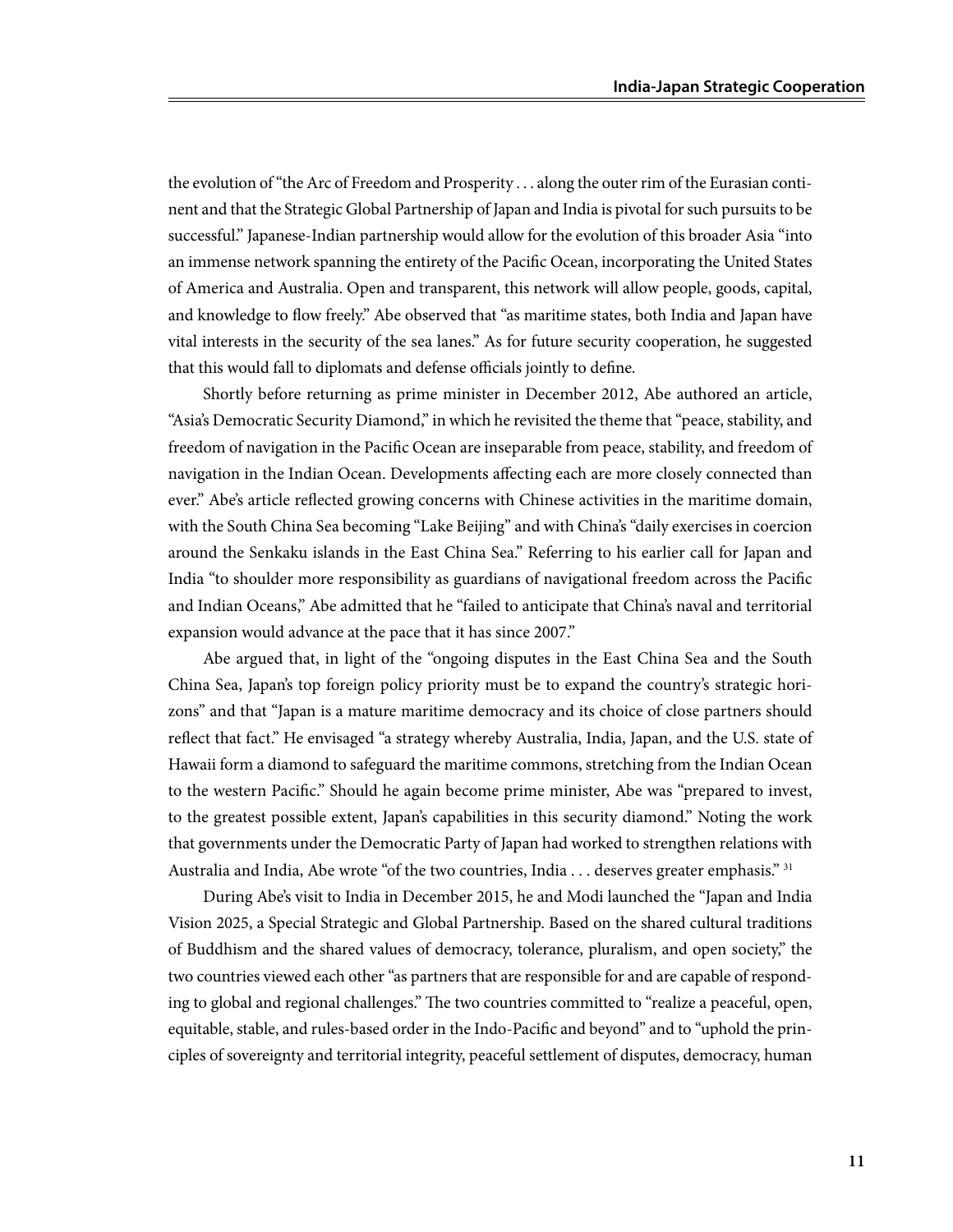rights and the rule of law, open global trade regime, and freedom of navigation and overflight." In the South China Sea, the document "called upon all States to avoid unilateral actions that could lead to tensions in the region." The 44-chapter document set out a game plan for achieving the 2025 Special Strategic and Global Partnership.<sup>32</sup>

The India-Japan strategic relationship features an exceptional number of critical interactions, in particular bilateral economics, diplomacy, and security and defense. Each of these interactions is increasingly calibrated to advance bilateral strategic goals. The purpose of the next three sections of this monograph is to detail the main bilateral strategic dynamics in each of these categories.

#### **Economic Interactions**

India has made Japan an increasingly preferred economic partner over the past several decades. Yet Japanese overall investment and private economic interaction in India has not eclipsed that with China—Beijing remains India's number-one economic partner when summing investments and trade activities.<sup>33</sup> Japan has consistently been one of the top ten states investing in India since 2010, while China has not been.<sup>34</sup> But China is by far India's largest import-export partner and has held that position for more than a decade, while Japan is not yet in the top ten.<sup>35</sup> New Delhi has been working to extend and expand overall Japanese economic activity across India. Japanese private sector presence and direct government development assistance programs have been the most significant to date, with considerable positive impact on India's Look East–Act East domestic growth economic agenda. Japan also contributes increasingly to other Indian investment activities with strategic implications, especially those involving the Andaman and Nicobar Islands, Burma, and Iran. This section will first address the domestic strategic implications from Japanese public and private investment with India. It will then highlight several overseas investment initiatives with strategic significance.

Japan has a lengthy and unique record of private sector economic investment in India. Japan's economic presence in India dates back decades, and, while reflecting only a small portion of Japan's total overseas investment, private sector investment in India has experienced a dramatic rise. Japan has averaged about US\$5 billion of investment a year in India for the past half-decade. This is about 6 percent of Japan's overall annual overseas investment during those years and about half of Japan's direct investment in China. But this sustained level has been a noteworthy increase over the less than US\$2 billion per year of annual Japanese investment in India in the decade before 2009, and, more importantly, an increase approximately double that of Japan's investment increase into China since 2009.36 Announcements by India in 2014 and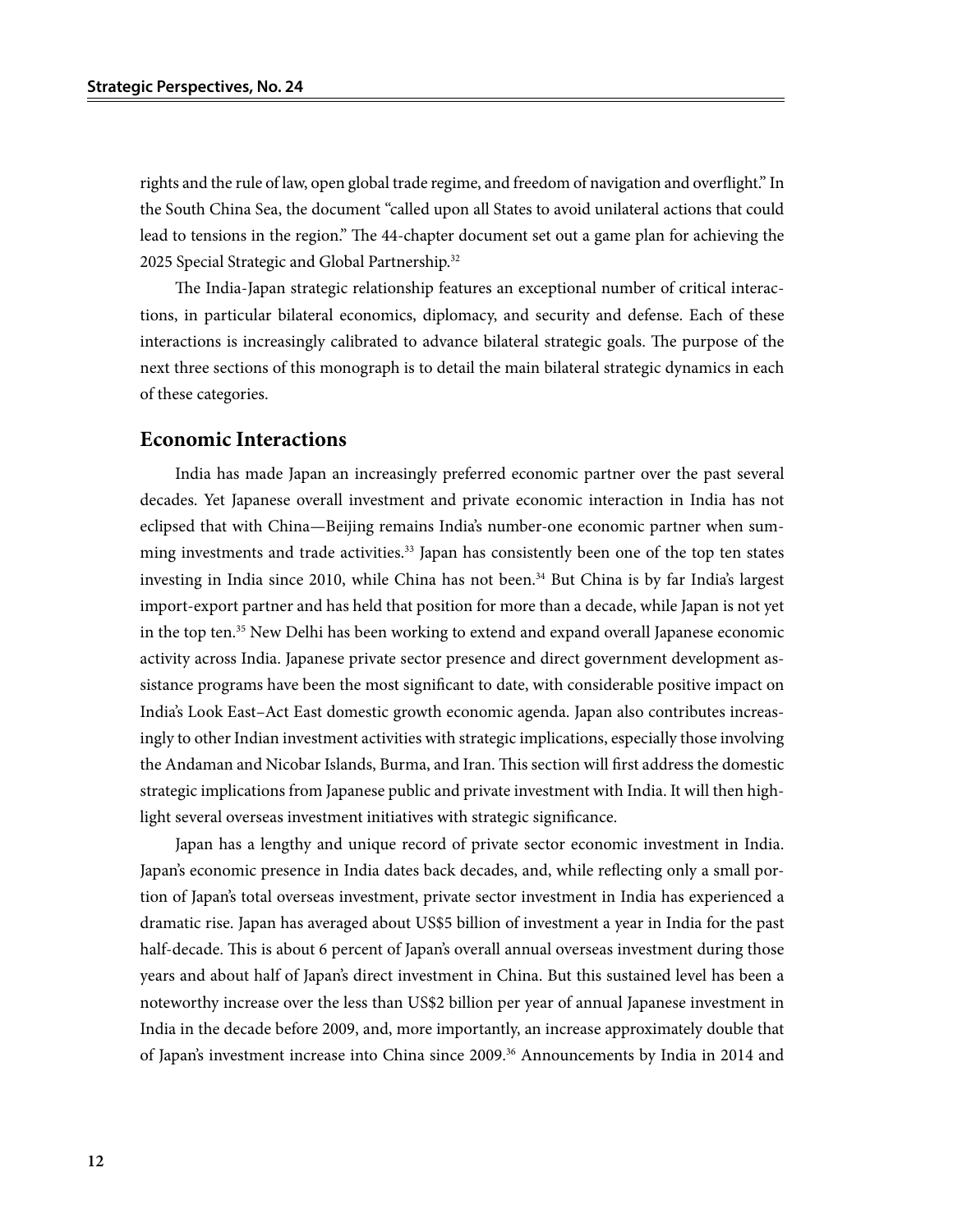2015 of additional investment tranches through 2020 remain relatively consistent with this level of annual Japanese investment, adding a bit more in the area of specific projects.37

The dynamic growth of Japanese private sector investment since the turn of the century is documented in the reports the Japan Chamber of Commerce and Industry in India (JC-CII), which was established in July 2006. As of April 2010, membership of JCCII stood at 253 companies. In its annual report, the chamber wrote that "Japan and India can offer [a] perfect combination and solution with each other in dealing with such issues as sustainable growth, demographic challenges, infrastructure development, technology transfer and job creation, green economy, and so on." By February 2011, JCCII membership had grown to 272 companies. The 2012 report found 800 Japanese companies operating in India, with JCCII membership at 315. By October 2012, the number of Japanese companies in India had grown to 926. By comparison, in 2016 the American Chamber of Commerce in India reported only 500 corporate members, 450 of which were American-owned.<sup>38</sup>

In its 2016 report, the JCCII noted that Japanese companies had responded "favorably" to Prime Minister Modi's "Make in India" program and that the JCCII "has taken this up as a challenge to facilitate and educate investors from Japan to the fast unfolding reform landscape in India." As of October 2015, the JCCII reported that the number of Japanese companies in India had increased to 1,229 with corporate offices totaling 4,417, an increase of 536 over the previous year.<sup>39</sup> The JCCII has served to highlight roadblocks to greater Japanese private sector participation, such as administrative inefficiency and lack of transparency. It has also helped support reforms in India's tax system, banking sector, logistics and distribution system, intellectual property rights, infrastructure, and land acquisition.

In 2015, bilateral trade totaled ¥1,570 billion with Japanese investment standing at ¥289 billion, an increase of just under 10 times over the ¥29.8 billion in 2005, and about 6 percent of Japan's overall foreign direct investment for the year.<sup>40</sup> Japanese officials are hopeful that, over time, Japanese official development assistance (ODA) and private sector investment in India can serve to offset India's economic need for China.

Japan's ODA is a critical component of its overall economic support for India. In 1958, Japan initiated an ODA program for India, a loan of ¥18 billion, making India the first recipient of Japanese ODA. In 2003–2004, India became the largest single recipient of Japanese ODA. Japan has focused its program in India on the "development of industry-related infrastructure which reduces the trade and transaction costs and attracts investment from both foreign and domestic investors."41 From 2002 to 2011, India's transportation sector received 25 percent of the Japan International Cooperation Agency's ODA outlays for India. Of that amount, metros received 77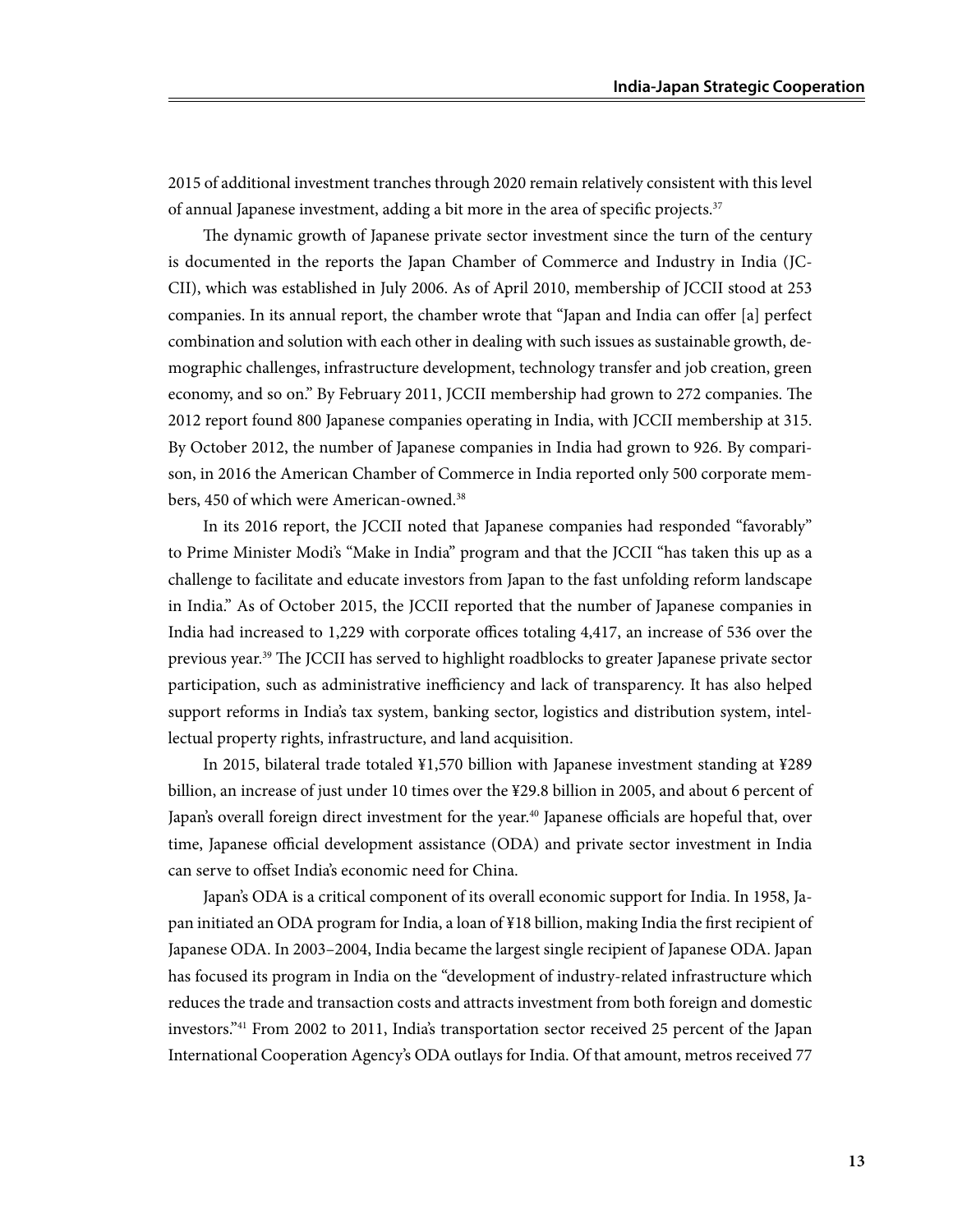percent; railways, 12 percent; roads, 10 percent; and ports, 1 percent.42 Notable projects include the Delhi and Bangalore metro, the freight corridor between New Delhi and Mumbai, rapid transport between Chennai and Bangalore, and road and water supply construction in India's northeast. Between fiscal years 2004–2005 and 2015–2016, Japan's ODA commitments totaled ¥2,125 billion, with 54 percent going to transportation, 21 percent to water and sanitation, 14 percent to energy, 8 percent to forestry and agriculture, and 3 percent to other sectors.<sup>43</sup>

Japan's ODA is also supporting the development of India's energy infrastructure (increasing renewable energy capacity and rural electrification) by introducing more efficient technologies, transmission systems, and power distribution networks, in particular in the states of Andhra Pradesh, Madhya Pradesh, Maharashtra, and West Bengal. In a 2015 ex post facto evaluation of Japan's ODA Rural Electrification Project, project evaluator Keishi Miyazaki found that the electrification rate in both urban and rural areas in the three target states had increased: 92 percent in Andhra Pradesh, 67 percent in Madhya Pradesh, and 74 percent in Maharashtra. Other projects include water supply, programs to increase agriculture and sericulture productivity, sanitation, environment, health, education, and human resource development. These multifaceted investments and programs continued apace during 2016 (see Appendix A).

As of March 2013, the Japan International Cooperation Agency reported a total of 230 loan agreements on the books amounting to ¥3,781 billion. It is of note that Japan exempted India from cuts in its ODA budget in the wake of the tsunami and meltdown of the nuclear reactors in Fukushima in March 2011.

In a 2013 study on Japan's ODA program in India, Pravakar Sahoo concluded, "Several infrastructure projects . . . operationalized with the help of Japanese ODA have changed the way of living and urban landscape of Indian cities. Infrastructure development has led [not] only to a reduction of trade costs but also to increase employment and, thereby, income and living standards of the people in India."<sup>44</sup>

Japanese ODA support for road and water supply construction in India's northeast merits special comment. For years, India found it difficult to secure outside investment partners for many of these projects. The China-India dispute over rightful ownership of the 90,000 square kilometers of land in India named Arunachal Pradesh (called South Tibet by China) consistently inhibited outside investor interest in support for infrastructure projects in these areas (see map 1). Outside agents consistently came under pressure from Beijing to desist from supporting India's construction desires in its northeast.45 Japan has proven a unique and invaluable partner for infrastructure development in the area. Tokyo has resisted Chinese pressures and taken India's side on the long-standing border dispute.<sup>46</sup> Since 1981—and especially since 2006—Japan has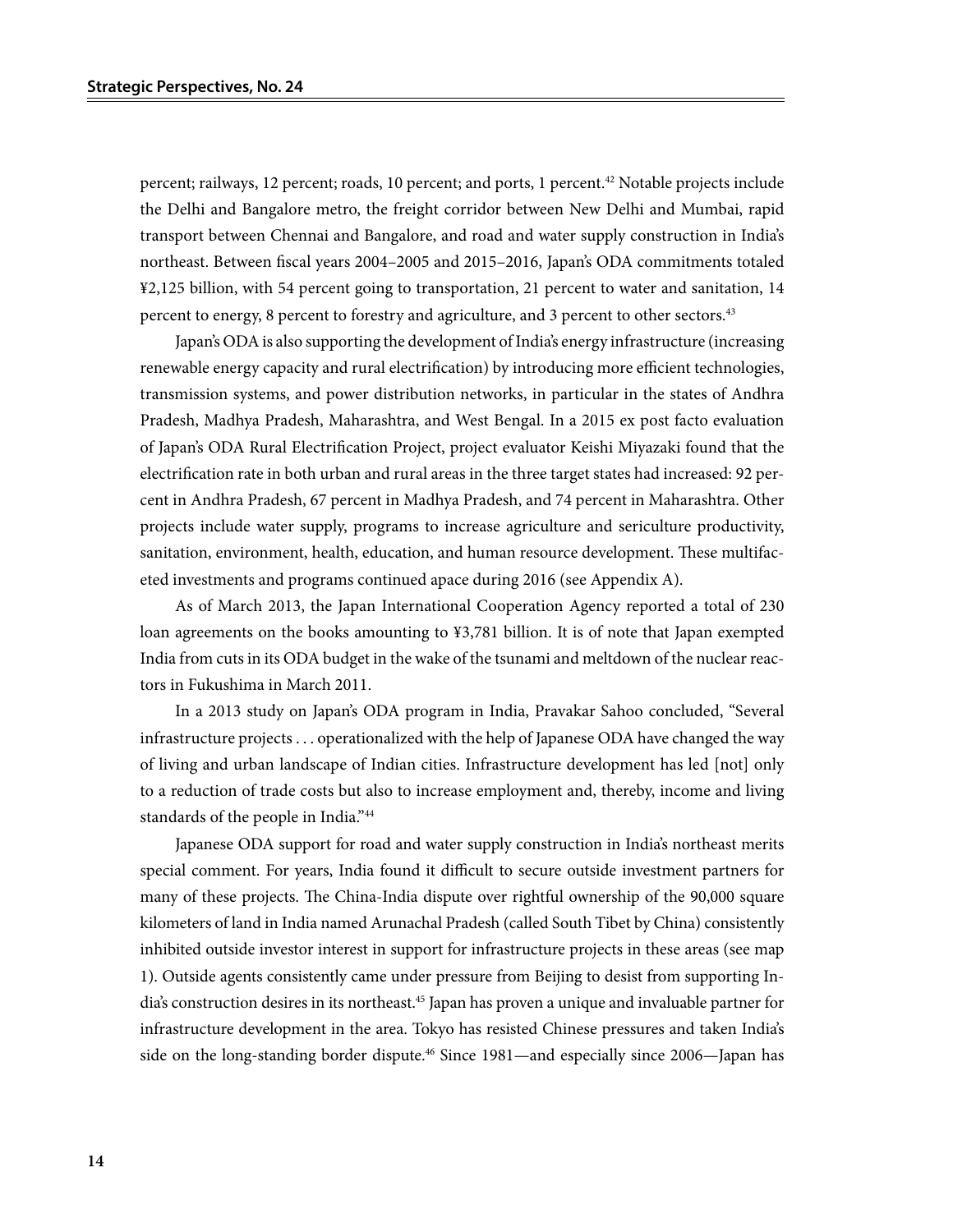

#### **Figure 1. India-China Disputed Border Areas**

Central Intelligence Agency

invested in infrastructure projects in northeast India with scant regard for Chinese complaints, becoming India's lone outside-government investment partner in the region. From late 2014, Japan has placed special emphasis on the development of India's northeast. Japan has pledged about US\$854 million in funding at reduced interest rates for about 1,200 kilometers of roads across India's northeast and several hundred million more in low-cost funding and aid for water and hydroelectric projects in areas near the Chinese border.<sup>47</sup>

Japan also has supported India in financial matters of strategic significance. In 2013, the Indian rupee went into free fall, and international worries about India's ability to finance growth grew significantly. Japan stepped in decisively. Prime Minister Abe, back in office barely a year, ordered his government to extend access to Japan's foreign exchange reserves to India. He also directed that Japan's central bank expand an existing currency swap with New Delhi. In September 2013, a US\$50 billion swap was signed with a clause allowing the ceiling on the deal to go as high as India wanted. International currency speculators were thrown off the scent, and the Indian rupee stabilized. Japan utilized its unique financial prowess to assure the strategic viability of India despite the weakness of a foundering Congress government.<sup>48</sup>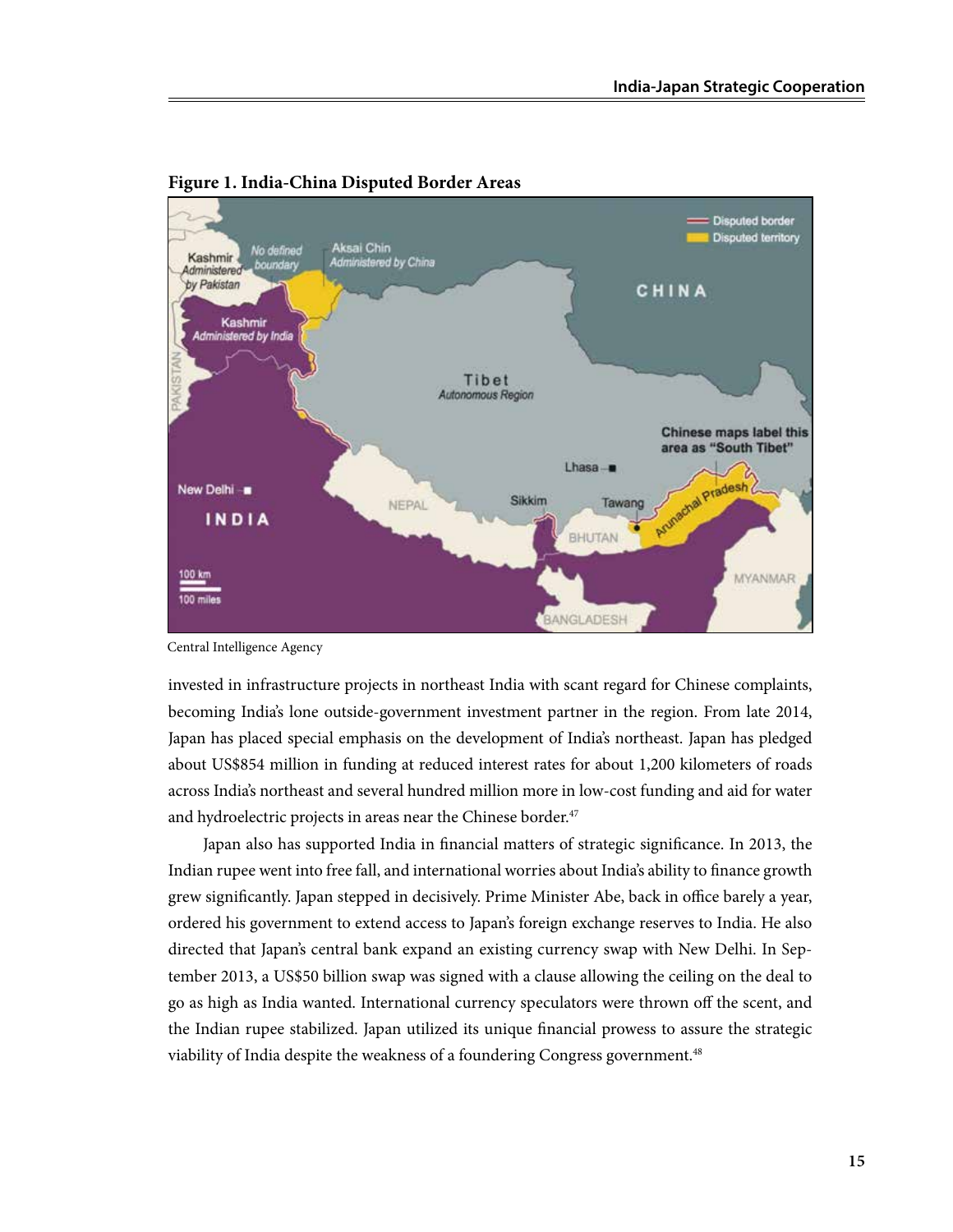In December 2015, Prime Ministers Abe and Modi signed documents in New Delhi marking another expansion in the scope of Japanese investment into India. These included an announcement that Japan would fund a US\$15 billion project to build a high-speed bullet train between Mumbai and Ahmedabad in India's northeast, outbidding a Chinese proposal for this same project.<sup>49</sup> In their joint statement at this annual summit, the partner prime ministers emphasized that they sought "synergy" between India's Act East policy and Japan's Partnership for Quality Infrastructure. They agreed to jointly strengthen reliable, sustainable, and resilient infrastructures better connecting India internally and externally to other countries in the region, including Burma and Iran.<sup>50</sup>

The prime ministers also inked an important tentative deal on nuclear energy cooperation at this December 2015 bilateral summit, opening the door to the sale of Japanese nuclear technology to India. Modi met with Abe on the sidelines of the East Asia Summit in Vientiane, Laos, on September 7, 2016, to review progress in the implementation of the nuclear agreement. India's foreign ministry quoted Modi as saying that his first bilateral at the summit meeting was with "a special friend and a valued partner." <sup>51</sup>

The two strategic partners formalized the hallmark India-Japan Civil Nuclear Agreement during Modi's annual summit meeting in Japan in November 2016.<sup>52</sup> Commenting on the strategic significance of the nuclear cooperation agreement and of the importance of regional cooperation to bound Chinese ambitions, Satoru Nagao, research fellow at the Tokyo Foundation and lecturer on national security strategy at Gakushuin University, wrote: "For Japan this means supporting India's rise as a regional power by cooperating in the development of India's civil nuclear energy. . . . It is in Japan's best interests to promote a stable power balance in the broader Indo-Pacific region by supporting India's emergence as a regional power."53

The November 2016 annual bilateral summit also produced a joint statement that clearly indicated close economic and strategic cooperation between Japan and India in matters of mutual interest across the Indo-Pacific region. The statement focused on four major areas including nuclear cooperation, counterterrorism, coordination on regional issues, and defense industry cooperation.54 This joint statement, an extension of the India-Japan Vision 2025 document signed in New Delhi during the previous annual summit, confirmed the strategic nature of Japan's economic assistance to India itself and to mutual interests in the wider region that help counter the potential for undesirable Chinese influence.<sup>55</sup> Three ventures in the Indian Ocean basin stand out as of early 2017.

First, India in 2015 approached Japan with a proposal for economic cooperation on India's Andaman and Nicobar Islands with a strategic twist (see figure 2). Never before interested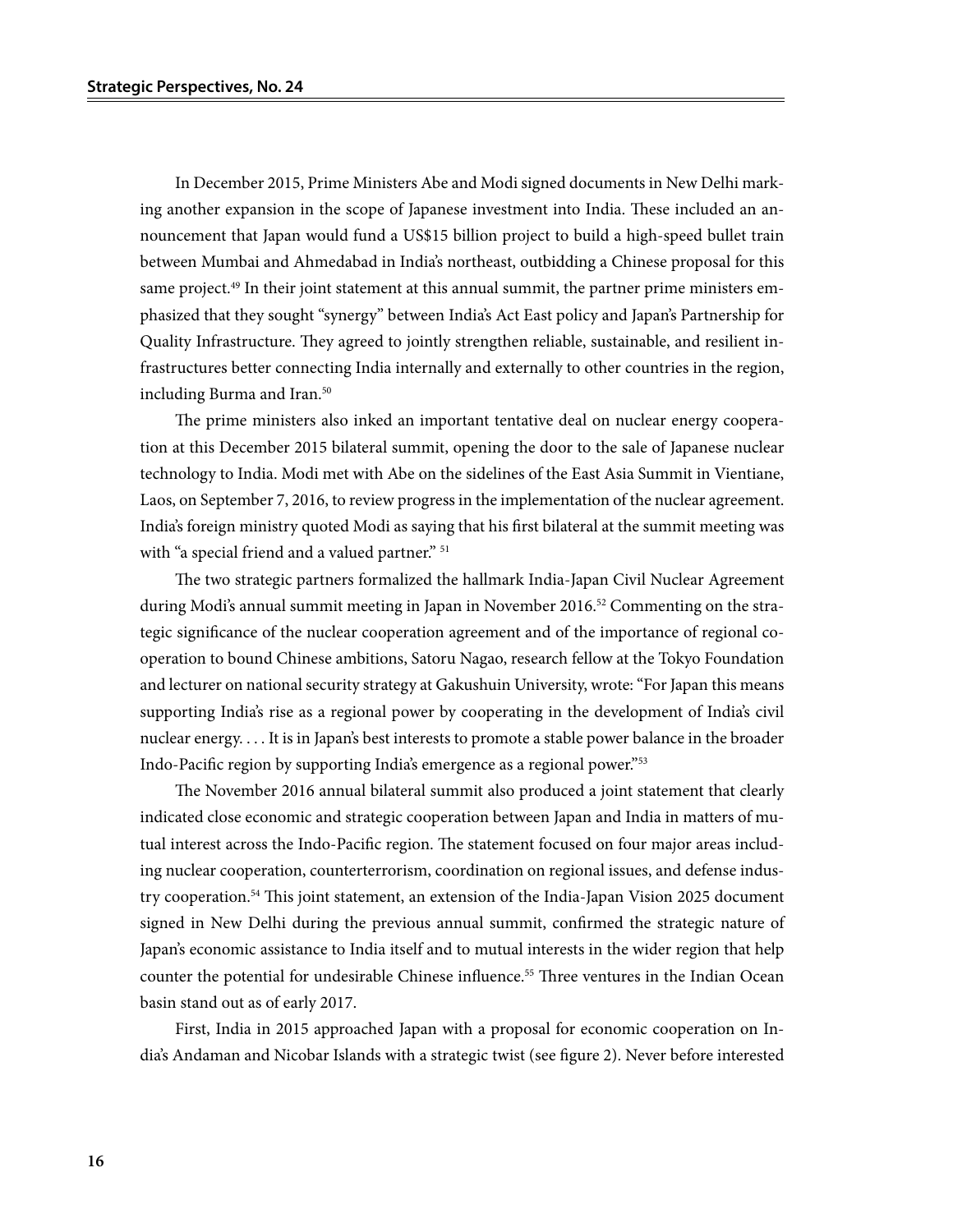in outside economic assistance for its underdeveloped eastern islands archipelago, New Delhi proposed that Tokyo assist with infrastructure projects on Andaman and Nicobar with initial funding for a 15-megawatt diesel power plant to be built on South Andaman.<sup>56</sup> The power plant, like other potential future infrastructure projects on these islands, will help improve the lives of the population there. Moreover, reliable, robust power will greatly assist India's ability to upgrade its evolving maritime and tri-service bases on the islands, expanding its presence in an area where both India and Japan wish to see growing Chinese maritime activities monitored more diligently.<sup>57</sup>

Second, India and Japan have begun collaborating on the extension of economic ties and infrastructure from India to Burma and into wider Southeast Asia. New Delhi and Tokyo have been keen to capitalize on the cooling relations between Burma and China, expanding and abetting programs to improve Burmese infrastructure and connectivity between India and the wider region. Although China's influence is pervasive across Burma, Japan's private sector has long been present. In 2015, 300 Japanese companies were operating there. Since the end of military dictatorship in Burma in 2010, and especially since 2014, Japan has been working assiduously to sup-





Carolyn Cihelka/U.S. General Services Administration

port Burmese infrastructure projects and special economic zones that can enhance Burmese interaction and engagement with economic partners other than China.58 Many of these projects are aimed at improving connectivity between Burma and India as a growing alternative to long-standing Burma-China infrastructure connections.

Japan made Burma its largest recipient of grant aid projects in 2014, including infrastructure projects for a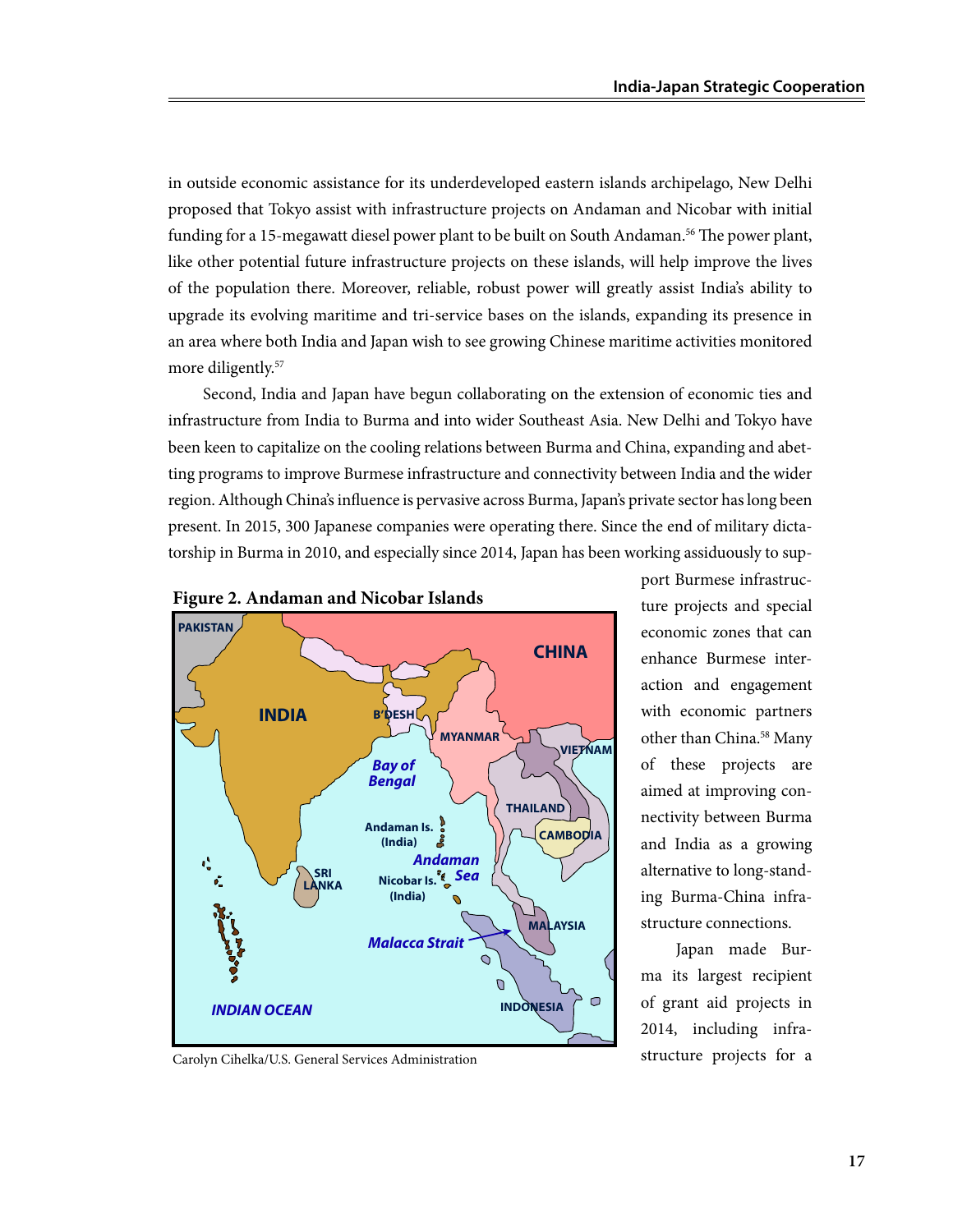major bridge, railway improvements, customs modernization, and gas power plant construction. Japan also approved over US\$1.5 billion in favorable ODA loans for Burmese infrastructure projects during 2013–2015.<sup>59</sup> In late 2016, Japan pledged an additional US\$7.7 billion in public and private support money for Burma's development over the coming decade, tying this economic support to "shared basic values such as democracy and fundamental human rights."<sup>60</sup> Not surprisingly, these values are also those highlighted in the India-Japan Strategic Vision 2025 document.

For its part, India views Burma as its gateway to the east. Prime Minister Modi announced the "Act East" policy there on a visit in late 2014.<sup>61</sup> Although India-Burma trade has been paltry, just over US\$1 billion in 2015 compared to China-Burma trade of US\$11 billion that same year, India has begun more deliberate trade and transit interaction with Burma.<sup>62</sup> New Delhi continues to support Japan's robust investments in Burma, looking to link those with complementary ones in Northeast India and with other traditional Indian economic partners.

Finally, Japan has joined India in a project to develop the strategically important port of Charbahar in Iran. India launched a collaborative venture, announced in mid-2016, with Iran and Afghanistan to boost economic ties and access to natural resources and trade routes stretching from Charbahar to Central Asia.<sup>63</sup> The Charbahar project includes construction and operation of port facilities there, the creation of special economic zones nearby, and the development of road and rail connections through Iran and Afghanistan and into Central Asia.<sup>64</sup> This infrastructure will become a key part of the long-planned (and often delayed) International North-South Transportation Corridor between the Indian Ocean and the Eurasian steppes.<sup>65</sup> It will also be a parallel route and a potential competitor to the Chinese-sponsored One Belt, One Road Initiative (OBOR) and its key north-south land component through South Asia, the Chinese Pakistan Economic Corridor (CPEC). Japan's intent to enable financing of this project stands as another strong indicator of its strategic economic collaboration with India in an effort to provide viable alternatives to Chinese activities across the region.

#### **Diplomatic and Bureaucratic Interactions**

Collaboration in support of trade, investment, and strategic aims has been the hallmark of bilateral relations between India and Japan in the 21<sup>st</sup> century. Simultaneously, India and Japan have steadily expanded the scope and depth of their diplomatic activities and bureaucratic arrangements. Diplomatic and bureaucratic interactions have emphasized the centuries-old special cultural relationship between India and Japan. They also now feature some unique administrative arrangements and activities aimed at working around the most notorious features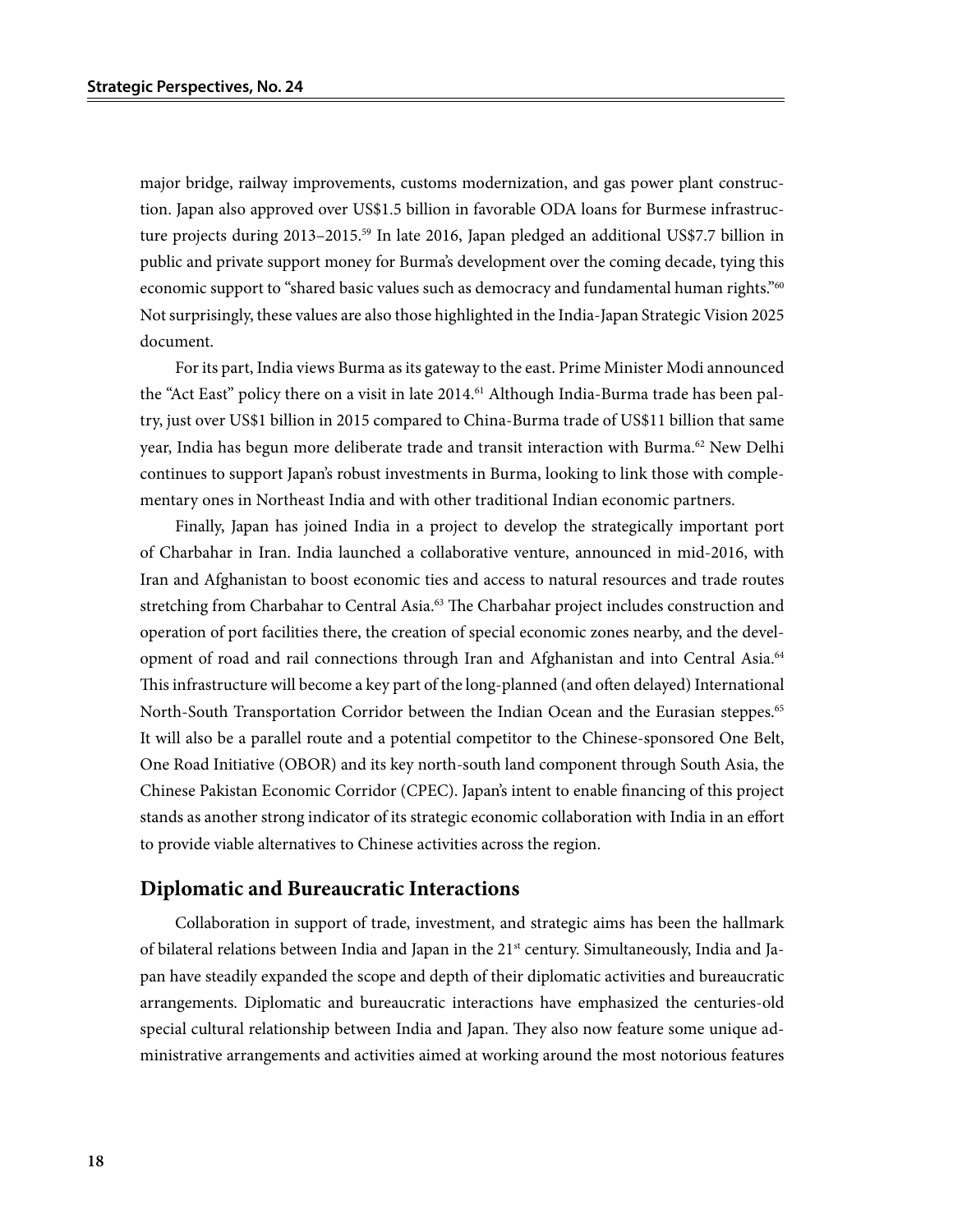of India's often sclerotic bureaucracy and in a manner aimed to assure that a robust bilateral relationship will outlast any one Japanese or Indian prime minister.

During the  $21<sup>st</sup>$  century, and especially during the third phase of their bilateral relationship (since 2006), Indian and Japanese leaders have stressed the unique cultural and religious ties between the two countries that go back centuries. National leaders have accentuated the role of common Buddhist traditions in annual joint statements and emphasized senior-leader visit activities to sites that showcase shared Buddhist culture and traditions.<sup>66</sup> Both sides place a high value on enhanced people-to-people linkages as a means to cement the strategic relationship. In July 2014, Japan introduced a program of expedited visas for Indian nationals to make shortstay visits to Japan.<sup>67</sup> In March 2016, India reciprocated with its own expedited short-visit visa program for Japanese nationals, allowing Japanese visitors visa-on-arrival for stays of 30 days or less.68 Both governments also emphasize the common nature of liberal democratic values and the importance of human rights as "ties that bind" the two into a durable strategic partnership.<sup>69</sup>

Recurring visits between Indian and Japanese national leaders became routine between 2000 and 2014. Japanese comfort in growing diplomatic exchanges was enabled early in the century by path-breaking U.S. moves to extend relations with India (see Appendix B). But independent momentum in bilateral diplomacy has been a feature of the Indo-Japanese relationship for all of the third phase of the partnership, now more than a decade old.

Annual bilateral summits began in 2005, with the visit of prime ministers to alternating national capitals now a major feature of their diplomacy.<sup>70</sup> This is a level of unprecedented diplomatic commitment for New Delhi outside of its immediate neighborhood. In January 2014, India honored Japan in a special way by making Prime Minister Abe the first Japanese premier to be invited (and to attend) as Chief Guest at India's Republic Day parade in New Delhi.<sup>71</sup> Although the close personal relations and obvious affinity between Abe and Modi have driven an especially high level of diplomatic engagement since 2014, it is clear that a wide and deepening diplomatic engagement framework preceded them and seems destined to outlast them.72

To sustain diplomatic and strategic interaction beyond the Abe-Modi era, both sides have taken steps to overcome frictions inherent in their bureaucratic functions. This is particularly the case with the Indian bureaucracy, where unique and unprecedented accommodations have been made to facilitate expedited progress of critical projects through India's notoriously difficult administrative labyrinth. Of note is the establishment in 2015 of a working-level, highspeed railway joint committee to expedite progress on the Mumbai to Ahmedabad signature project. Japanese security leaders cite this as a model for successful future interaction.<sup>73</sup> A number of important adaptations have been institutionalized; many involve defense and security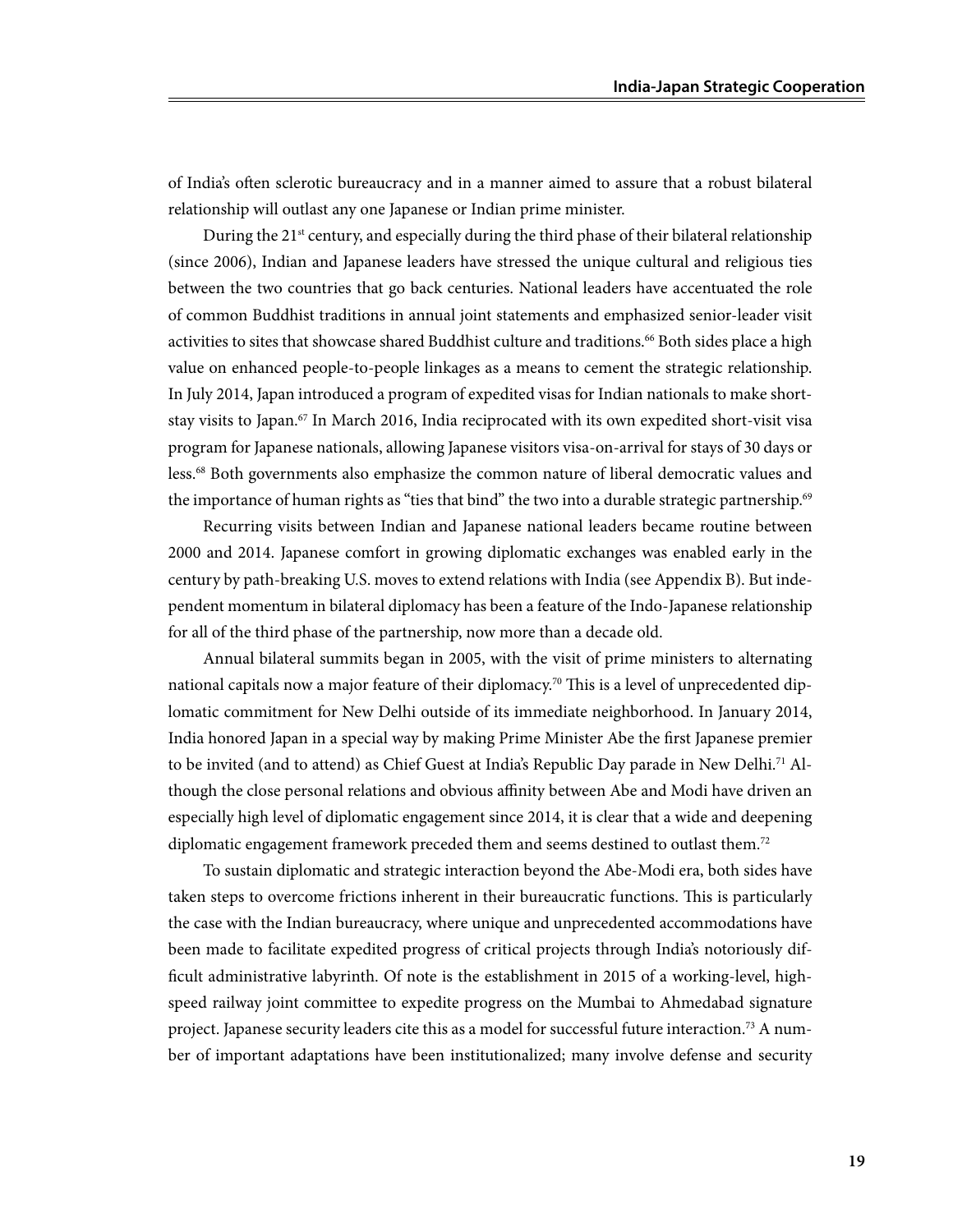meetings addressed later in this monograph. At the same time, both prime ministers have taken steps within their bureaucracies to facilitate high-level government-to-government interaction.

Prime Minister Abe has made the bilateral partnership a national security and diplomatic priority. He directly assigned the National Security Secretariat a priority goal of strengthening Japan-India relations. To this effect, since 2014, the Japanese secretariat has met frequently to discuss the relationship, with Japan's ambassador to India regularly attending when in country.<sup>74</sup> This framework has established a pattern for future bilateral relationship management in Japan. In India, Prime Minister Modi has enabled unprecedented Japanese access within the important Indian Ministry of External Affairs (MEA). As of 2015 the Indian MEA chairs a bilateral standing committee for commerce and economic leadership.75 In 2015, India also granted Japan a special ombudsman position directly within the MEA. This representative has access to the MEA leadership and, as necessary, directly to Prime Minister Modi in order to assure that Japanese projects and activities get top priority across the Indian bureaucracy.<sup>76</sup> Combined, these top-level special arrangements to galvanize Japanese and Indian bureaucracies and sustain momentum in the bilateral relationship make it possible for the two countries to institutionalize a tier 1 engagement priority before the end of the Abe-Modi tenures, forecast for 2019.

#### **Defense and Security Cooperation**

Defense and security interactions between India and Japan have been the "caboose" on the bilateral strategic engagement "train." This has been true partly because of India's historic reluctance about military-to-military partnerships due to its traditional non-aligned status. It has also been the case because of Japan's unique constitutional limitations on military security beyond territorial self-defense. These long-standing limitations are now changing—in Japan and in India. As a result, important defense and security cooperation activities and interactions have been accelerating greatly since at least 2014. These interactions have been advancing in the case of military-to-military exercises, exchanges, and, most recently, military equipment and technology.

For the better part of a decade, Japan-India security cooperation has been focused on the maritime domain.<sup>77</sup> Both countries are dependent on the security of the sea lines of communication running from Northeast Asia through the Strait of Malacca to the Indian Ocean. Japan views India as playing an important security role in the Indian Ocean and in maintaining a rules-based maritime order in the region.

Japanese and Indian coast guards have engaged in joint maritime training exercises. Beginning in 2012, the Japanese Maritime Self Defense Force and the Indian navy have engaged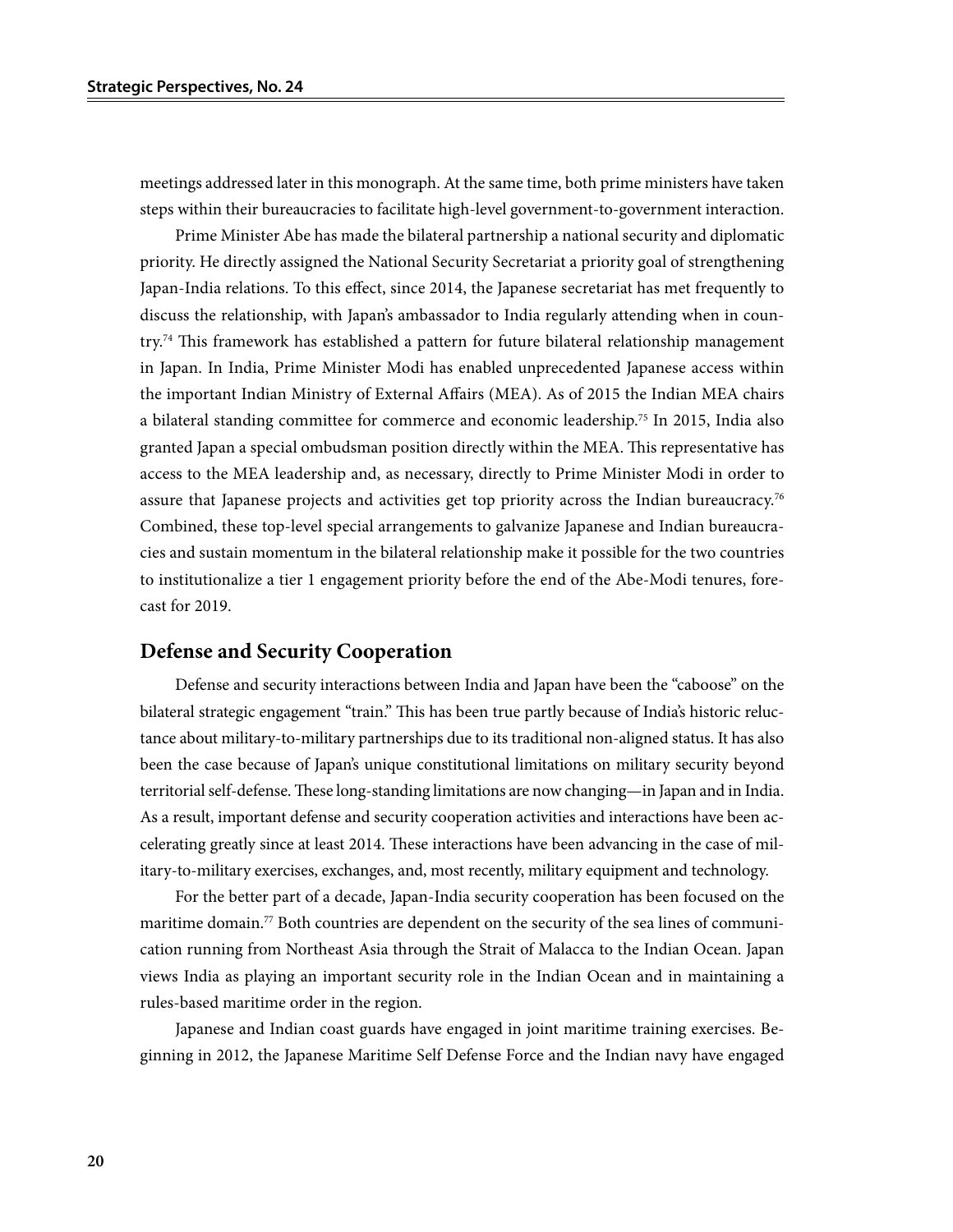**Figure 3. Vice Admiral Harish Bisht (India), Rear Admiral Koji Manabe (Japan), and Rear Admiral Brian Hurley, USN, shake hands after Malabar 2016 press conference, June 10, 2016**



U.S. Navy/David Krigbaum

in the Japan-India Maritime Exercise. In mid-July 2016, Japan's minister of defense met with his counterpart at the Ministry of Defense in New Delhi. Both agreed to create a bilateral framework for the discussion of maritime security issues.

In 2007, India and the United States invited Japan to be a guest participant in their bilateral maritime Malabar exercise. Japan participated in the two Malabar exercises that year, one near Okinawa and the other in the Bay of Bengal. Japan again participated in the annual exercises of 2009, 2011, and 2014. In 2015, India, with U.S. support, expanded the annual bilateral Malabar exercise to include Japan as a permanent participant. Japanese officials and naval officers viewed this invitation to be an "important uptick in exercise partnerships."78 The trilateral 2016 Malabar exercise was held in waters off Okinawa (see figure 3).

India and Japan are also extending and normalizing security and defense relations through expanded military-to-military offices, meetings, and exchanges. During 2015, Japan significantly expanded its representational defense presence in India from one to three officers and also seconded a Japanese coast guard officer in India.79 This augmented Japanese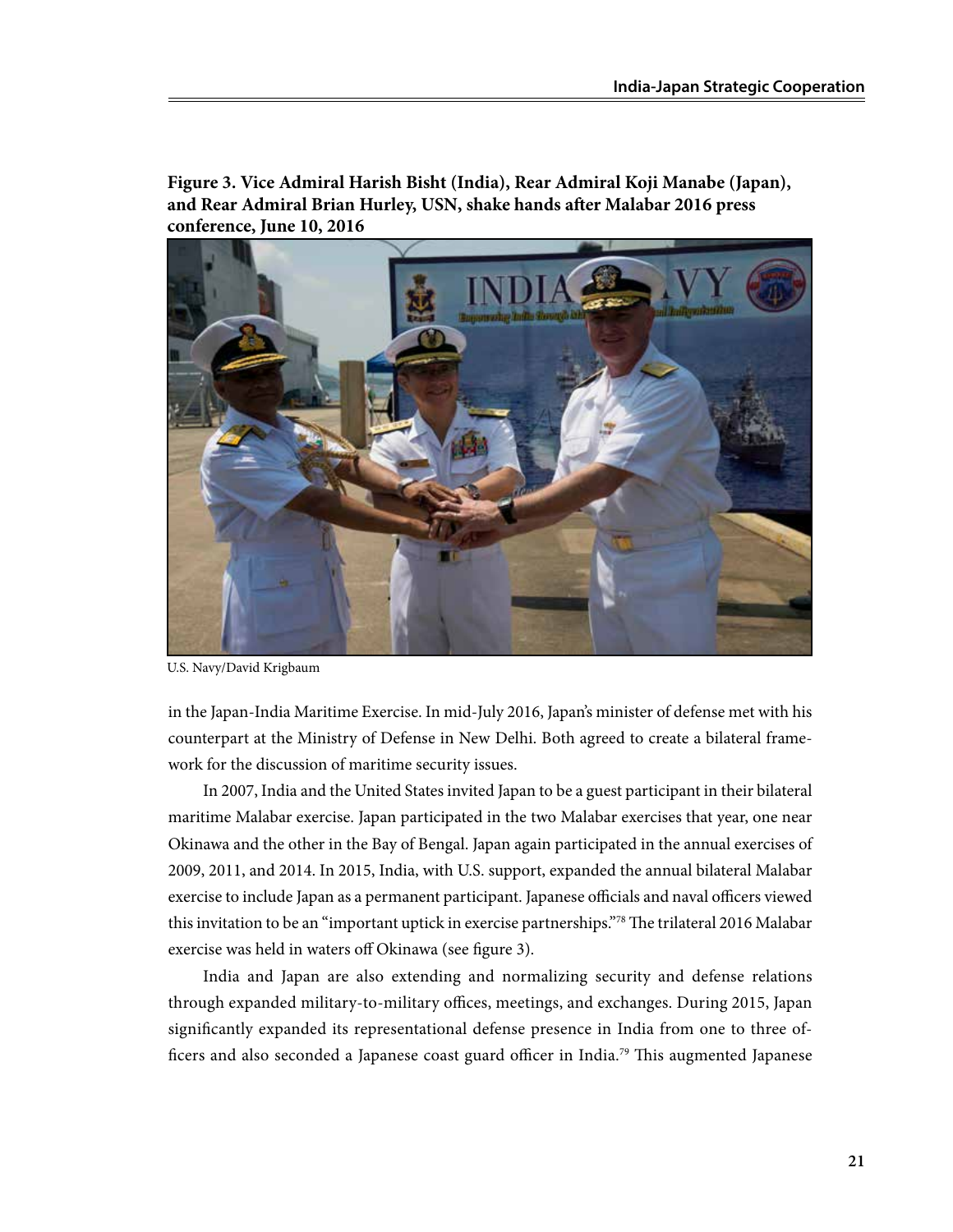

**Figure 4. US-2I flies at Self-Defense Force Anniversary Day, April 7, 2014**

Japan Ground Self-Defense Force/Rikujojieitai Boueisho

defense diplomatic presence paralleled increasing activity in security meetings between the two military establishments. Since 2010, India and Japan have conducted regular staff talks between uniformed naval leadership. They have conducted a defense vice minister policy dialogue since 2009. As noted earlier, defense and foreign ministry personnel conduct a recurring maritime security dialogue. Defense ministers meet annually, and often more than once each year.<sup>80</sup>

Finally, the sale of defense equipment and technology occupies an important and increasingly active area in the expanding India-Japan defense and security relationship.81 Japan would like to see India better equipped to provide reliable security and assured deterrence against Chinese encroachment in the Indian Ocean (in the near to mid-term) and into the southwestern Pacific (in future years). Indian officials aim to secure Japanese weapons, technologies, and defense know-how in several critical areas related to these mutual security aims. India would like greater Japanese investment and assistance to help grow its anemic indigenous armaments manufacturing capacity. New Delhi also would like to procure key Japanese weapons platforms and advanced technology for maritime surveillance and patrol,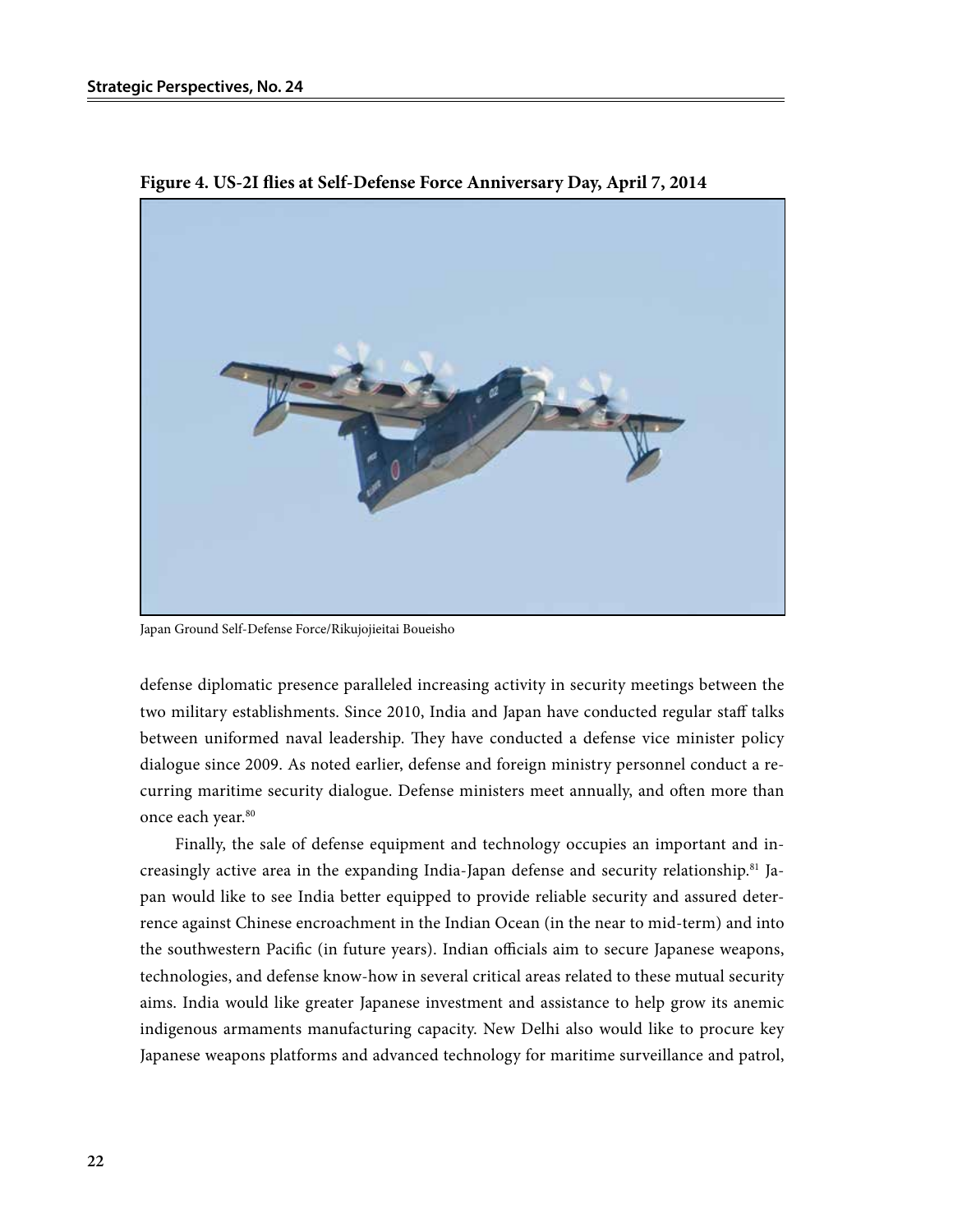extending these acquisitions that will translate into a robust anti-submarine warfare capability. In conjunction with the United States and other Western partners, India would like Japanese assistance in developing its indigenous shipbuilding capacity. The transfer of Japanese intelligence and cyber know-how in military as well as civilian applications is a long-term aspiration. New Delhi also desires long-term Japanese investment and technology transfer for India's civilian and military space programs.

Especially concerned with China's increasing presence in the Indian Ocean, New Delhi is focused on the near-term improvement of maritime surveillance and intercept capabilities. A feature example of bilateral nascent defense weapons and technology cooperation has been the half-decade-long effort by Japan to sell its US-2I amphibious search and rescue airplane to India (see figure 4). Negotiations on the sale of 12 Japanese US-2Is to India began in 2011 before Abe's return as prime minister in late 2012.<sup>82</sup> The negotiations side-stepped Japan's self-imposed ban on selling arms by focusing upon the sea rescue aspects of the aircraft and its utility for the Indian coast guard. This point of obfuscation ended in 2014 when Chief Cabinet Secretary Yoshihide Suga announced a revision of Japan's ban on arms exports to allow for them in cases that will contribute international peace and stability and serve Japan's national interest. The US-2I export would be Japan's first defense equipment deal in its post-World War II history.<sup>83</sup>

Nonetheless, India's purchase of the US-2I remained deadlocked over pricing and technology transfer issues. In September 2016, Japanese sources reported that the defense ministry planned to work with the manufacturer, Shin Meiwa Industries, to reduce the price of the US\$1.6 billion package in order to close the deal in advance of the November 2016 Abe-Modi annual summit. Addressing reports of price-related talks, a Japanese defense ministry official was quoted as saying, "We are not doing this for economic gains, but for our friendly relations with India and can look at reducing price to the extent possible."84 However, the sale did not finalize at the summit. The joint statement merely conveyed India's appreciation for Japan's readiness to provide state-of-the-art defense platforms like the US-2I to India and the degree to which Japan and India have advanced in their bilateral defense exchanges.<sup>85</sup>

Challenges with the US-2I aircraft sales demonstrate the pitfalls accompanying the promise of future bilateral India-Japan weapons sales. India's hidebound defense bureaucracy is notoriously opaque, inefficient, and resistant to change from a state-run model of weapons procurement that favors national content over weapon effectiveness.<sup>86</sup> Even Modi's dynamic leadership has generated only modest impact upon India's Defence Research and Development Organization proclivities for prevarication and arms course reversals, as Tokyo has learned. Japanese officials recognize there will be similar frustrations in future military weapons sales and technology trans-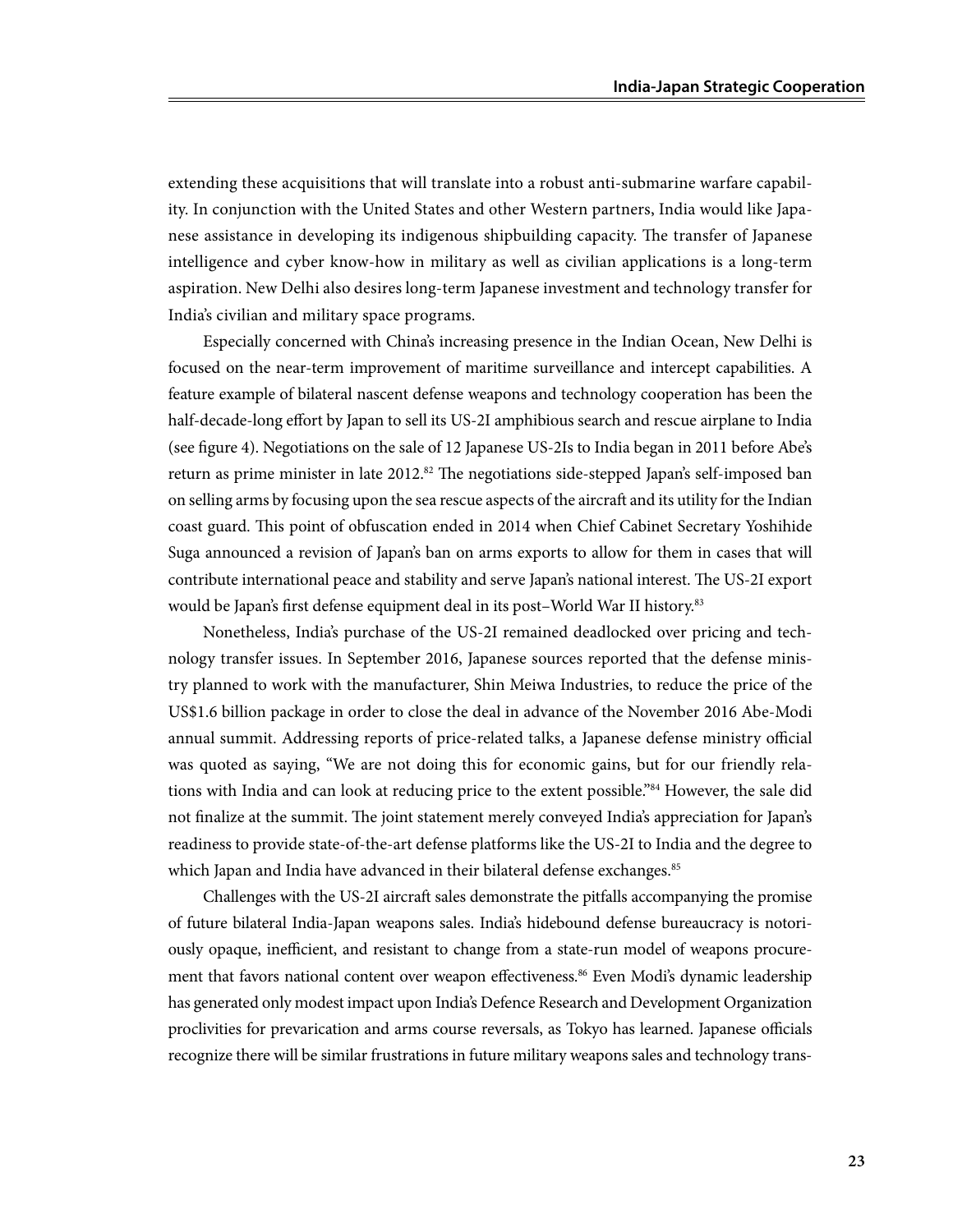

**Figure 5. Japan Maritime Self-Defense Force submarine**

U.S. Navy/Jeffrey Jay Price

fer ventures. At the same time, Japan is new to military weapons sales, only entering this stage formally in 2014 after ending the self-imposed ban on foreign military sales. Japan lacks, and must develop, the bureaucratic infrastructure to support the sale/transfer of military technology. Its limitations in this area were cited as a major reason for the disappointing failure of the Japanese bid to win Australia's tender for its next-generation submarine force.<sup>87</sup>

Bilateral bureaucratic challenges will limit rapid growth in the Japanese sale of military equipment to India, despite the obvious Indian appetite for Japanese expertise in maritime surveillance, search and rescue, anti-submarine capability, and missile defense technologies. Growth will also be constrained by the lack of compatibility in military equipment, the lack of shared doctrine, and limited experience in joint exercises.<sup>88</sup> While the potential is great, the processes to realize this potential will take time to emplace.

#### **Broader Implications**

In September 2011, then out-of-office Shinzo Abe addressed the Indian Council of World Affairs in New Delhi, where he told the audience that "a strong India is in the best interest of Japan and a strong Japan is in the best interest of India."89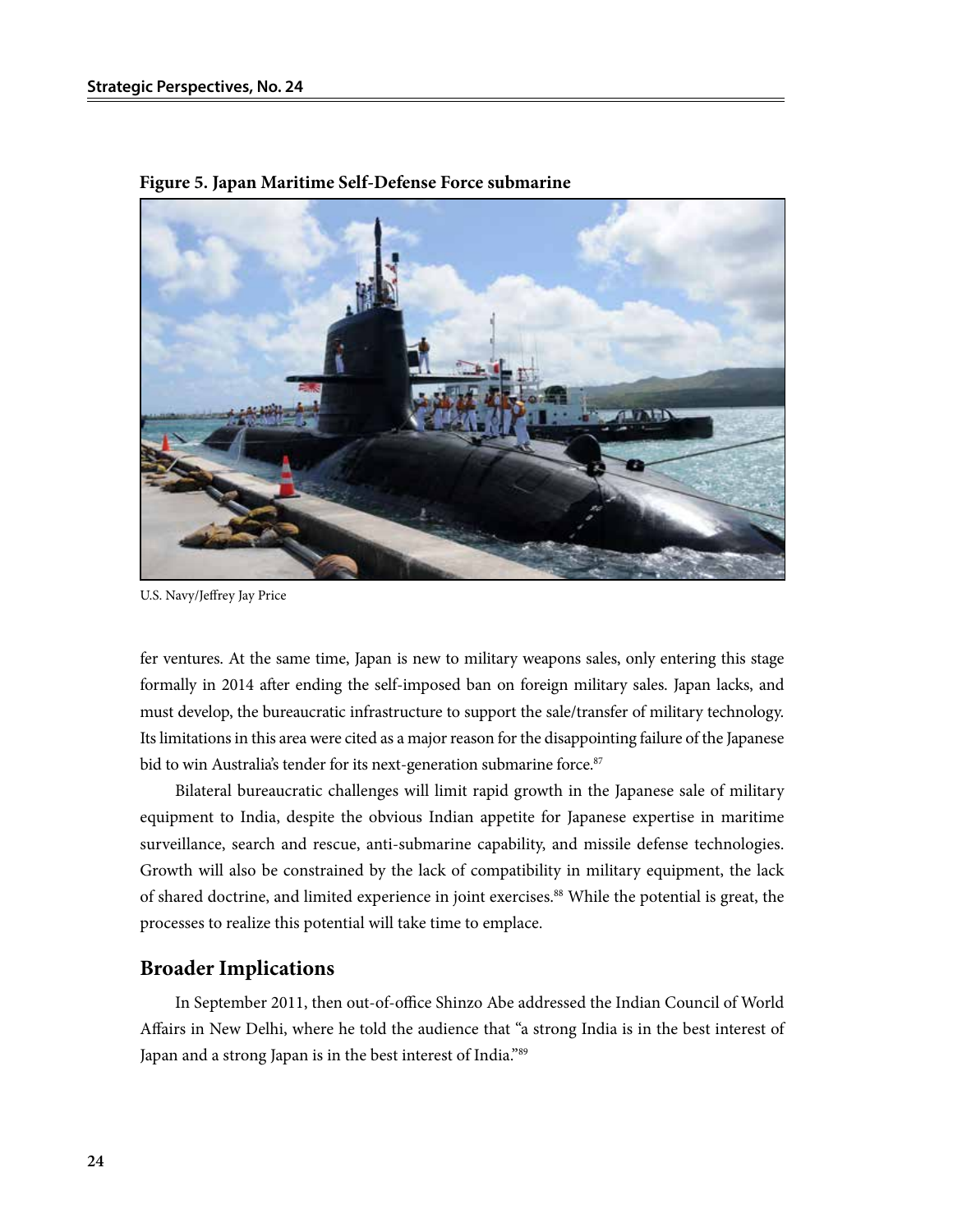Writing for the Japan Institute of International Affairs in 2015, Takenori Horimoto cited "the China factor" as being behind the rapid evolution of the Japan-India relationship: "Dealing with China with its remarkable economic growth and new status as a major military power has become the top priority for both countries." While noting that economic ties "were certainly one of the major factors in the Japan-India rapprochement, an even bigger factor was security policy to cope with China as the top priority in common." The development of the relationship was not the result of "a clear policy direction" but rather "of fortuitous timing in the gradual convergence since 2000 in the two countries' foreign policy needs on both economic and security fronts. . . . It would be no overstatement to describe hedging policies in relation to China as a major factor in the Japan-India rapprochement."90

For Japan, the strategic relationship with India is manifestly security-related and overwhelmingly about China. In this context, Tokyo views India as the third leg of a three-legged security stool. For the past decade, Japan has believed that for the next two or three decades it will be faced with a rising and angry China, one that is "very anti-Japan" and one that will be represented by an "expansionist and nationalistic" Chinese People's Liberation Army.<sup>91</sup> As a U.S. ally, Japan remains confident that it does not have to fear China—for now. Australia also is a Japanese security asset, the second leg of its regional security stool. But for Tokyo, its biggest future security asset is India. At present, India is a "baby elephant," but it is big and growing and occupies an important strategic location.

From a Japanese perspective, India's geographic location and its large land border with China help to keep Beijing off balance.<sup>92</sup> In this context, India represents Japan's best long-term hope to balance China on the Asian continent. Tokyo also views India as having a unique ability to interact with Russia and China. Japanese strategic thinkers observe that India's interactions with China also take place in Central Asia and are likely to do so more in the future. India desires access to the states of Central Asia for energy, natural resources, and markets. After several years of dormancy, India is again investing in Iran and Afghanistan to generate port, road, and rail access into Central Asia for the purpose of commerce and resource access. Japan views Indian engagement in Central Asia, in Iran and Afghanistan, as a strategic parry to Chinese investments and Indian Ocean access via Pakistan. For these reasons, Japan plans to be an investment partner with India in port, road, and rail projects planned for Iran and Afghanistan.

While they know that India is concerned with China, Japanese leaders recognize that New Delhi is presently unable to join them in a full-throated criticism of Beijing. India, which remains far more heavily dependent on the Chinese economy for its vital sustained economic growth than does Tokyo, cannot afford to alienate Beijing. Accepting this asymmetry in declaratory strategic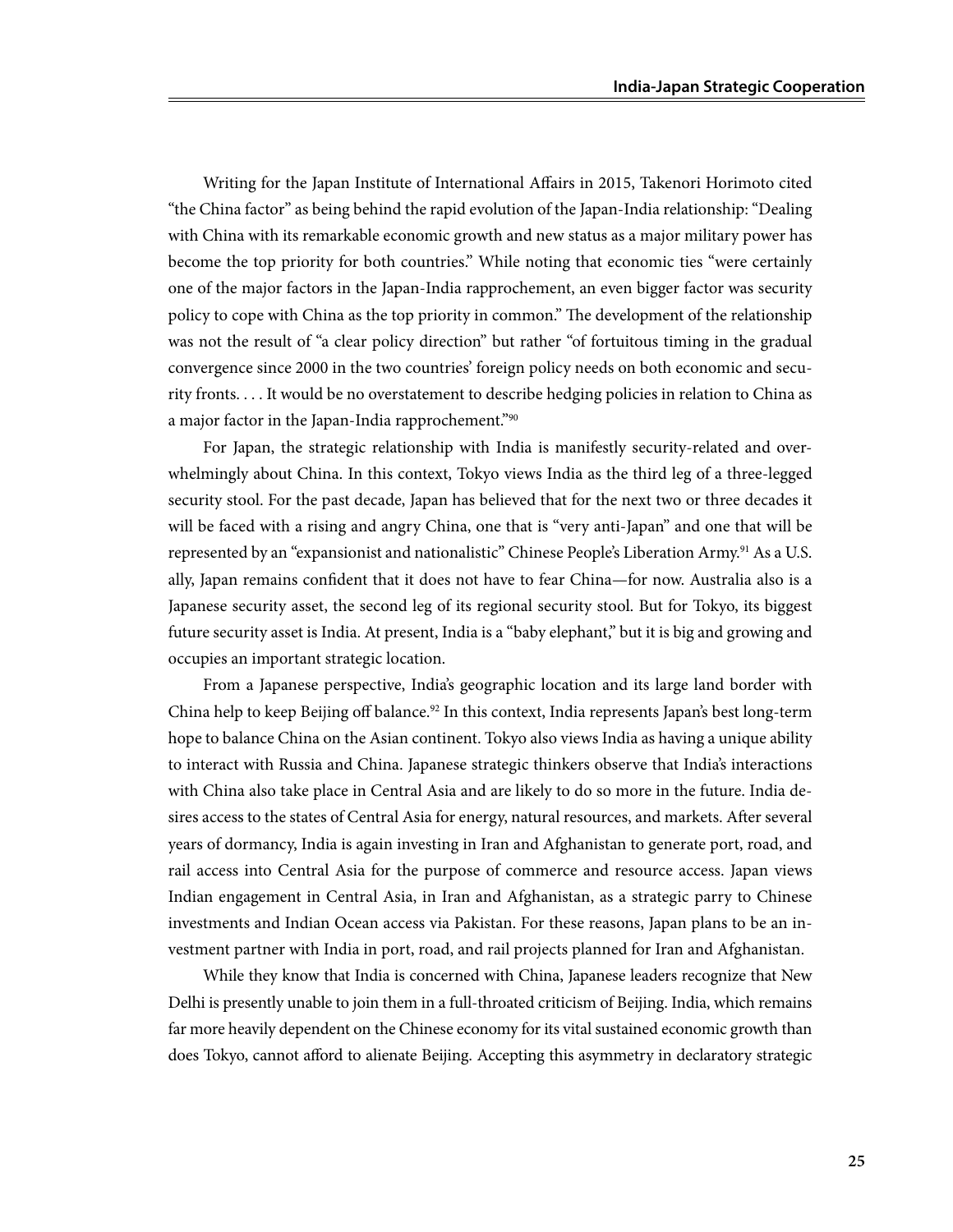posture for now, Japanese strategists see three major benefits from its budding relationship with India. First, an enabled and motivated India causes China to spend more on defense along the Indian border. Second, if India assumes greater responsibility for Indian Ocean security, Japan and the United States will have greater resources to counter China in the South and East China Seas. Finally, Japan is keen to see Vietnam develop as an effective counterweight to Chinese dominance in Southeast Asia and Beijing's encroachment into the South China Sea. India has the potential to assist Vietnam develop as a Japanese security partner in Southeast Asia; both India and Vietnam currently have many of the same Russian military platforms.

In accepting the realities of the bilateral relationship, senior Japanese officials emphasize the highly positive direction of Japan-India strategic cooperation as "not against anyone but in support of the international system that has created post-war prosperity. A coalition for something; not against anyone." At the same time, they take comfort in the symmetry found in the private conversations held between the prime ministers. Speaking about his direct observations of the frequent and detailed conversations between Abe and Modi from 2014 to 2016, one senior Japanese official observed, "They are on the same wave length regarding strategic issues."93

In India there is broad political consensus that strategic relations with Japan are very important. As of early 2017, New Delhi continues to view the top aspect of the bilateral relationship as that of strategic economic engagement. Japan has an exceptionally important role to play in India's pathway to sustained robust economic growth, industrialization, and modernization of its national infrastructure. Japanese ODA can do things that other Indian economic partner programs, like those of the United States and Western Europe, cannot. Japan's strategic use of its ODA makes it a key player in funding multiple economic modernization projects across India and in supporting "soft" security activities to include the funding of sensitive infrastructure projects in Northeast India. These ODA programs advance Japan's strategic aim—keeping at least some of China's People's Liberation Army focused on its land border with India and apportioning defense resources accordingly.

Indians also appreciate Japan's special role in elevating India's global status. Tokyo's intense focus on the bilateral strategic relationship conveys gravitas and importance to Indian economic, diplomatic, and security activities across the Asia-Pacific region and globally.

At the same time, India's political leadership views the bilateral strategic relationship with Japan as a complement to, not a substitute for, India's growing bilateral strategic relationships around the world, especially its relationship with the United States. Japan is clearly now among the top five strategic relationships for India, and many in India's ruling class believe that within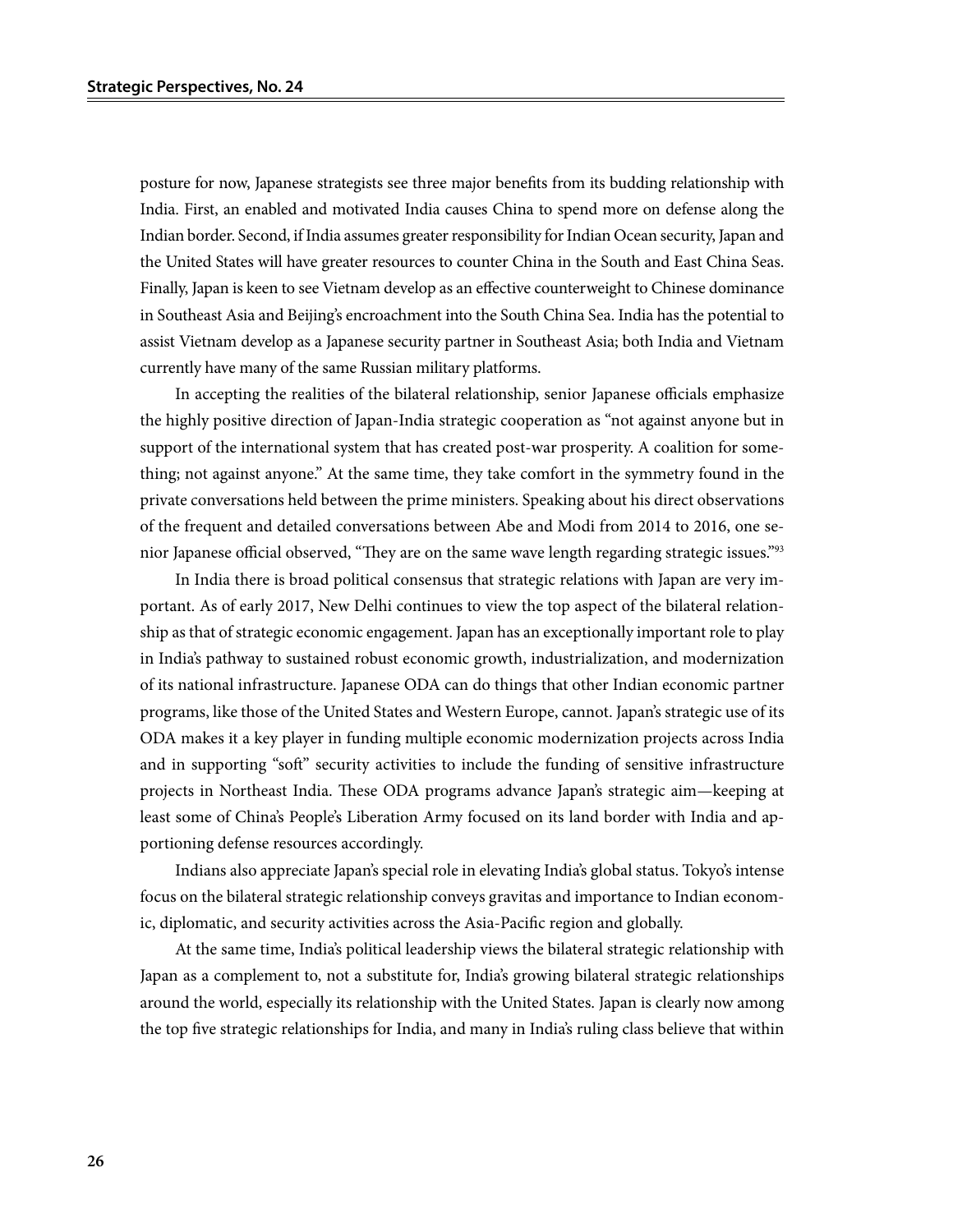10 years, strategic relations with Japan will be among India's top three in importance, eclipsed only by the United States and perhaps the European Union.<sup>94</sup>

### **Implications for U.S. Asia-Pacific Strategy and Defense Technology Transfers**

Japan and India share a vision for the future of order in the Indo-Pacific that meshes well with the January 2015 U.S.-India Joint Strategic Vision for the Indo-Pacific Region. Much of this bilateral vision is mirrored in the India-Japan Vision 2025 document of late 2015. In turn, the context of the India-Japan partnership aligns strongly with a chief aim of the U.S. "Rebalance to the Pacific" framework: that of encouraging regional partners to do more for themselves and to work more closely in security relationships with other like-minded partners across the region.

Senior officials in India and in Japan credit the critical role of the United States in signaling and encouraging the two nations to pursue their bilateral strategic relationship to its historic heights as of early 2017. It remains important for the United States to continue signaling—and supporting—Japanese and Indian initiatives to more closely advance their relationship in a strategically significant way. The interest of the Donald Trump administration in seeing U.S. strategic partners and allies do more to assure their own security, including doing more with other regional partners, will benefit greatly from a deeper and stronger India-Japan strategic relationship. Put another way, the United States has a tremendous role to play in further advancing Japan-India ties. The way Washington deals with disappointments and challenges in relations with New Delhi can encourage Japanese forbearance in its disappointments with India and set a model for Japan's engagement toward a long-term strategic partnership.

In addition to rhetorical support for the partnership, the United States should take sustained and substantive actions that will help India and Japan become increasingly aligned in the diplomatic sphere and more interoperable in the military sphere. U.S. efforts could do well to prioritize support for greater trilateral interactions between Washington, Tokyo, and New Delhi.

The quest for greater trilateralism will not be easy. India remains wedded to its historic preference for bilateral relationships and is wary of multilateralism in almost any security context. At the same time, Japanese officials are right to assess that India remains somewhat reluctant to move with speed toward a full strategic embrace with the United States, but it has been prepared to move much faster in that direction with Japan. Japanese leaders surmise that Tokyo might—if allowed by Washington—play an important role in drawing India into, first, a greater trilateral relationship with the United States and Japan and, later, into greater multilateral security arrangements in the Asia-Pacific region. At the June 2016 Shangri-la Dialogue in Singapore,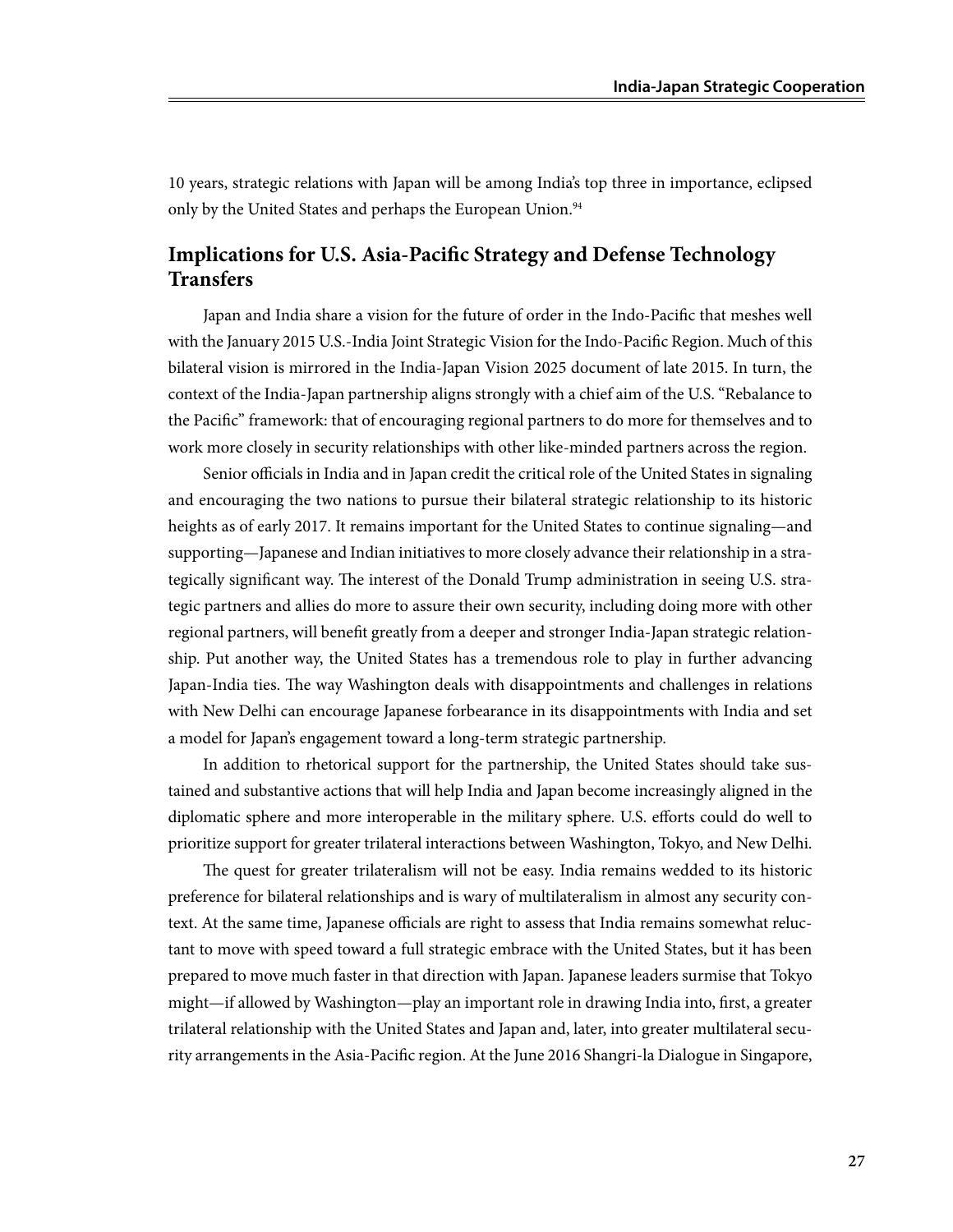Japanese, Indian, and U.S. ministers of defense agreed to strengthen trilateral security cooperation. Japan's minister of defense proposed regularized high-level meetings to discuss maritime security issues. India's minister of defense said he would consult with his government.<sup>95</sup> The United States should quietly and flexibly support Japan's initiative on this front, extending upon the September 2014 State Department statement announcing that "the United States strongly supports India's collaboration and cooperation with its neighbors in the Asia-Pacific. We actively support such collaboration through our trilateral dialogue and other activities with India and Japan. And [we] look forward to strengthening further our trilateral cooperation."<sup>96</sup>

Finally, and perhaps most important to maximizing defense value in the Japan-India strategic relationship, the United States has a vital role to play in helping Tokyo and New Delhi share military hardware and defense technologies. India has a great and growing appetite for critical Western technologies necessary to modernize its aged military platforms and systems. This is especially true in the maritime domain, where Japan has an established and cutting-edge set of defense industries that are just beginning to look at the international arms marketplace in general and the Indian military market in particular.

Because of decades of close collaboration with U.S. defense industries and the many shared high-level defense technologies, Japanese defense contractors are subject to many of the constraints found in the U.S. national directives limiting conventional arms sales and technology transfers. On one level, standing U.S. arms and technology transfer policies directly support the kinds of defense and security transfers likely between Japan and India into the future. The most recent 2014 U.S. Presidential Policy Directive on conventional arms transfer policy states:

United States conventional arms transfer policy supports transfers that meet legitimate security requirements of our allies and partners in support of our national security and foreign policy interests. At the same time, the policy promotes restraint, both by the United States and other suppliers, in transfers of weapons systems that may be destabilizing or dangerous to international peace and security.97

U.S. policy also emphasizes the kinds of arms transfer goals important to greater Indian and Japanese interoperability in a manner that complicates Chinese security calculations, including:

■ Ensuring U.S. military forces, and those of allies and partners, continue to enjoy technological superiority over potential adversaries.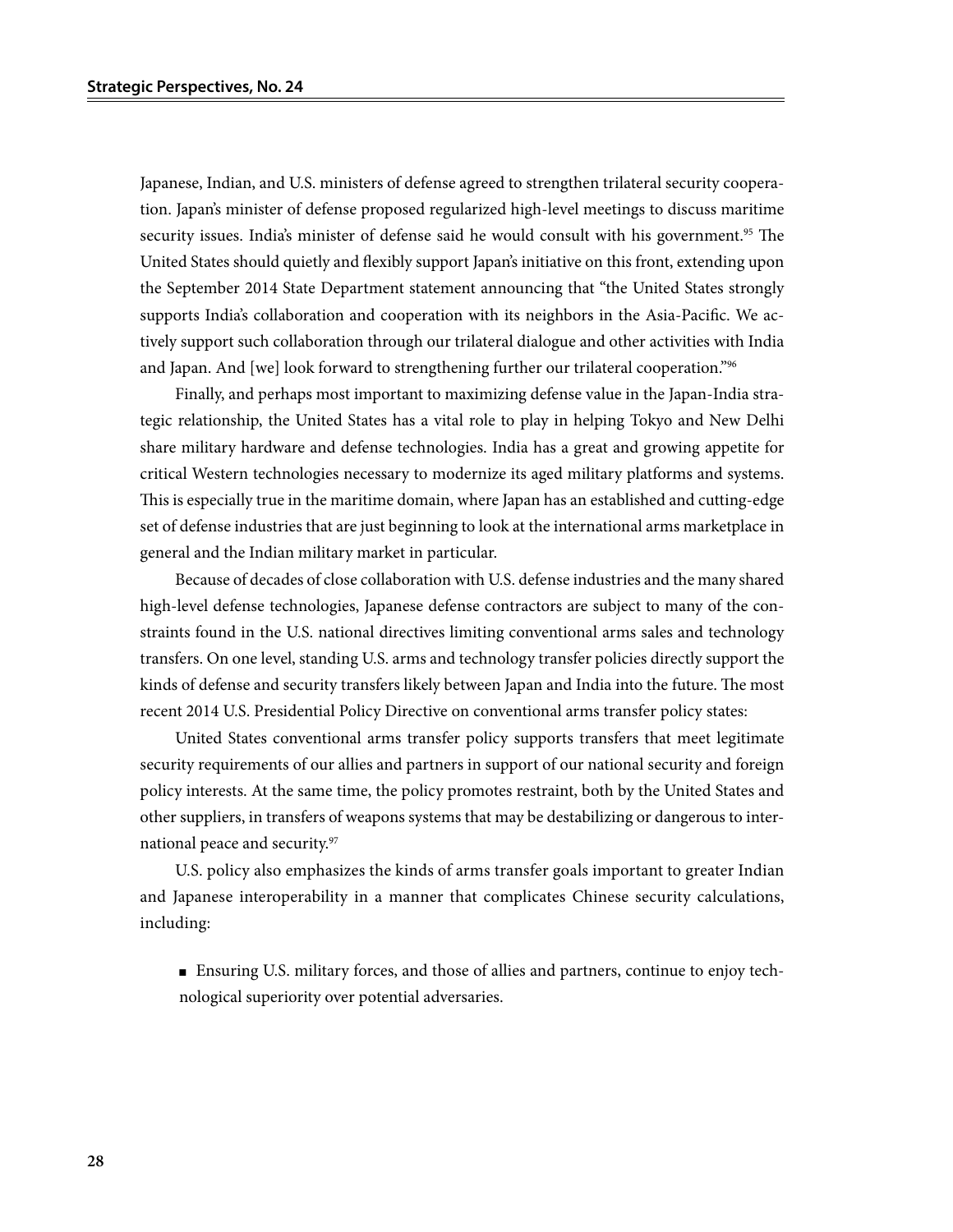- Promoting the acquisition of U.S. systems to increase interoperability with allies and partners, lower the unit costs for all, and strengthen the industrial base.
- Enhancing the ability of allies and partners to deter or defend themselves against aggression.
- Encouraging the maintenance and expansion of U.S. security partnerships with those who share our interests, and regional access in areas critical to U.S. interests.<sup>98</sup>

But at the same time, U.S. arms transfer limitations include several items that can delay or impede Japanese sales to India. Among these limitations are:

- The impact of the proposed transfer on U.S. capabilities and technological advantage, particularly in protecting sensitive software and hardware design, development, manufacturing, and integration knowledge.
- The degree of protection afforded by the recipient country to sensitive technology and potential for unauthorized third-party transfer, as well as in-country diversion to unauthorized uses.
- The risk of revealing system vulnerabilities and adversely affecting U.S. operational capabilities in the event of compromise.<sup>99</sup>
- The risk that significant change in the political or security situation of the recipient country could lead to inappropriate end-use or transfer of defense articles.<sup>100</sup>

The United States has legitimate concerns with India in these four areas of historic arms transfer limitations. Critics rightly note that India has been unwilling or unable to move beyond any but the most basic of bilateral military and sensitive technology safeguard protocols with the United States, but it still wants unquestioning access to top-end military hardware.<sup>101</sup> But an inflexible or dogmatic application of U.S.-India limitations on potential transfers of technology and military equipment between Japan and India could unhelpfully inhibit, or even derail, the growth of defense interoperability vital to Indo-Japanese security interests and to those of the United States. There is a case to be made that to abet the growth of security interoperability between important U.S. security partners, Washington should tolerate more relaxed standards in its direct bilateral military hardware and technology exchanges.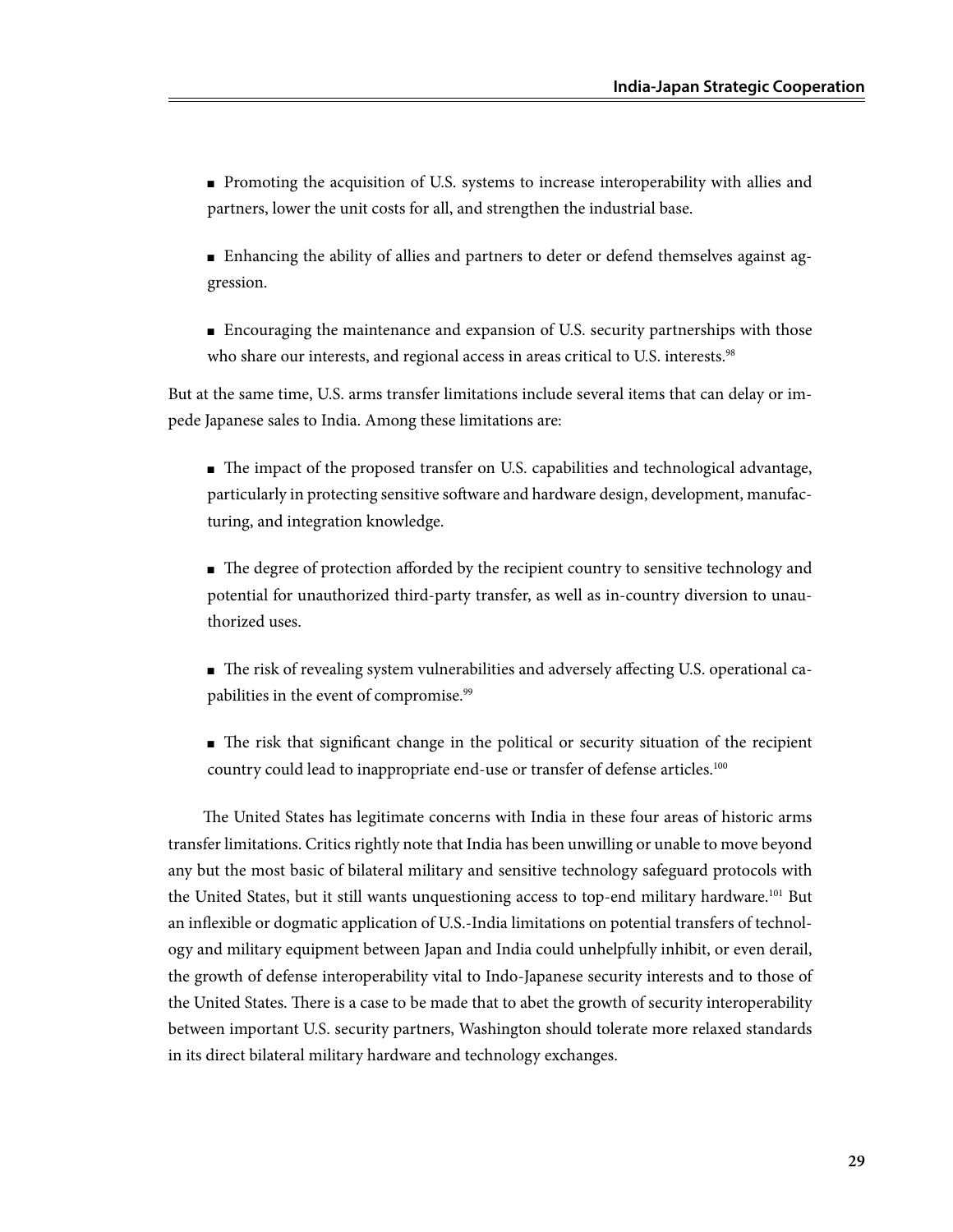

**Figure 6. TC-90 Fixed-Wing Trainer Aircraft**

Japan Maritime Self-Defense Force/Kaijōjieitai

To address this avoidable problem, the United States should develop the broadest and most generous possible list of military technologies that Japan can be encouraged to transfer to India, and especially those originally developed or primarily researched in the United States. Initially, such a list should prioritize the highest level advanced technologies possible in the maritime domain, those involving intelligence collection, cyber-espionage, anti-submarine warfare, and minesweeping. India recognizes that Japan has significant expertise in maritime-relevant technologies: electronics, avionics, and metallurgy.102 These are critical sectors for beneficial maritime-relevant exchange. Subsequent technology reviews should consider delimitation for transfer of as many sea-based missile defense and space surveillance and monitoring technologies as possible for use in bilateral collaboration between India and Japan.

A supportive U.S. approach will also prioritize the creation of a national-level expeditious process for approval of Japan-to-India military technology transfers requiring a waiver from standing guidelines. There is precedent for U.S. processes approving the transfer of sensitive, jointly developed U.S.-Japan military technologies to a third party. The United States and Japan successfully coordinated the lease of up to five TC-90 trainer aircraft to the Philippines in early 2016. This Japanese trainer aircraft had sensitive U.S.-developed avionics technology aboard, and Tokyo and Washington worked through the sensitivity issues to allow the third party trans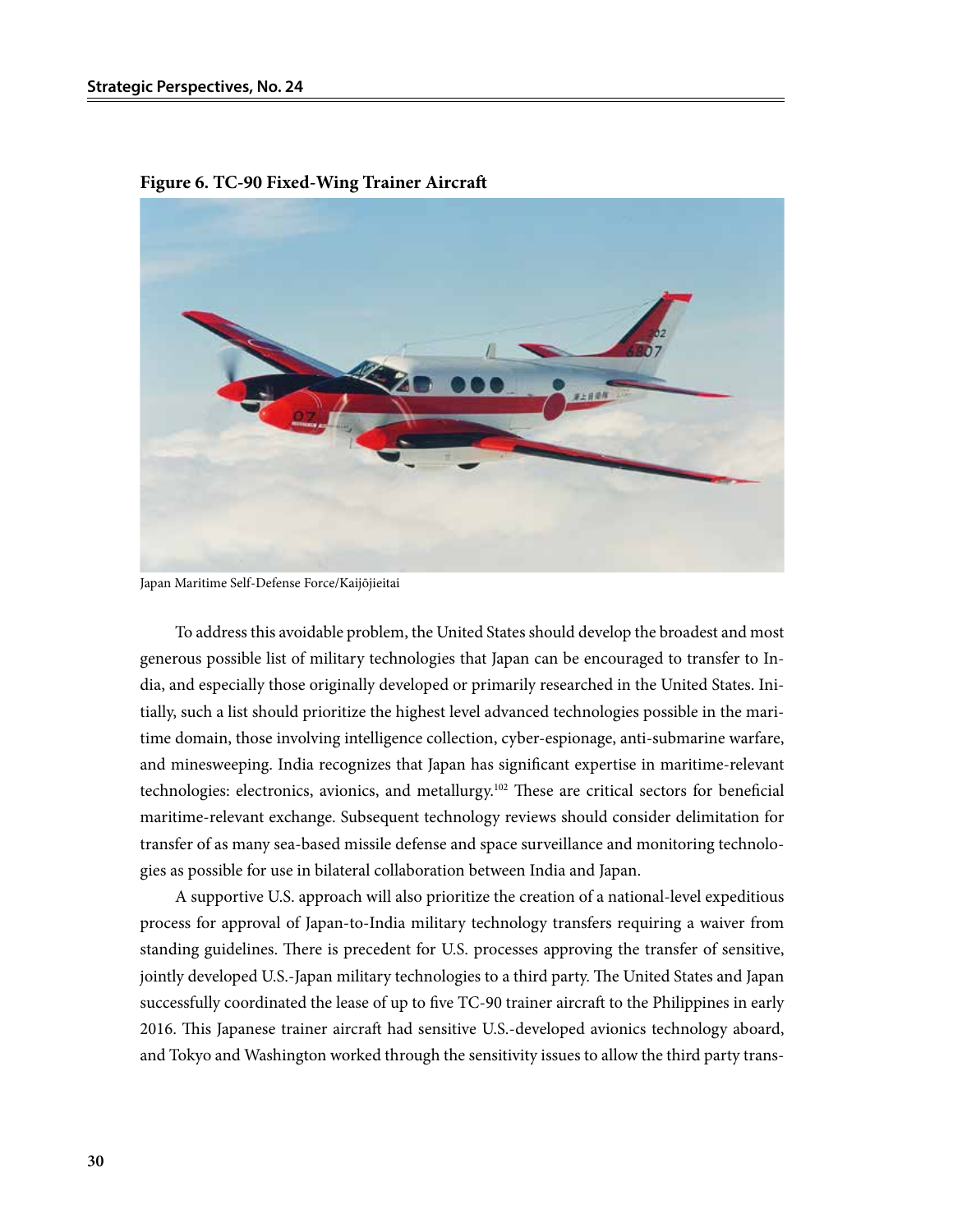fer of the aircraft. The process used in this circumstance should be evolved and expanded in anticipation of a large and growing number of technology and hardware transfers forthcoming between India and Japan.

#### **Conclusion**

It is likely that the Obama administration's framework for a "Rebalance to the Pacific" will undergo some form of modification under the Trump administration. Whether the rebalance is renamed or reframed, it is hard to imagine that any U.S. administration can avoid serious and sustained strategic attention on the Indo-Asia-Pacific region. As the Bush and Obama administrations experienced, a Trump administration will be confronted by a region where longstanding U.S. bilateral defense and security arrangements are undergoing unavoidable change.

There is a risk that the new U.S. administration could take election campaign promises of retrenchment and demands for ally financial burdensharing and diplomatic fidelity too far, signaling that it views Indo-Japanese strategic cooperation as a substitute for rather than a complement to sustained U.S. presence and leadership. This could signal badly in Tokyo and New Delhi, chilling the waters of greater defense cooperation and limiting the pace and scope of this important new bilateral strategic interaction for years to come.<sup>103</sup>

But there is also promise opposed to potential peril. As the new U.S. administration seeks to sustain the post–World War II economic and security order in this critical region of the world, it will look, as the administrations before it have done, for greater engagement and commitment from traditional and emerging security partners. Japan is a traditional security partner and India an emerging one. In their rapidly progressing strategic relationship, both are upping their games with each other and in support of security objectives shared by the United States. Nurtured and enabled, the Indo-Japanese strategic and defense relationship exhibits the most regional potential toward growing enhanced capacity and capability in support of U.S. economic, humanitarian, and security objectives. While the India-Japan strategic partnership will not supplant Washington's vital regional role for the foreseeable future, it can become a vital complement for Washington's current regional security commitments. In turn, this bilateral relationship might over the course of the coming decade become the framework around which American military engagements of reduced scope and cost enable an even more capable security footprint constraining other actors in the region who would constrain the economic and political liberties now present. The India-Japan strategic relationship is good for U.S. security interests in the Indo-Asia-Pacific region. The Trump administration should do all it can to abet and support its growth.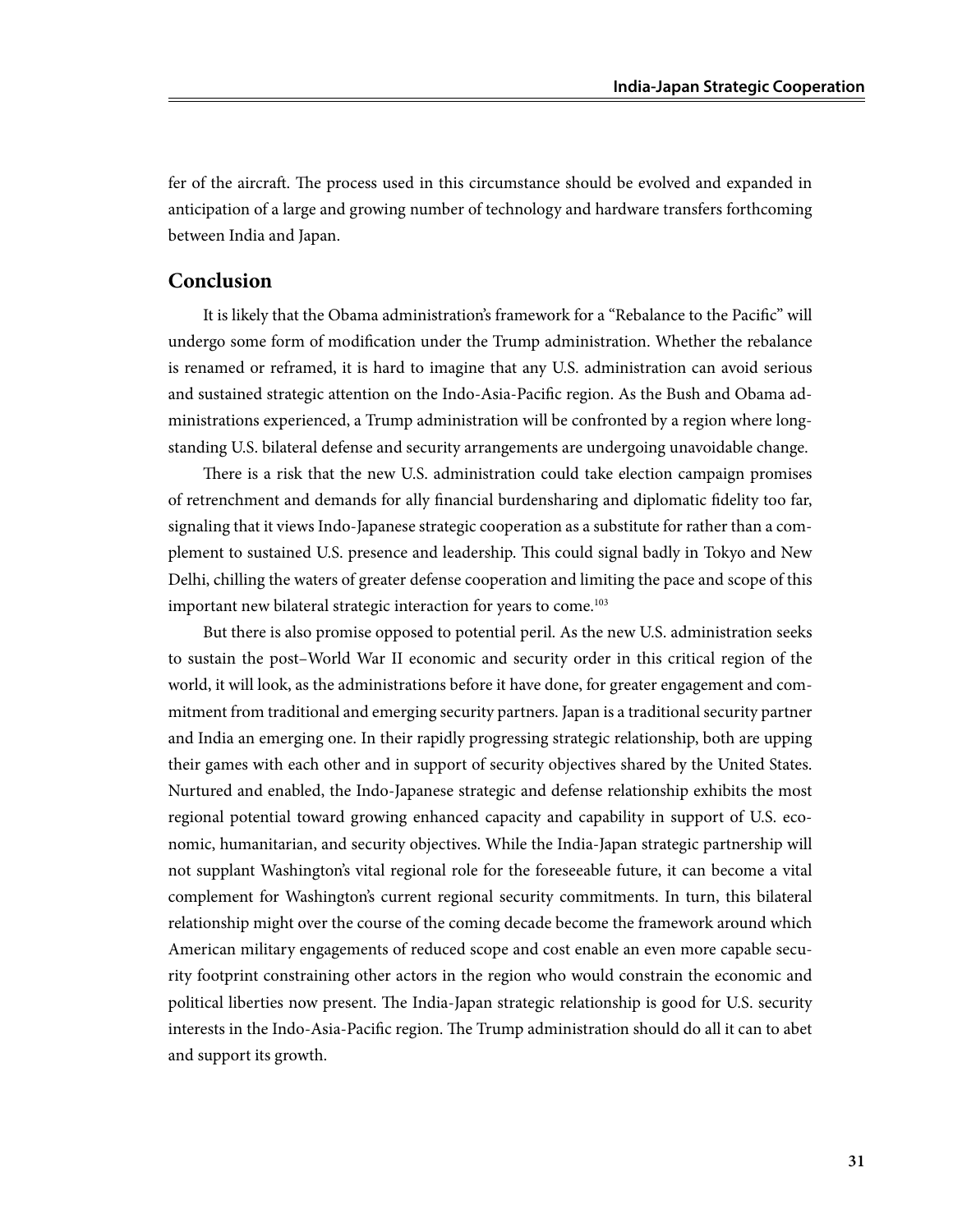## **Appendix A. Map of Japan International Cooperation Agency Major Projects in India (as of October 2016)**

(P)Technical Cooperation (D)Development Study /Technical Cooperation for Development Planning (L)Loan (G)Grant Aid



- 
- 
- 

Technical Cooperation : Ongoing and planned (RI/D signed) projects, \*Technical Assistance Project related to ODA Loan<br>Development Study/Technical Cooperation for Development Planning : Ongoing projects<br>Loran: Aid : Ongoing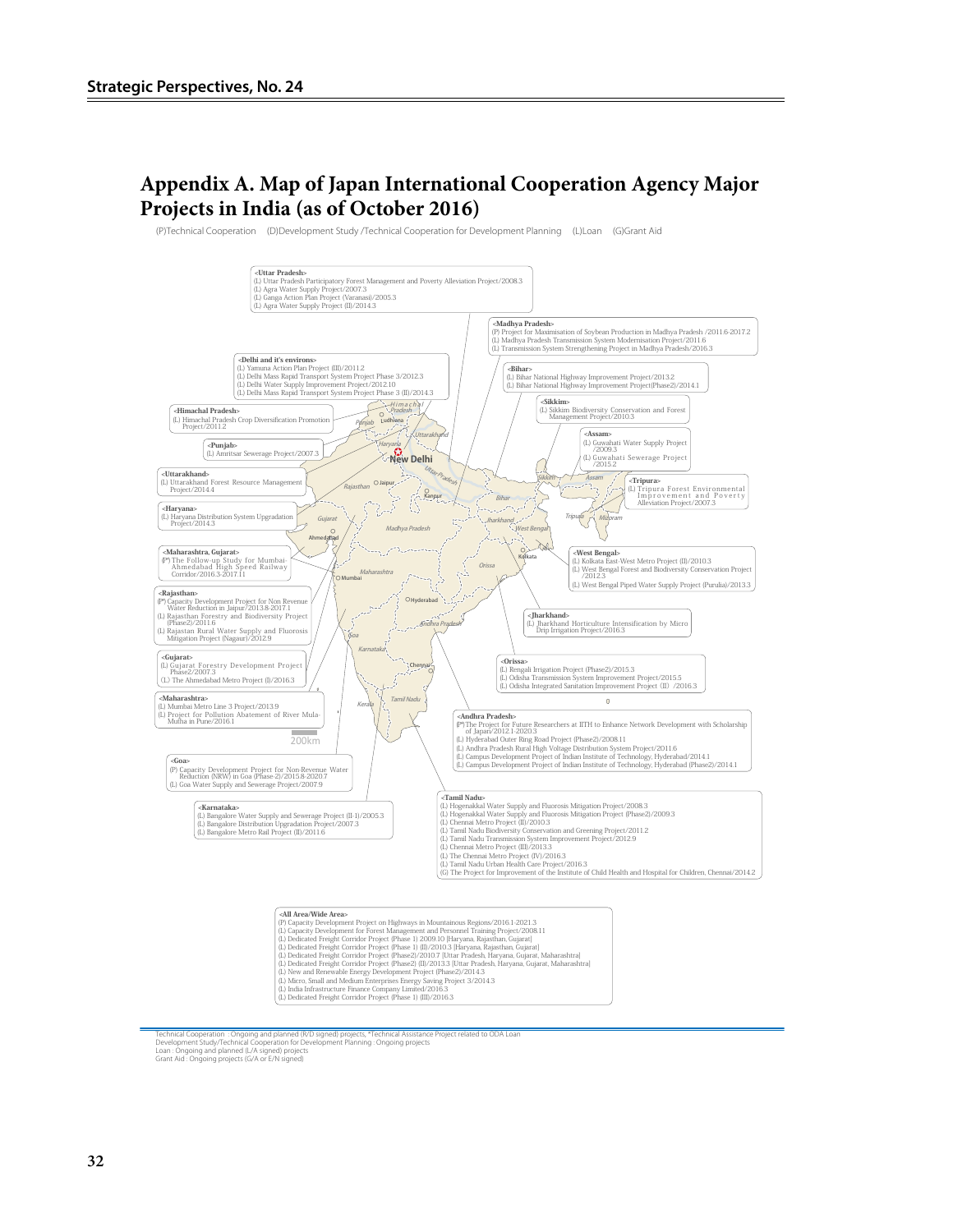| Date             | India-Japan<br><b>Strategic Documents</b><br>and Milestones               | Major U.S. Strategic<br>Document/<br>Interaction with<br>India                | <b>Comments</b>                                                                                                                                                                                              |
|------------------|---------------------------------------------------------------------------|-------------------------------------------------------------------------------|--------------------------------------------------------------------------------------------------------------------------------------------------------------------------------------------------------------|
| March 2000       |                                                                           | President Bill Clinton<br>visits India                                        | First U.S. President to<br>visit in 20 years                                                                                                                                                                 |
| August 2000      | India-Japan Strategic<br>Partnership                                      |                                                                               | Agreed to by Prime<br>Ministers Yoshiro<br>Mori and Atal Bihari<br>Vajpayee on occasion<br>of Mori's visit to<br>India                                                                                       |
| January 2004     |                                                                           | India-U.S. Strategic<br>Partnership                                           | Announced in joint<br>statement by George<br>W. Bush and Atal<br>Bihari Vajpayee                                                                                                                             |
| <b>July 2005</b> |                                                                           | US-India Civil<br>Nuclear Agreement<br>Next Steps in<br>Strategic Partnership | Agreed to by<br>George W. Bush and<br>Manmohan Singh.<br>Also known as U.S.-<br>India 1-2-3 deal;<br>signed into force in<br>October 2008                                                                    |
| December 2006    | India-Japan<br>Strategic and Global<br>Partnership                        |                                                                               | Shinzo Abe and<br>Manmohan Singh.<br>Included a basic<br>India-Japan Defense<br>Cooperation<br>Agreement first<br>signed in May<br>2006. Considered<br>the first major<br>bilateral strategic<br>commitment. |
| 2007             | Japan's first<br>participation in<br>India-U.S. Malabar<br>naval exercise |                                                                               | Joined U.S., Indian,<br>and other regional<br>naval ships. Malabar<br>#07-1 near Okinawa<br>and Malabar #07-2<br>in the Bay of Bengal.<br>China lodged<br>diplomatic protest.                                |
| 2008             | India-Japan Strategic<br>Declaration                                      |                                                                               | Only other strategic<br>declarations for Japan<br>are with the United<br>States and with<br>Australia                                                                                                        |

**Appendix B. India-Japan Key Strategic Milestones, 2000–2016**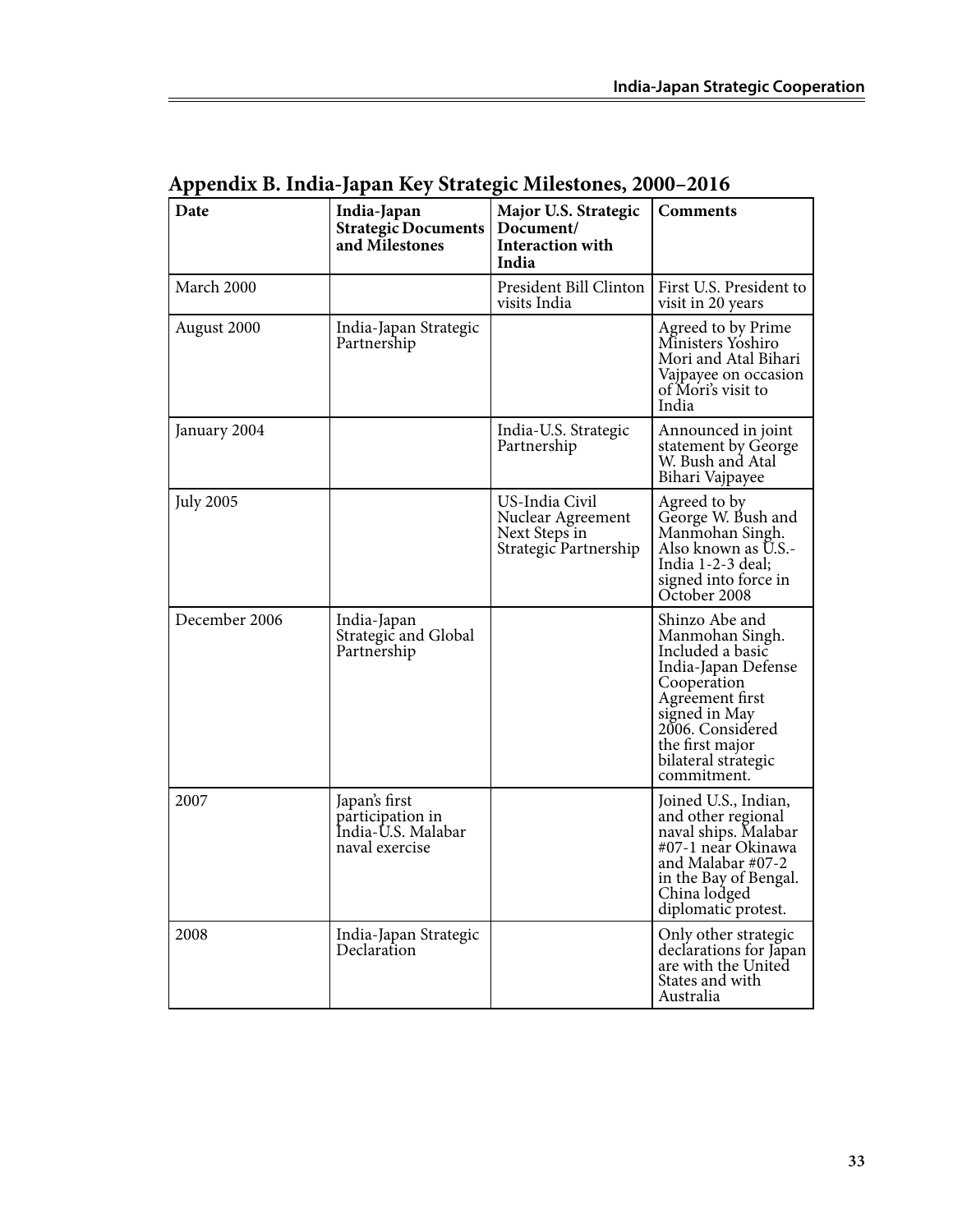| Date          | India-Japan<br><b>Strategic Documents</b><br>and Milestones                                       | Major U.S. Strategic<br>Document/<br><b>Interaction with</b><br>India              | <b>Comments</b>                                                                                                                                                                  |
|---------------|---------------------------------------------------------------------------------------------------|------------------------------------------------------------------------------------|----------------------------------------------------------------------------------------------------------------------------------------------------------------------------------|
| January 2014  | India-Japan Special<br>Strategic and Global<br>Partnership                                        |                                                                                    | Prime Ministers<br>Shinzo Abe and<br>Narendra Modi<br>signed during Abe's<br>landmark visit as<br>first ever Japanese<br>Chief Guest at India's<br>annual Republic Day<br>parade |
| January 2015  |                                                                                                   | U.S.-India Joint<br>Strategic Vision<br>(JSV) for the Indo-<br>Asia-Pacific Region | Barack Obama and<br>Narendra Modi<br>signed during<br>Obama's landmark<br>visit as first ever U.S.<br>Chief Guest at India's<br>annual Republic Day<br>parade                    |
| December 2015 | India-Japan<br>Vision 2025. Japan<br>made permanent<br>participant in annual<br>Malabar exercise. |                                                                                    | Vision included key<br>human rights and<br>governance themes in<br>U.S.-India JSV; Japan<br>invited to Malabar<br>naval exercise                                                 |
| June 2016     |                                                                                                   | U.S.-India Enduring<br>Global Partnership                                          | Announced by<br>Barack Obama and<br>Narendra Modi on<br>occasion of Modi's<br>fourth visit to United<br>States since 2014                                                        |
| November 2016 | India-Japan Civil<br>Nuclear Agreement                                                            |                                                                                    | Formal document<br>signed after<br>preliminary<br>agreement in<br>December 2015                                                                                                  |

### **Appendix B. India-Japan Key Strategic Milestones, 2000–2016, cont.**

*Sources:* Government of India Ministry of External Affairs, "Joint Statement Towards India-Japan Strategic and Global Partnership," December 15, 2006; Ministry of Foreign Affairs of Japan, "Japan-India Joint Statement: Intensifying the Strategic and Global Partnership," January 27, 2014; authors' interview with Indian government senior national security official, New Delhi, December 15, 2016, and with Japanese government senior national defense official, Tokyo, May 26, 2016.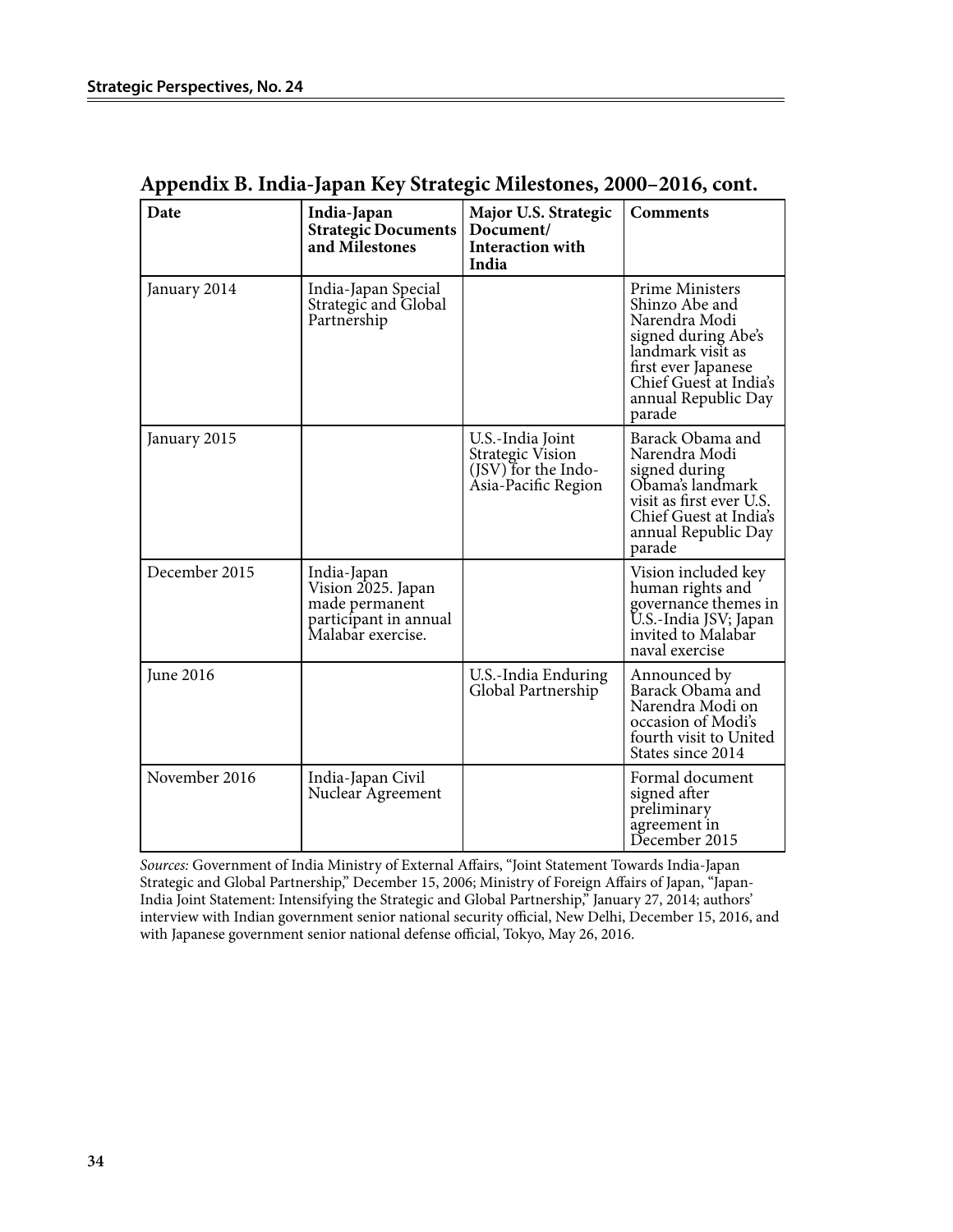#### **Notes**

<sup>1</sup> Center for Global Education, "Buddhism in Japan," *AsiaSociety.org*, available at <http://asiasociety.org/education/buddhism-japan>, and "Early Japanese Buddhism: Spread of Buddhism in Asuka, Nara, and Heian Periods," *A to Z Photo Dictionary: Japanese Buddhist Statuary*, available at <www. onmarkproductions.com/html/early-japanese-buddhism.html>.

2 A.G. Leonard, *India's Trade Relations with Japan: An Economic Analysis* (New Delhi: Indus Publishing Company, 1993).

<sup>3</sup> Authors' interview with former Indian ambassador to Japan, New Delhi, India, December 15, 2015. For a slightly different timing on the three periods of post–World War II Indo-Japanese strategic relations, see Tomoko Kiyota, "Love and Hate: India's Anti-Americanism and Its Impact on Japan-India Relations," in *The Rebalance Within Asia: The Evolution of Japan-India Relations*, ed. Shihoko Goto (Washington, DC: The Woodrow Wilson Center for International Scholars, 2014), 32–36.

4 Rohan Mukherjee and Anthony Yazaki, "Introduction, The Historical Context," in *Poised for Partnership: Deepening India-Japan Relations in the Asian Century*, ed. Rohan Mukherjee and Anthony Yazaki (Oxford: Oxford University Press, 2016), 1–34; and authors' interview with former Indian ambassador to China, New Delhi, India, December 15, 2015.

5 C. Raja Mohan, "India, Japan Unveil New Global Partnership," *The Hindu*, August 24, 2000.

<sup>6</sup> Authors' interviews with former Indian ambassadors to Japan and China.

7 The U.S. policy of "dehyphenation" took root during the first term of the George W. Bush presidency. Dehyphenation moved the U.S. diplomatic and security approach toward India and Pakistan away from one linking U.S. overtures toward one with impact and effect upon the other to a framework in which Washington took distinctive policy approaches toward each based upon their differences and U.S. national interests. For more details, see Ashley J. Tellis, "The Merits of Dehyphenation: Explaining U.S. Success in Engaging India and Pakistan," *The Washington Quarterly* 31, no. 4 (Autumn 2008), 21–42.

8 "Prime Minister's Visit to India: First Day," December 11, 2015, available at <http://japan. kantei.go.jp/97\_abe/actions/201512/11article1.html>.

9 Ibid.; authors' interview with senior Japanese government foreign policy advisor, Tokyo, Japan, May 24, 2016.

<sup>10</sup> Ministry of Foreign Affairs of Japan, "Confluence of the Two Seas-Speech by H.E. Mr. Shinzo Abe, Prime Minister of Japan at the Parliament of the Republic of India," August 22, 2007, available at <www.mofa.go.jp/region/asia-paci/pmv0708/speech-2.html>.

<sup>11</sup> Government of India, Ministry of External Affairs, "Joint Statement Toward India-Japan Strategic and Global Partnership," December 15, 2006, available at <http://mea.gov.in/bilateral-documents.htm?dtl/6368/Joint+Statement+Towards+IndiaJapan+Strategic+and+Global+Partnership>. Also see Ming-Yen Tsai, "Asia-Pacific Security and Security Cooperation among the United States, Japan, Australia, and India," unpublished paper, October 24, 2007, available at <www.teco-hk.org/public/Attachment/052813391079.pdf>.

<sup>12 "</sup>Joint Statement Toward India-Japan Strategic and Global Partnership," and Centre for Studies in International Relations and Development, "Confluence of the Two Seas," newsletter, July-December 2007.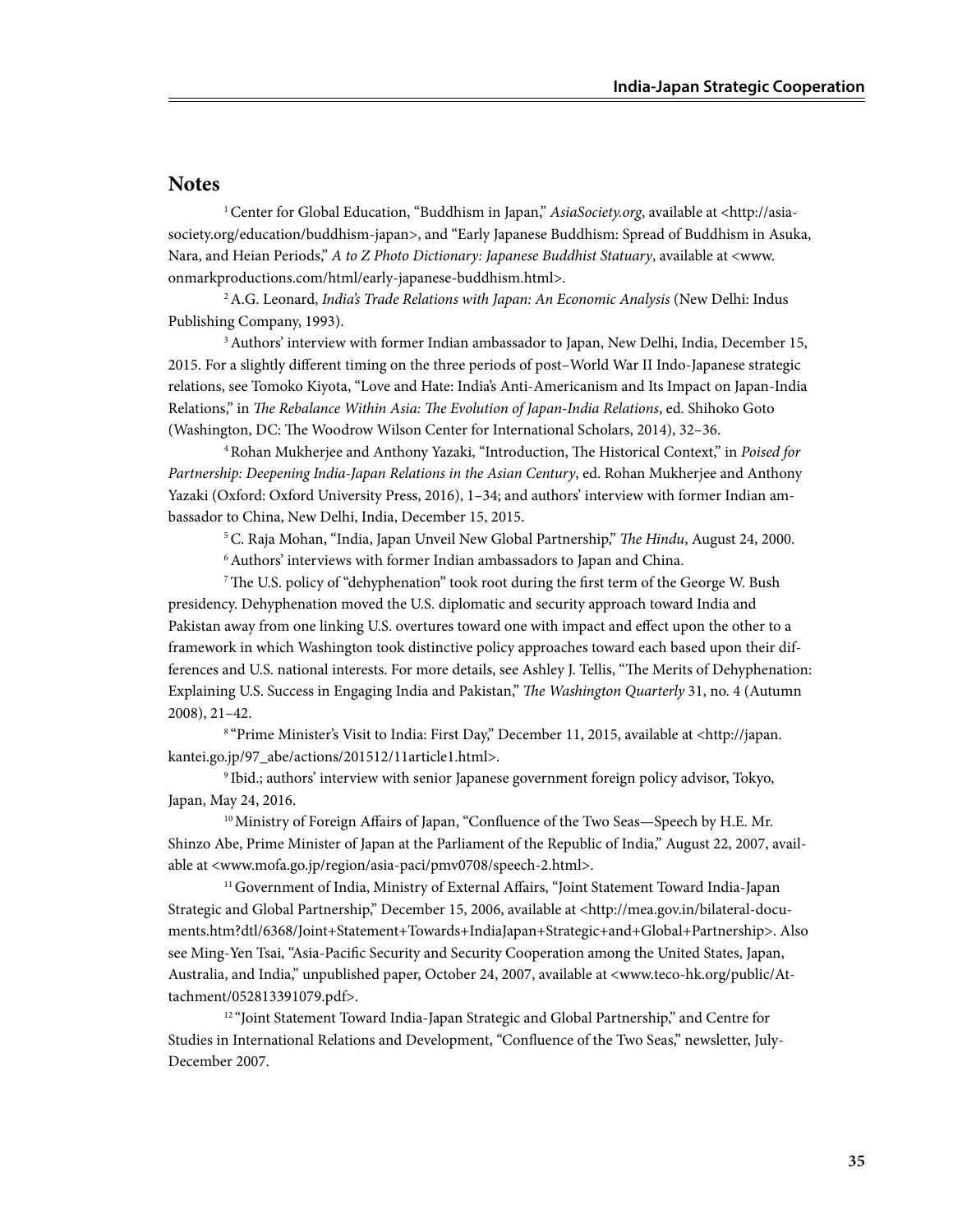13 For examples, see Ministry of Foreign Affairs of Japan, "Joint Declaration on Security Cooperation Between Japan and India," October 22, 2008, available at <www.mofa.go.jp/region/asia-paci/ india/pmv0810/joint\_d.html>, and "Action Plan to Advance Security Cooperation Based on the Joint Declaration on Security Cooperation Between Japan and India," December 29, 2009, available at <www. mofa.go.jp/region/asia-paci/india/pmv0912/action.html>. At the same time, several notable opportunities for greater military-to-military cooperation between the two countries were missed, largely due to reluctance for greater engagement on the part of India's leadership. For a review of these missed opportunities between 2008 and 2014, see C. Raja Mohan and Rishika Chauhan, "India-Japan Strategic Partnership," in Mukherjee and Yazaki, eds., 194, and Pramit Pal Chaudhuri, "India and Japan: A Nascent Strategic Bonding," Policy Brief, S. Rajaratnam School of International Studies, May 2015, 9.

 $14$  Author interview with senior Japanese government security official, Tokyo, Japan, May 24, 2016; Murie Dickie, "China Economy Overtakes Japan," *Financial Times*, February 14, 2011, available at <https://www.ft.com/content/3275e03a-37dd-11e0-b91a-00144feabdc0>.

<sup>15</sup> Authors' interview with former Indian ambassador to Japan.

<sup>16</sup> Archis Mohan, "Prime Minister Shinzo Abe's Visit: Pinnacle of India-Japan Relations," Ministry of External Affairs, Government of India, January 22, 2014, available at <http://mea.gov.in/ in-focus-article.htm?22762/Prime+Minister+Shinzo+Abes+visit+pinnacle+of+IndiaJapan+relations>. In January 2015, President Barack Obama was the first ever American dignitary to be the Republic Day chief guest. The back-to-back nature of these high diplomatic honors indicated the strategic significance of India's bilateral relations with these nations. See "Narendra Modi's Diplomatic Coup: Barack Obama to be Republic Day Parade Chief Guest," *The Times of India*, November 22, 2014, available at <http:// timesofindia.indiatimes.com/india/Narendra-Modis-diplomatic-coup-Barack-Obama-to-be-Republic-Day-parade-chief-guest/articleshow/45235681.cms>.

<sup>17</sup> Ministry of External Affairs, Government of India, "Tokyo Declaration for India-Japan Special Strategic and Global Partnership," September 1, 2014 (hereafter "Tokyo Declaration"), available at <www.mea.gov.in/bilateral-documents.htm?dtl/23965/Tokyo+Declaration+for+India++Japan+Spec ial+Strategic+and+Global+Partnership>; and Ministry of External Affairs, Government of India, "Joint Statement on India and Japan Vision 2025: Special Strategic and Global Partnership Working Together for Peace and Prosperity of the Indo-Pacific Region and the World," December 12, 2015, available at <www.mea.gov.in/bilateral-documents.htm?dtl/26176/Joint\_Statement\_on\_India\_and\_Japan\_Vision\_2025\_Special\_Strategic\_and\_Global\_Partnership\_Working\_Together\_for\_Peace\_and\_Prosperity\_of\_the\_IndoPacific\_R>.

<sup>18</sup> "Joint Statement on India and Japan Vision 2025."

19 Anna Louise Strachan, Harnit Kaur Kang, and Tuli Sinha, "India's Look East Policy: A Critical Assessment Interview with Ambassador Rajiv Sikri," Institute of Peace and Conflict Studies Special Report, October 2009, 3-5, available at <www.ipcs.org/pdf file/issue/SR85-SEARPInterview-Sikri1.pdf>.

20 Thongkholal Haokip, "India's Look East Policy: Its Evolution and Approach," *South Asian Survey* 18, no. 2 (September 2011), 239–257.

21 Rajiv Sikri, *Challenge and Strategy: Rethinking India's Foreign Policy* (New Delhi: Sage Publications, 2009), 112–129.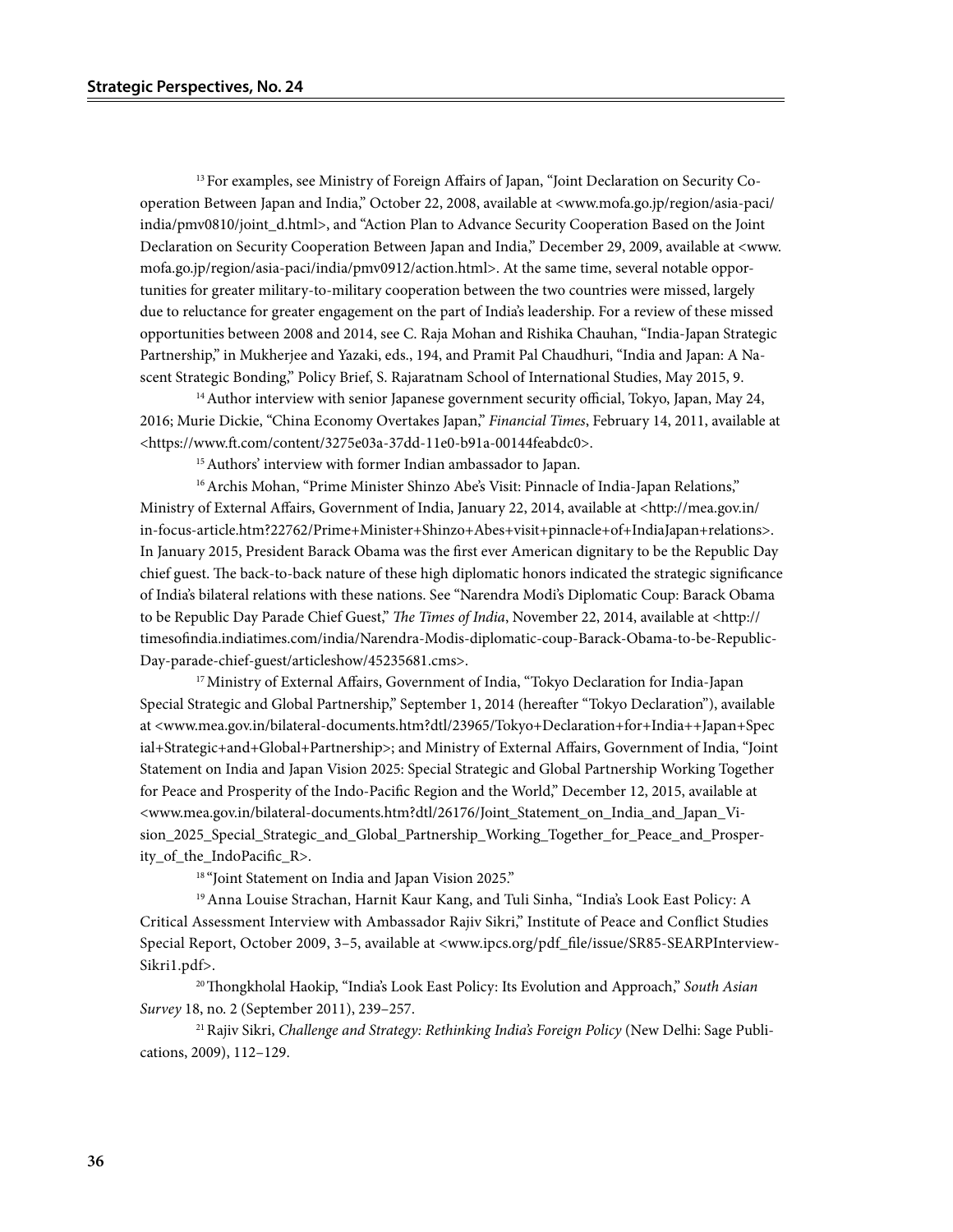22 K.V. Kesavan, "India and Japan: Changing Dimensions of Partnership in the Post–Cold War Period," Observer Research Foundation Occasional Paper 14, May 2010, available at <www.orfonline. org/wp-content/uploads/2010/11/OccasionalPaper\_14.pdf>.

23 Authors' interview with former Indian ambassador to China.

<sup>24</sup> Speech at Harvard University in 2003 by former Indian external affairs minister Yashwant Sinha, quoted in Chietigj Bajpaee, "India Rediscovers East Asia," *Asian Times*, October 31, 2007, available at <www.atimes.com/atimes/South\_Asia/IJ31Df01.html>.

<sup>25</sup> Author interview with senior Indian government foreign policy official, New Delhi, India, December 16, 2015.

<sup>26</sup> Authors' interviews with three senior Indian government national security officials, New Delhi, India, December 14–15, 2015. One of these officials mentioned South Korea, Australia, the Philippines, Singapore, Vietnam, and Malaysia as among the Asia-Pacific states with special and growing geopolitical attention from New Delhi.

27 "India, ASEAN Can Be Great Partners: Modi," *Hindustan Times*, November 12, 2014, available at <www.hindustantimes.com/india/india-asean-can-be-great-partners-modi/story-EvYECobH-DArNyyS4TUFBgP.html>.

<sup>28</sup> "Taking Stock of India's 'Act East Policy," Observer Research Foundation Brief 142, May 2016, available at <www.orfonline.org/wp-content/uploads/2016/05/ORF\_Issue\_Brief\_142\_A\_Sajjanhar.pdf>.

29 Authors' interview with former Indian ambassador to Japan.

<sup>30</sup> "Confluence of the Two Seas." Abe later explained that the title of his remarks came from the title of a book written by Dara Shikoh, a Mughal prince, in 1655.

31 Shinzo Abe, "Asia's Democratic Security Diamond," *Project Syndicate*, December 27, 2012, available at <https://www.project-syndicate.org/commentary/a-strategic-alliance-for-Japan-and-India>.

32 Ministry of Foreign Affairs of Japan, "Japan and India Vision 2025 Special Strategic and Global Partnership," December 12, 2015, available at <www.mofa.go.jp/s\_sa/sw/in/page3e\_000432. html>.

33Lily Kuo, "China Is Now India's Top Trading Partner—And One of Its Least Liked," *Quartz. com*, March 3, 2014, available at <http://qz.com/183134/china-is-now-indias-top-trading-partner-andone-of-its-least-liked/>; and David Ashworth, "Understanding India's Imports, Exports and Trading Partners," *MarketRealist.com*, November 25, 2014, available at <http://marketrealist.com/2014/11/ understanding-indias-imports-exports-trading-partners/>.

<sup>34</sup> "FDI in India: Top 10 Investing Countries," *IndiaTV.com*, September 30, 2015, available at <www.indiatvnews.com/business/india/fdi-in-india-in-first-quarter-of-fy-2015-2016-20169.html>.

<sup>35</sup> Government of India, Ministry of Commerce and Industry, "India Total Trade, 2014–15," available at <http://commerce.nic.in/eidb/default.asp>.

36 Organisation for Economic Co-operation and Development (OECD), "FDI Flows by Partner Country," *OECD.org*, available at <https://stats.oecd.org/Index.aspx?DataSetCode=FDI\_FLOW\_ PARTNER>.

37 Geentanjali Minhas, "Japan Promotes Foreign Direct Investment," *GovernanceNow.com*, February 25, 2016, available at <www.governancenow.com/news/regular-story/japan-promotes-eign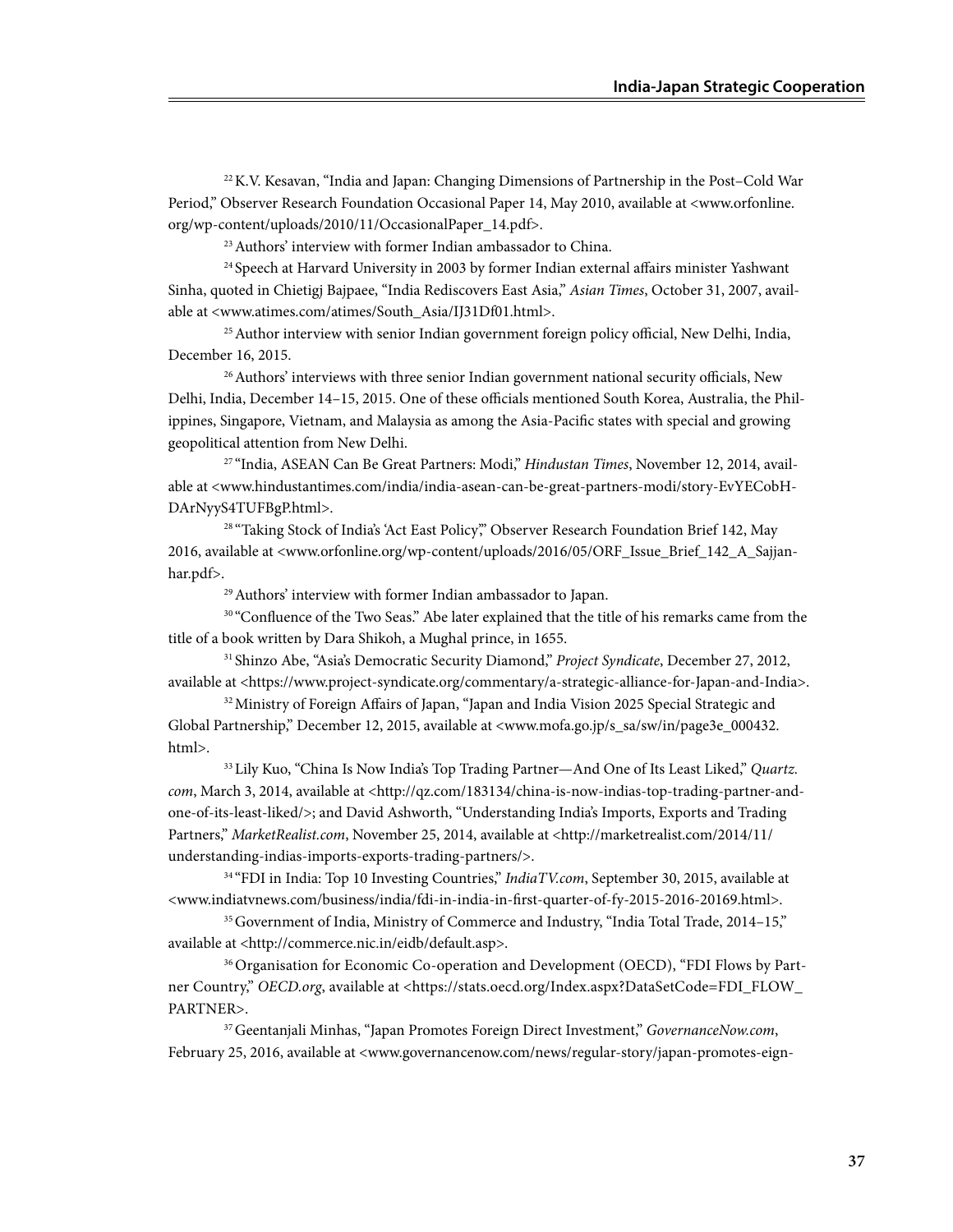direct-investment->; and author interview with U.S. diplomat at the U.S. Embassy, New Delhi, India, December 15, 2015.

38 American Chamber of Commerce in India, "Vision and Mission," available at <www.amchamindia.com/vision-mission/.  $\mathbf{b}_{\mathbf{a}}$ 

39 Japan Chamber of Commerce and Industry in India, "Reports of the Japan Chamber of Commerce and Industry in India," *JCCII.in*, available at <www.jccii.in/index\_en.php>.

40 Ministry of Foreign Affairs of Japan, "Japan-India Relations (Basic Data)," February 3, 2016, available at <www.mofa.go.jp/region/asia-paci/india/data.html>; and OECD, "FDI Flows by Partner Country."  $\overline{a}$ 

41 Pravakar Sahoo, "The Impact of Japan's Official Development Assistance (ODA) on Indian Infrastructure," Minstry of Finance of Japan, June 2013, 10, available at <https://www.mof.go.jp/pri/international\_exchange/visiting\_scholar\_program/ws2013\_c.pdf>.

42 Ibid., 11.

 $43$  Japan International Cooperation Agency (JICA), "Operations and Activities in India," 2016, available at <https://www.jica.go.jp/india/english/>.India's capacity to build functional infrastructure in a timely manner has been notoriously poor. However, the increasing pace of privatization during the two-plus years of Prime Minister Modi's tenure have made it more likely that JICA investments will generate tangible results. See Malini Goyal, "We Have to Wait for Two Years for Infrastructure Companies to Make Any Investment: Vinayak Chatterjee," *Economic Times (India)*, March 2, 2016, available at <http://economictimes.indiatimes.com/opinion/interviews/we-have-to-wait-for-two-years-for-infrastructure-companies-to-make-any-investment-vinayak-chatterjee/articleshow/51218353.cms>.

44 Sahoo.

45 Jan Zalewski and Julia Coym, "China and India's Economic Rapport Is Hampered by Geopolitical Realities and Mistrust," *Control Risks*, May 2015, available at <https://www.controlrisks.com/en/ our-thinking/analysis/china-and-india-economic-rapport>.

46 Sui-Lee Wee and Antoni Slodlowski, "China is Mad at Japan Over Comments about a Border Dispute with India," *Business Insider*, January 19, 2015, available at <www.businessinsider.com/r-chinaprotests-over-japans-comments-on-border-dispute-with-india-2015-1>.

47 Darshana Baruah, *Toward Strategic Economic Cooperation Between India and Japan* (New Delhi: Carnegie Endowment for International Peace, December 1, 2016), available at <http://carnegieindia.org/2016/12/01/toward-strategic-economic-cooperation-between-india-and-japan-pub-66326>; Ateetmani Brar, "Japan in Northeast India: A Potential Boost for New Delhi's 'Act East Policy'," *India Defence Review*, January 19, 2016, available at <www.indiandefencereview.com/spotlights/japan-innortheast-india-a-potential-boost-for-new-delhis-act-east-policy/>.

48 Pramit Pal Chaudhuri, "Lands of the Rising Alliance: Fitting India into Japan's Vision," *Hindustan Times*, December 20, 2015, available at <www.hindustantimes.com/analysis/lands-of-the-risingalliance-fitting-india-into-japan-s-vision/story-IZI4T66hT50InhgA3TMwjO.html>.

49 "Indo-Japan Summit: Key Pacts on High-Speed Rail, Nuke Energy Inked," *The Indian Express*, December 13, 2015, available at <http://indianexpress.com/article/india/india-news-india/ narendra-modi-shinzo-abe-india-japan-bullet-train-nuclear-deal/>; Natalie Obiko Pearson, "Abe-Modi Deals Shows Asia's Top Powers Moving to Keep Rising China in Check," *Japan Times*, December 14,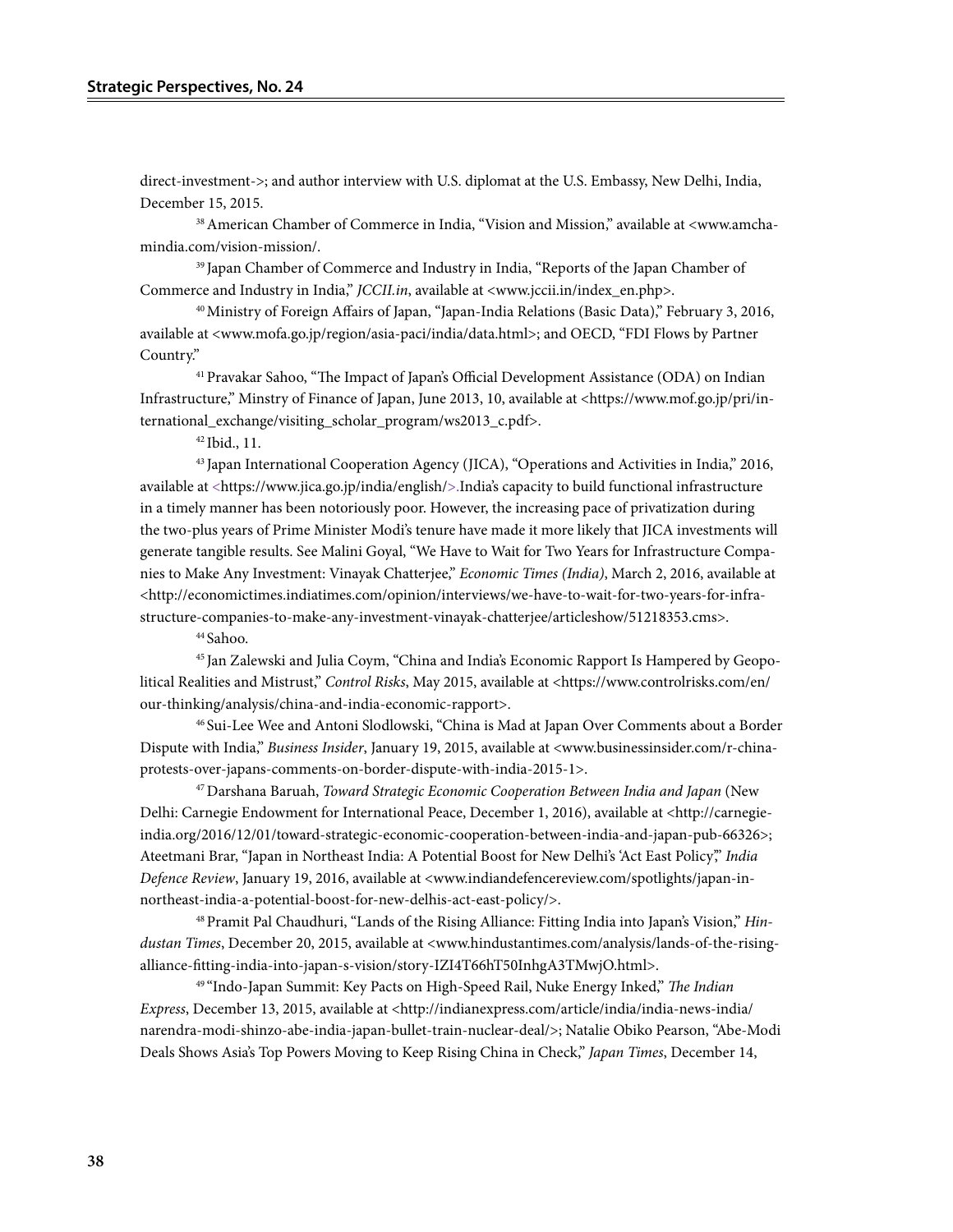2015, available at <www.japantimes.co.jp/news/2015/12/14/national/politics-diplomacy/japan-pickedchina-build-indias-high-speed-rail-link-15-billion-deal/#.VrEvM7IrKM9>; and JICA press release, "JICA Promotes Smooth Implementation of the Mumbai-Ahmedabad Railway Project—Signing the Memorandum of General Consultancy," December 21, 2016, available at <https://www.jica.go.jp/india/ english/office/topics/press161221.html>. The percentage of billets fillets fillets fillets fillets fillets fillets fillet requirements for  $\mathbb{F}_p$ 

> 50 Japan's Partnership for Quality Infrastructure is its financial initiative, launched by Prime Minister Abe in May 2015, as a Japanese commitment of US\$110 billion of funding in partnership with the Asia Development Bank for infrastructure funding across Southeast and South Asia between 2015 and 2020. It was widely viewed as a counter to the Chinese announced funding commitment to its One Belt, One Road Initiative (OBOR) across South and Southeast Asia. The Chinese OBOR initiative was for up to US\$1 trillion in funding for infrastructure projects. See Baruah; also Thomas Zimmerman, *The New Silk Roads: China, the U.S., and the Future of Central Asia* (New York: Center on International Cooperation, New York University, October 2015), 3–8, available at <http://cic.nyu.edu/sites/default/ files/zimmerman\_new\_silk\_road\_final\_2.pdf>.

51 "Modi, Abe Review Progress in Civil Nuclear Cooperation," *ABPLive.in*, September 7, 2016, available at <www.abplive.in/india-news/modi-abe-review-progress-in-civil-nuclear-cooperation-412016>.

52 Prakash Panneerselvamm, "Modi's Trip to Tokyo: Takeaways for India-Japan Relations," *The Diplomat*, November 17, 2016, available at <http://thediplomat.com/2016/11/modis-trip-to-tokyotakeaways-for-india-japan-relations/>.

<sup>53</sup> Satoru Nagao, "The Importance of Japan-India Nuclear Cooperation," Japan Perspectives No. 16, The Tokyo Foundation, March 2016.

54 Government of India, Ministry of External Affairs, "India-Japan Joint Statement During the Visit of Prime Minister to Japan," November 11, 2016, available at <http://mea.gov.in/bilateral-documents.htm?dtl/27599/IndiaJapan+Joint+Statement+during+the+visit+of+Prime+Minister+to+Japan>.

<sup>55</sup> Of note, this statement of bilateral strategic intent followed Japan's replacement of its old Official Development Assistance (ODA) charter with a Development Cooperation Charter for international aid earlier in 2015. The new charter highlighted the strategic dimensions of Japan's ODA, moving it from development assistance to development cooperation. See Ministry of Foreign Affairs of Japan, "Cabinet Decision on the Development Cooperation Charter," February 10, 2015, available at <www. mofa.go.jp/files/000067701.pdf>; and Baruah.

56 Authors' interview with senior Indian foreign policy official; and Ellen Barry, "As India Collaborates with Japan on Islands, It Looks to Check China," *New York Times*, March 11, 2016, available at <www.nytimes.com/2016/03/12/world/asia/india-japan-china-andaman-nicobar-islands. html?smid=tw-share&\_r=1>.

 $57$  In January 2016, India deployed two of its maritime patrol/antisubmarine warfare aircraft, the Poseidon 8I, and several of its Israeli-made Searcher-II unmanned aerial vehicles to Andaman and Nicobar to improve its ability to track repeated forays by Chinese conventional and nuclear submarines into the Indian Ocean. See Franz-Stefan Gady, "Indian Ocean: India Deploys New Sub-Killer Planes to Counter Chinese Subs," *The Diplomat*, January 19, 2016, available at <http://thediplomat.com/2016/01/ indian-ocean-india-deploys-new-sub-killer-planes-to-counter-chinese-subs/>.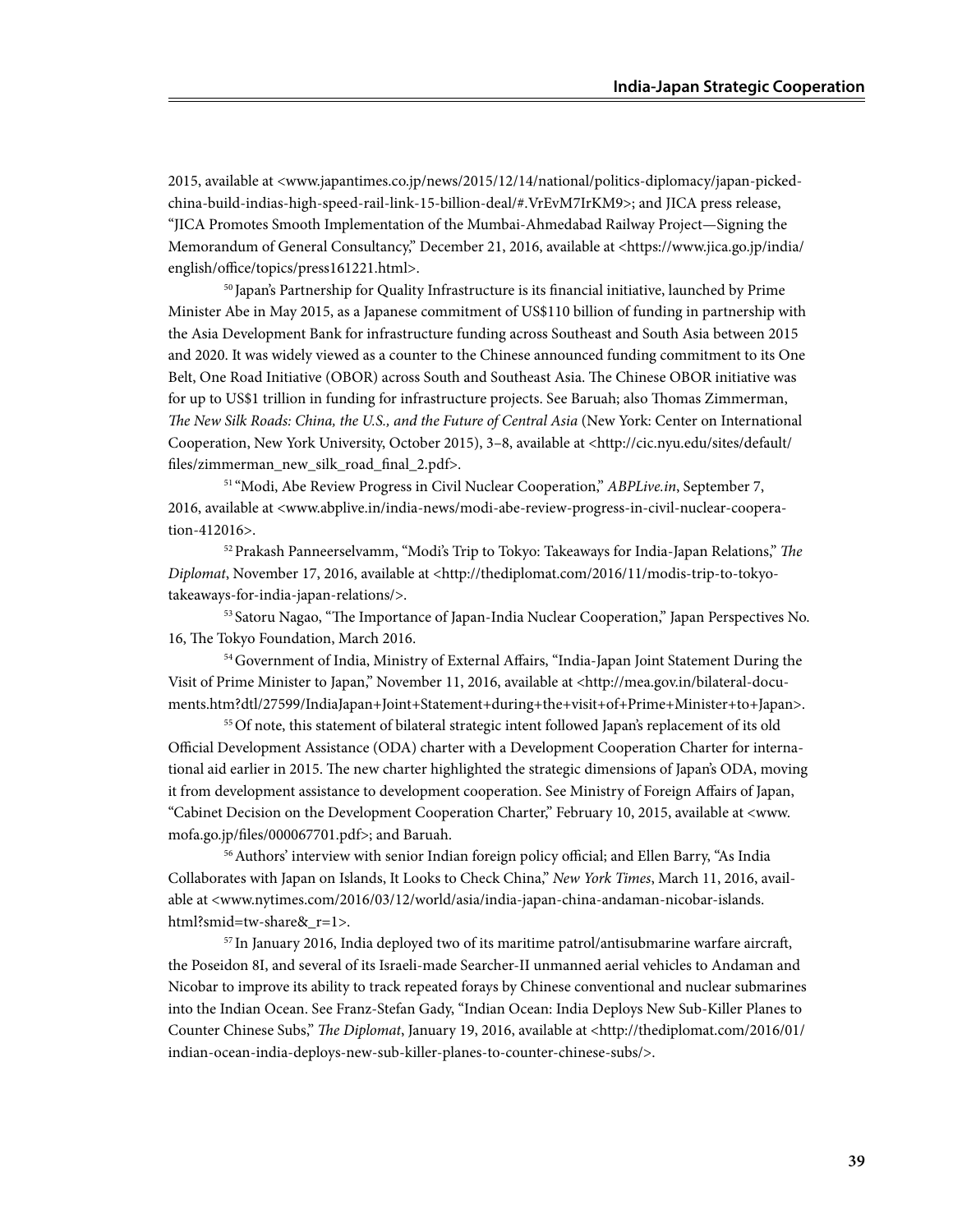58 Purnendra Jain and Tridivesh Singh Maini, "India-Japan 'Soft Power' Cooperation in Myanmar," *The Diplomat*, April 7, 2015, available at <http://thediplomat.com/2015/04/india-japan-softpower-cooperation-in-myanmar/>.

59 Oxford Business Group, "Japanese Investment Is Flowing into a Range of Sectors," 2015, available at <https://www.oxfordbusinessgroup.com/analysis/japanese-investment-flowing-range-sectors>.

60 Mitsuru Obe, "Japan Pledges Billions for Myanmar's Development," *The Wall Street Journal*, November 2, 2016, available at <www.wsj.com/articles/japan-pledges-billions-for-myanmars-development-1478090552>.

61 Brahma Chellaney, "Why Japan and India Must Be Partners in Myanmar," *The Japan Times*, October 18, 2016, available at <www.japantimes.co.jp/opinion/2016/10/18/commentary/japan-commentary/japan-india-must-partners-myanmar/#.WGQrCaq7pYc>.

62 Kya Hsu Mon, "Burma and India Advance Trade," *The Irrawaddy*, September 5, 2016, available at <www.irrawaddy.com/news/burma/burma-and-india-to-advance-trade.html>.

63 Sachin Parasharj, "Japan May Partner with India to Develop Iran's Charbahar port," *The Times of India*, May 15, 2016, available at <http://timesofindia.indiatimes.com/india/Japan-may-partner-Indiain-developing-Irans-Chabahar-port/articleshow/52274100.cms>; Open Iran, "Japan to Contribute to Charbahar Investment," available at <www.open-iran.com/view/EN/20678.aspx>; and Baruah.

64 David Brewster, "Charbahar: India's New Move in the Great Indian Ocean Port Race," *The National Interest*, May 31, 2016, available at <http://nationalinterest.org/blog/the-buzz/chabahar-indiasnew-move-the-great-indian-ocean-port-race-16401>.

65 For details on the International North-South Transport Corridor, see <www.instc-org.ir/ Pages/Home\_Page.aspx>.

66 "PM Starts his Japan Visit with a Private Dinner with Japanese Prime Minister Shinzo Abe," *PMINDIA.gov*, August 30, 2014, available at <www.pmindia.gov.in/en/news\_updates/pm-starts-hisjapan-visit-with-a-private-dinner-with-japanese-prime-minister-shinzo-abe/>; and "Teachings of Buddha Exist Between India and Japan as Sutra, says Shinzo Abe," *NarendraModi.in*, January 22, 2016, available at <www.narendramodi.in/teachings-of-buddha-exists-between-india-japan-as-a-sutra-saysshinzo-abe-211353>.

67 "Japan to Issue Multiple Entry Visa to Indians for Short Stay," *Biharprahha.com*, July 3, 2014, available at <http://news.biharprabha.com/2014/07/japan-to-issue-multiple-entry-visa-to-indians-forshort-stay/>.

68 "Visa-on-Arrival for Japanese Citizens from Tomorrow," *The Times of India*, February 29, 2016, available at <http://timesofindia.indiatimes.com/india/Visa-on-arrival-for-Japanese-citizensfrom-tomorrow/articleshow/51196223.cms>.

 $69$  Authors' interview with Japanese senior government foreign policy advisor, Tokyo, May 24, 2016, and interview with Indian senior national security official.

70 Ministry of Foreign Affairs of Japan, "Japan-India Relations (Basic Data)," available at <www. mofa.go.jp/region/asia-paci/india/data.html.>

71 "Shinzo Abe First Japanese Premier at Republic Day Celebrations," *The Times of India*, January 26, 2014, available at <http://timesofindia.indiatimes.com/india/Shinzo-Abe-first-Japanesepremier-at-Republic-Day-celebrations/articleshow/29401937.cms>.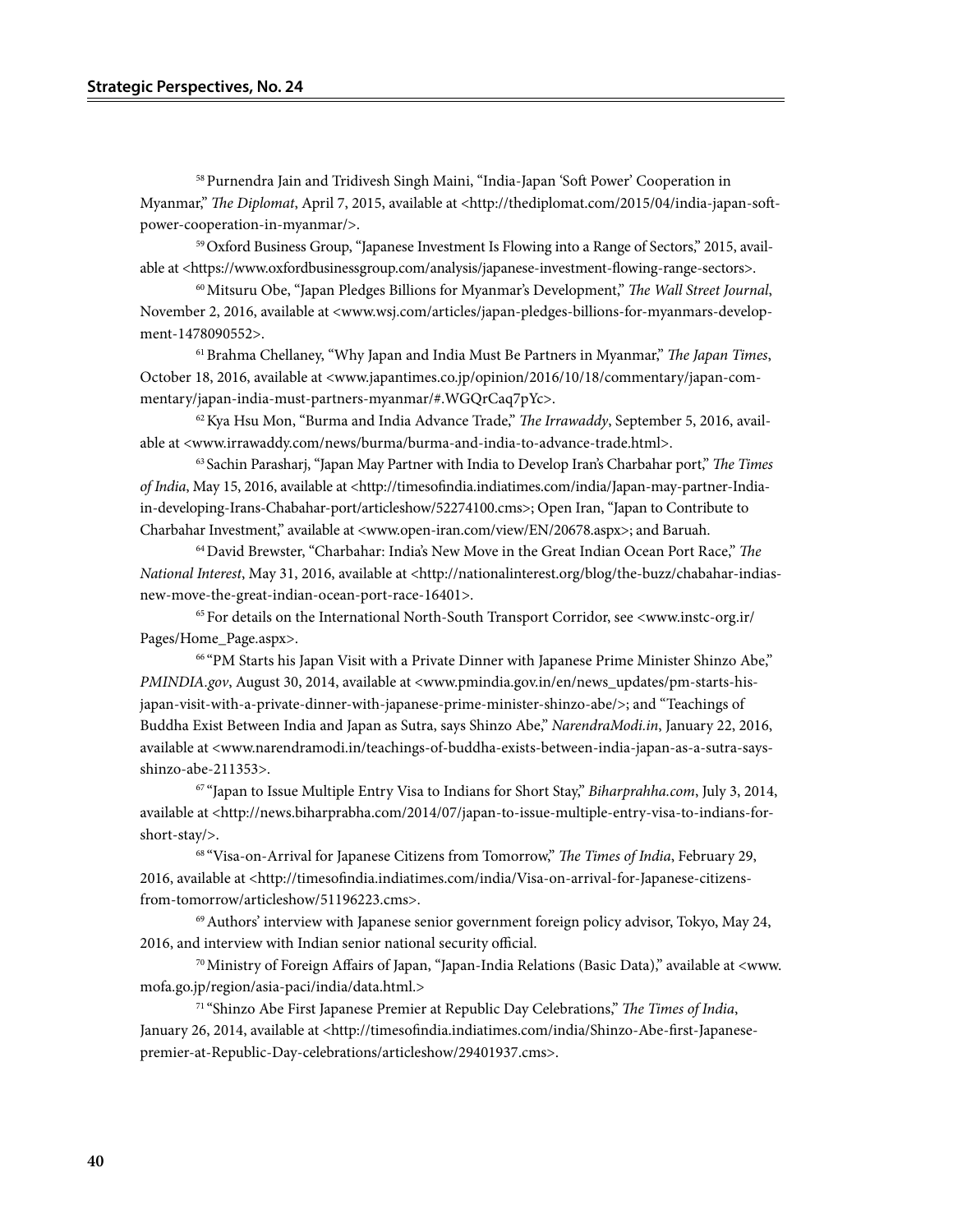72 Authors' interview with Japanese senior foreign policy advisor, May 24, 2016; and interview with Indian senior foreign policy official.

73 Authors' interview with Japanese senior government national security official, Tokyo, May 25, 2016.

74 Ibid.

75 Authors' interview with Japanese senior government foreign affairs official.

76 Authors' interview with Japanese senior government national security official; and interview with U.S. foreign policy officer at U.S. Embassy, New Delhi, India.

77 Satoru Nagao, "The Importance of Japan-India Nuclear Cooperation," Tokyo Foundation, Japan Perspectives No. 16, February 4, 2016, available at <www.tokyofoundation.org/en/articles/2016/ japan-india-nuclear-cooperation>.

<sup>78</sup> Ibid.

79 Mina Pollmann, "Japan and India's Warming Defense Ties," *The Diplomat*, March 4, 2015, available at <http://thediplomat.com/2015/03/japan-and-indias-warming-defense-ties/>; and author interview with U.S. Embassy officials in New Delhi, India, December 14, 2015.

 $80$  India and Japan do not yet conduct a complete and recurring principals-level set of  $2+2$  policy and security talks. As of late 2016, the Indian defense minister had not been a participant in these senior bilateral discussions. Japanese officials would like to see New Delhi include the defense minister soon. Author interview with Japanese senior defense official, Tokyo, May 26, 2016; and authors' interview with Indian senior government foreign policy official.

<sup>81</sup> In 2014, Japan revised its self-imposed ban on the sale of military weapons and military equipment. Subsequently, Prime Ministers Abe and Modi signed an agreement to provide for the transfer of defense equipment and technology.

82 Franz-Stefan Gady, "India-Japan Amphibious Aircraft Deal Moves Forward," *The Diplomat*, October 21, 2016, available at <http://thediplomat.com/2016/10/india-japan-amphibious-aircraft-dealmoves-forward/>.

83 If India procures all 12 US-2Is, its ministry of defense plans to send 6 of them to the coast guard and 6 to the navy. Gady, "India-Japan Amphibious Aircraft Deal Moves Forward."

84 Aditya Bhat, "ShinMaywa Search-and-Rescue Aircraft: India-Japan \$1.6 Billion Defence Deal Back on Track," *IBTimes.com.in*, September 12, 2016, available at <www.ibtimes.co.in/shinmaywasearch-rescue-aircraft-india-japan-1-6-billion-defence-deal-back-track-693476>.

85 Franz-Stefan Gady, "India-Japan Military Aircraft Deal Faces Further Delays," *The Diplomat*, November 15, 2016, available at <http://thediplomat.com/2016/11/india-japan-military-aircraft-dealfaces-further-delays/>.

86For a review of the scope and scale of idiosyncrasies and deficiencies present in the Indian defense weapons procurement and development programs, see Stephen P. Cohen and Sunil Dasgupta, *Arming without Aiming: India's Military Modernization* (Washington, DC: The Brookings Institution, 2010).

87 "Australia Says French Company Wins Huge Submarine Contract," *The Japan Times*, April 26, 2016; and author interviews with anonymous Japanese military and civilian defense officials, Tokyo, May 24–25, 2016.

88 Authors' interview with anonymous Japanese military official, Tokyo, May 25, 2016.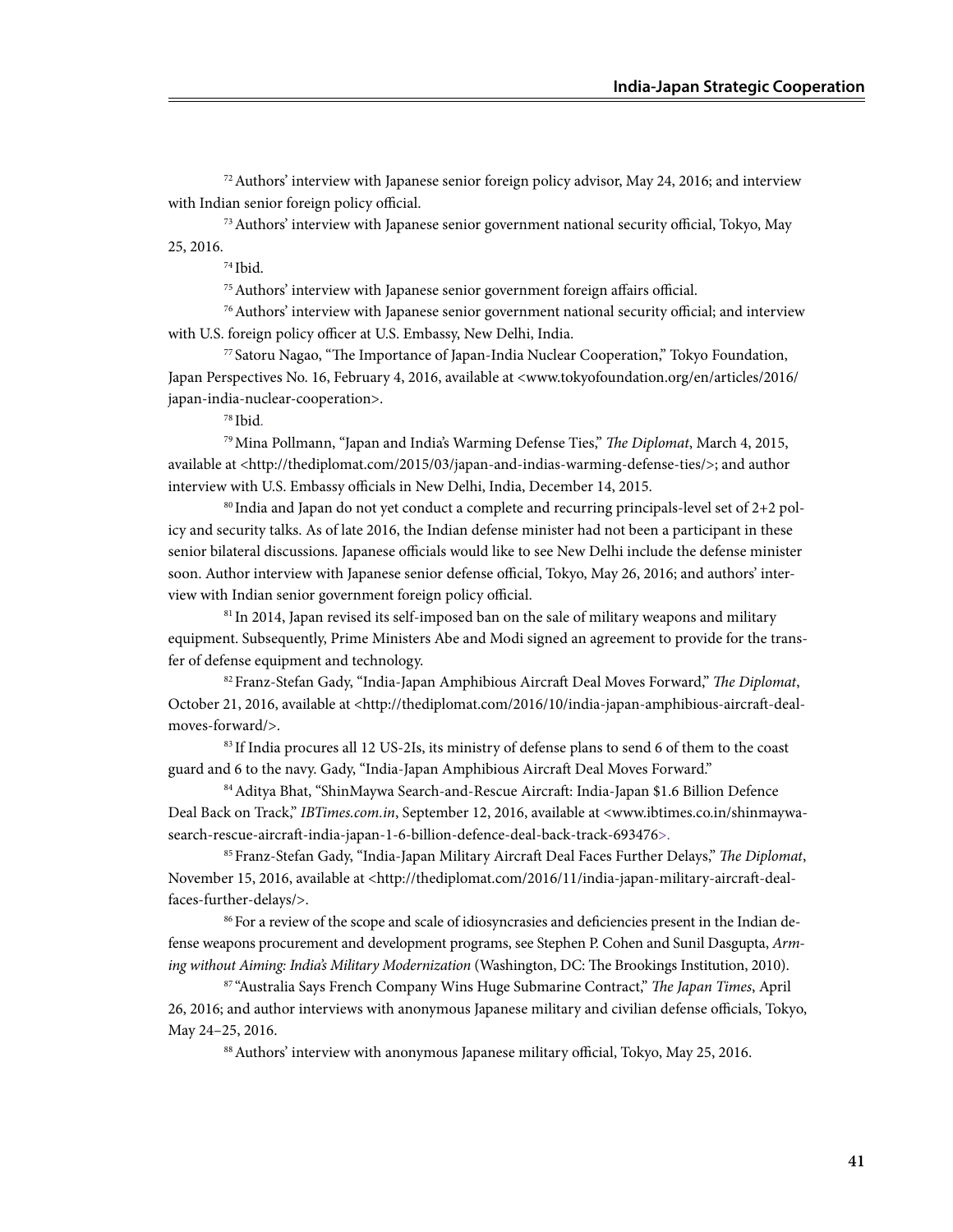89 India Council of World Affairs, "Address by H.E. Mr. Shinzo Abe, former Prime Minister of Japan," September 27, 2011, available at <http://icwadelhi.info/index. php?Itemid=0&id=12&option=com\_seyret&task=videodirectlink>.

90Takenori Horimoto, "Japan-India Rapprochement and Its Future Issues," Japan Institute of International Relations, April 2016, available at <https://www2.jiia.or.jp/en/pdf/digital\_library/japan\_s\_ diplomacy/160411\_Takenori\_Horimoto.pdf>.

91 Authors' interview with Japanese government senior national security official, Tokyo, May 24, 2016; and authors' interview with Japanese government senior foreign policy advisor.

 $92$  Some Indian military analysts fret that India's military is predisposed to overspend on army forces ahead of navy forces, even though the latter have more geostrategic import. India's defense budget routinely pegs its army budget at 45 percent of the overall defense total, while the Indian air force gets around 22 percent and the navy only 16 percent. Much of this disparity is driven by personnel costs and allowances that are far higher in the massive Indian army than in its air or naval forces. It is also true that planned Indian military hardware procurement has been more generous to the navy and the air force. On balance, India is predisposed toward ground forces spending but is moving forward with greater capital expenditure and attention to air and naval forces. See Laxman K. Behra, "All About Pay and Perks: India's Defence Budget 2016-17," Issue Brief, Institute for Defence Studies and Analyses, March 3, 2016, available at <www.idsa.in/issuebrief/pay-and-perks-india-defence-budget-2016-17\_lkbehera\_030315>.

<sup>93</sup> Authors' interview with Japanese government senior foreign policy advisor.

<sup>94</sup> Authors' interview with Indian government senior foreign policy official.

95 "Japan, India Agree to Boost Three-Way Defense Cooperation with U.S." *The Japan Times*, June 4, 2016, available at <www.japantimes.co.jp/news/2016/06/04/national/politics-diplomacy/japanindia-agree-boost-three-way-defense-cooperation-u-s/#.WHhG0FPR\_IU>.

96 "U.S. Endorses India-Japan Strategic Partnership: Jen Psaki," *The Economic Times (In*dia), September 4, 2014, available at <http://articles.economictimes.indiatimes.com/2014-09-04/ news/53563879\_1\_us-exim-bank-prime-minister-narendra-modi-malabar>.

97 Presidential Policy Directive 27, "United States Conventional Arms Transfer Policy" (Washington, DC: The White House, January 15, 2014), available at <https://www.whitehouse.gov/the-pressoffice/2014/01/15/presidential-policy-directive-united-states-conventional-arms-transfer-p>.

98 Ibid.

99 Ibid.

<sup>100</sup> Ibid.

<sup>101</sup> India has a basic general security of military information agreement with the United States but has not yet taken the physical or administrative steps necessary to complete special security and industrial security annexes to the agreement required for bilateral exchange of much in the way of highend defense technologies. Author interview with U.S. Government defense official involved with the National Disclosure Policy Committee, January 4, 2017.

102 Authors' interview with former Indian ambassador to Japan.

<sup>103</sup>*The Times of India* saw opportunities and dangers for India in President Trump. Closer U.S.- Russia ties would benefit Indian interests, and a U.S. split with Pakistan could pressure Islamabad on its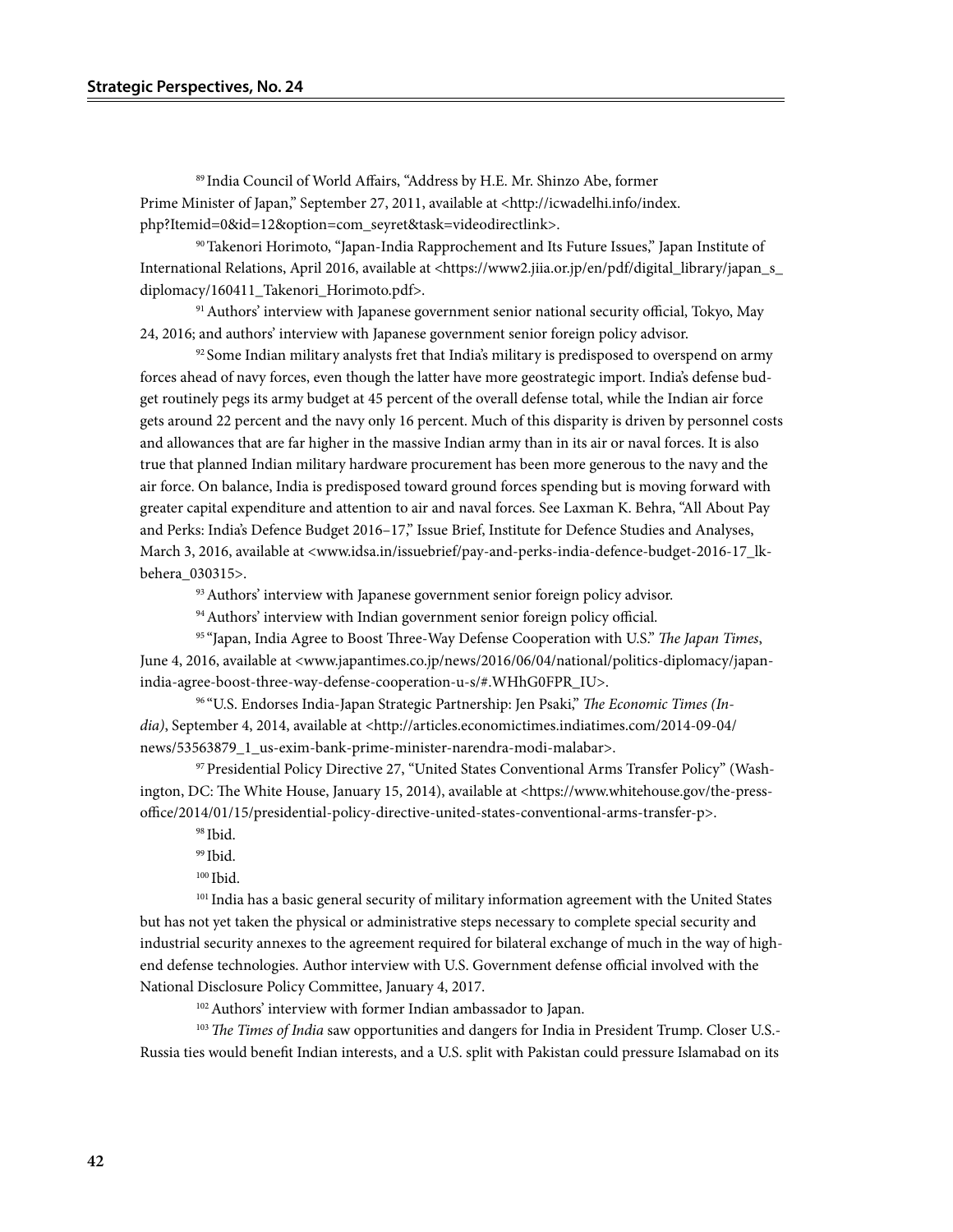support for terror. However, Trump-style protectionism "could unleash trade wars and pile up unstainable debt," hurting the U.S. and Indian economies. *Hindustan Times* said Trump's victory was evidence of an "inward looking America" and one more internally divided over the next several years. *Business Standard* saw Trump's win as adding greater uncertainty to the global order. Japanese Prime Minister Shinzo Abe underscored that peace and stability in the Asia-Pacific region is "a driving force of the global economy" and security for the United States. Takeshi Yamawaki, U.S. bureau chief of the *Asahi Shimbun*, saw Trump's victory as an indication the United States "has become disengaged and inwardlooking in an unprecedented way." *The Asahi Shimbun* stated, "Donald Trump's victory in the U.S. presidential election amounts to a huge political earthquake that will shake the postwar world order to its core." The paper hoped Trump would learn quickly what role the United States should play and how cooperation with allies serves the interests of the United States and the world as a whole.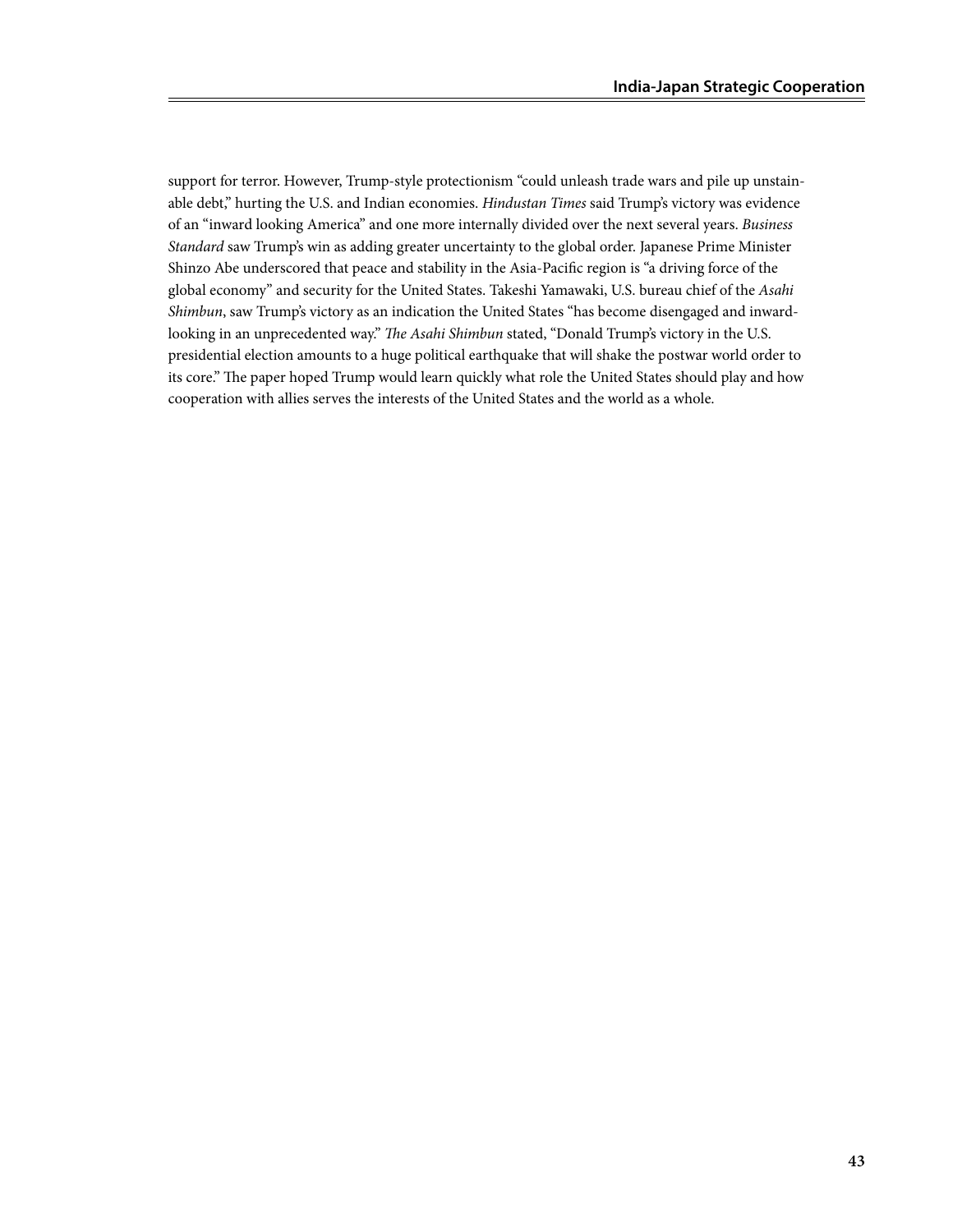#### **About the Authors**

*Dr. Thomas F. Lynch III* is the Distinguished Research Fellow for South Asia, the Near East, and Radical Islam in the Center for Strategic Research at the Institute for National Strategic Studies, National Defense University (NDU). He researches, writes, lectures, and organizes workshops and conferences for Department of Defense customers on the topics of Pakistan, Afghanistan, India, and the Subcontinent, the Gulf Arab states, and the past and future trajectory of radical Islam. Dr. Lynch has published widely on the politics and security of South Asia, the Near East, and radical Islam including articles in *Orbis*, *The American Interest*, *The Washington Quarterly*, and *Joint Force Quarterly*; book chapters in publications by NDU Press, Oxford University Press and The Johns Hopkins University Press; and feature monographs with the New America Foundation, the Woodrow Wilson Center for International Scholars, the Hudson Institute, the Combating Terrorism Center at West Point, and NDU Press. Dr. Lynch joined NDU in 2010 after a 28-year career as an Active-duty U.S. Army officer, serving in a variety of command and staff positions as an armor/cavalry officer and as a senior-level politico-military analyst. Dr. Lynch holds a B.S. from the United States Military Academy and an MPA, M.A., and Ph.D. in International Relations from the Woodrow Wilson School of Public and International Affairs at Princeton University.

*Dr. James J. Przystup* has worked on Asia-related issues for over 30 years: on the staff of the United States House of Representatives Subcommittee on Asian and Pacific Affairs; in the private sector with Itochu Corporation and IBM World Trade Americas/Far East Corporation; in the United States Government, on the State Department's Policy Planning Staff under Secretary of State George P. Shultz and under Secretary of State James A. Baker III, as Senior Member responsible for East Asia and the Pacific; and in the Office of the Under Secretary of Defense for Policy, as Director for Regional Security Strategies on the Policy Planning Staff. During the administration of President Ronald Reagan, Dr. Przystup served as the Deputy Director of the Presidential Advisory Commission on U.S.-Japan Relations. He also served on the State Department delegation to the Paris Peace Conference on Cambodia. Before accepting his current position, he was Director of the Asian Studies Center at the Heritage Foundation. Dr. Przystup was presented with the State Department's Meritorious Honor award in 1989 and 1991; the Defense Department's Outstanding Achievement Award in 1992; and cited for his Exceptional Performance by the National Defense University on three separate occasions.

Dr. Przystup graduated summa cum laude from the University of Detroit and holds an M.A. in International Relations from the University of Chicago and a Ph.D. in Diplomatic History also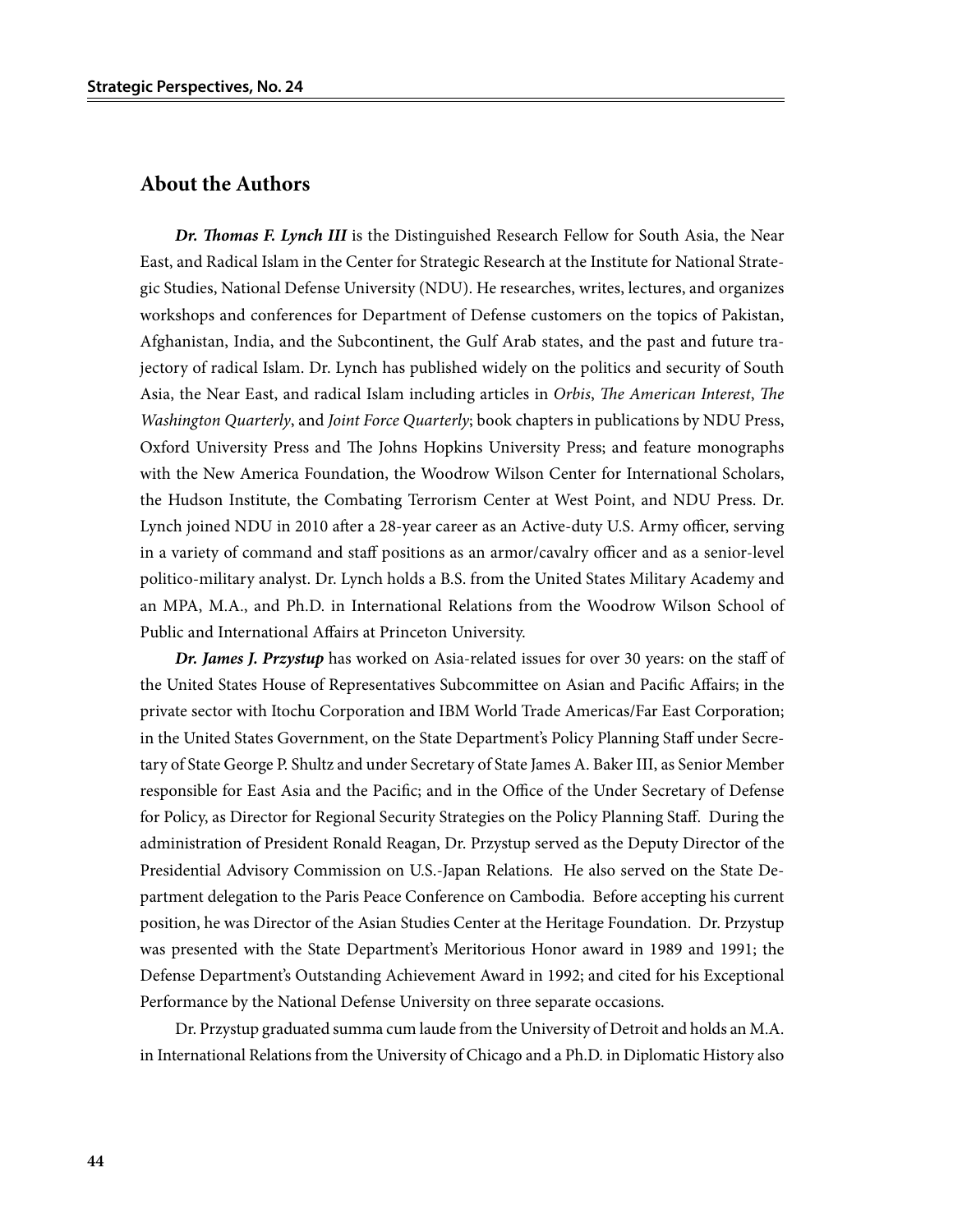from the University of Chicago. He studied Japanese at Columbia University and Keio University in Tokyo and was a Visiting Fellow on the Law Faculty of Keio University.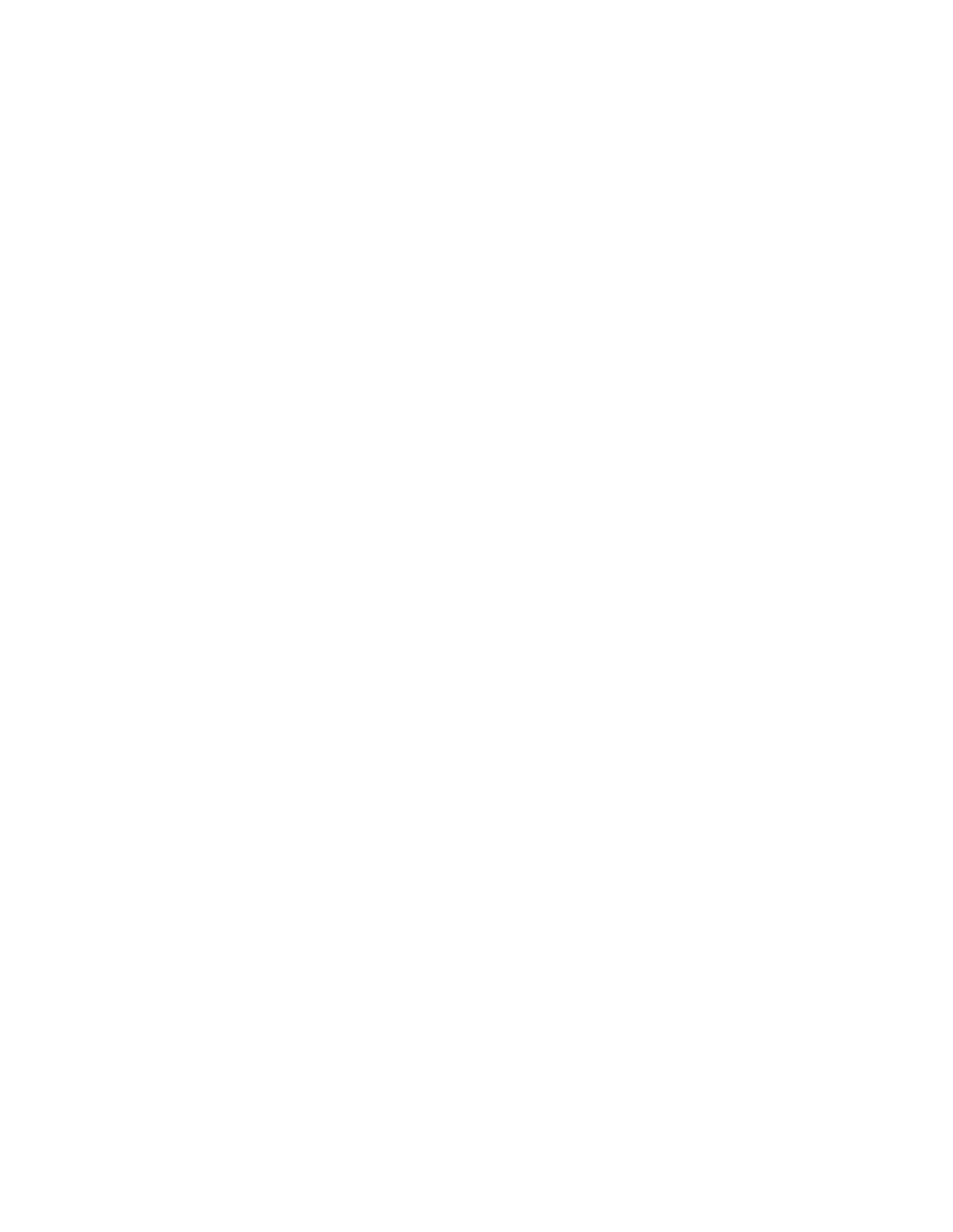#### **Center for Strategic Research Senior Fellows**

COL KRIS A. BAUMAN, USAF, PH.D. *Senior Military Fellow*

COL SUSAN BRYANT, USA, PH.D. *Senior Military Fellow*

DR. G. ALEXANDER CROWTHER *Senior Research Fellow*

> DR. T.X. HAMMES *Distinguished Research Fellow*

DR. FRANK G. HOFFMAN *Distinguished Research Fellow*

DR. LAURA J. JUNOR *Director*

DR. CHRISTOPHER J. LAMB *Distinguished Research Fellow*

> DR. ANDRE LE SAGE *Senior Research Fellow*

DR. THOMAS F. LYNCH III *Distinguished Research Fellow*

> DR. DENISE NATALI *Senior Research Fellow*

DR. JAMES J. PRZYSTUP *Senior Research Fellow*

DR. PHILLIP C. SAUNDERS *Distinguished Research Fellow*

For a complete list of INSS researchers and staff, please visit inss.ndu.edu.